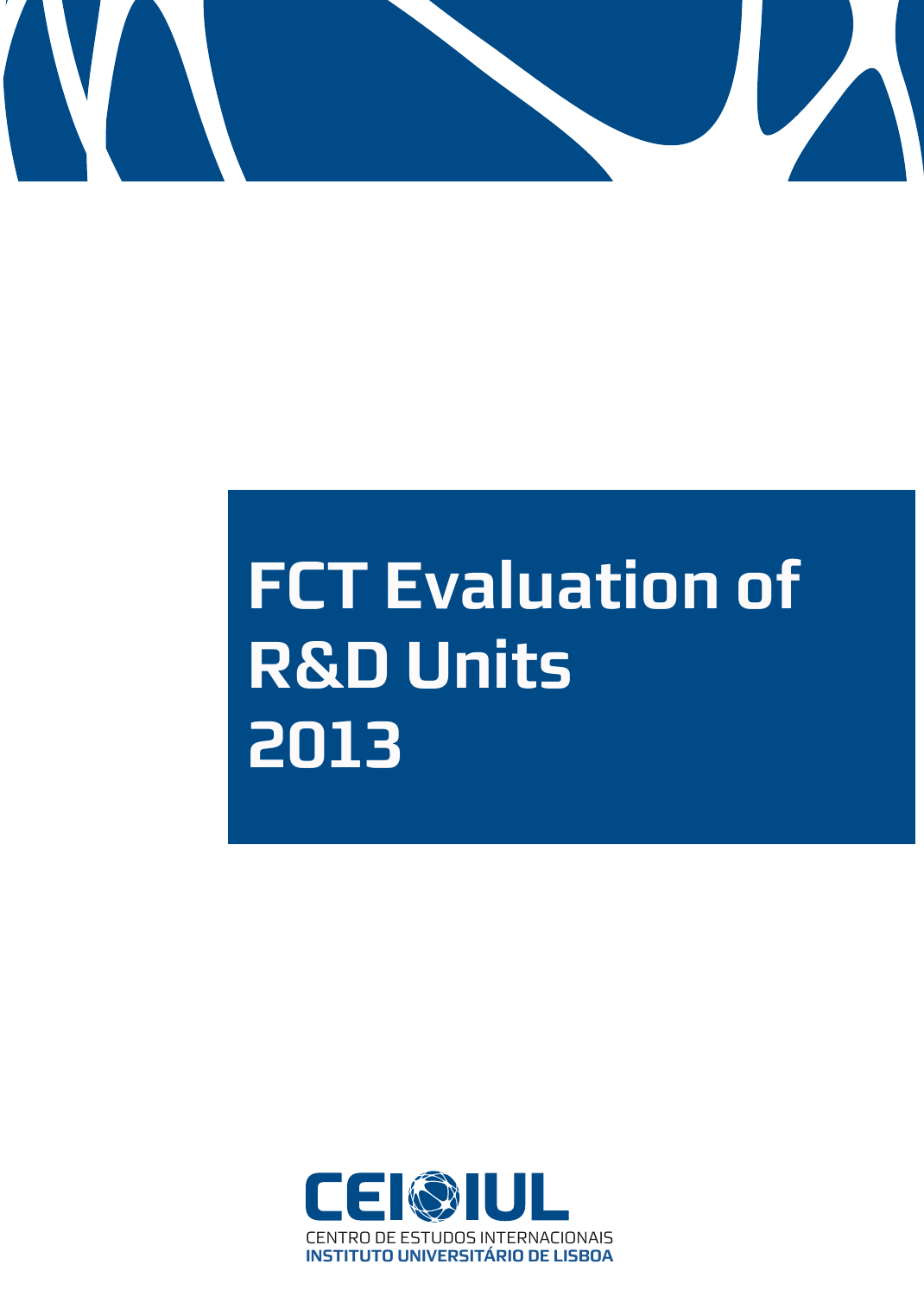## **Fundação para a Ciência e a Tecnologia**

## **Evaluation Reseach Unit 2013**

**Document Date:** Fri Jan 31 16:01:26 WET 2014 **Locked Date:** Mon Dec 30 13:37:00 WET 2013

**1. IDENTIFICATION OF THE R&D UNIT**

**1.0 Reference** 3122

**1.1 Name of the R&D Unit** Centre for International Studies

**1.2 Acronym** CEI-IUL

**1.3 Coordinator** Clara Afonso de Azevedo de Carvalho Piçarra

**1.4 Multidisciplinary/interdisciplinary R&D Unit** No **Scientific areas** Economics Sociology Anthropology Political Science**(Main Scientific Area)**

#### **1.5Profile of the R&D Unit**

100% Basic research 0% Applied research and/or Experimental development

#### **1.6 Keywords**

African Studies Development Studies International Relations Globalization Studies

#### **1.7 Link to the R&D Unit's page on the Internet**

http://cei.iscte-iul.pt/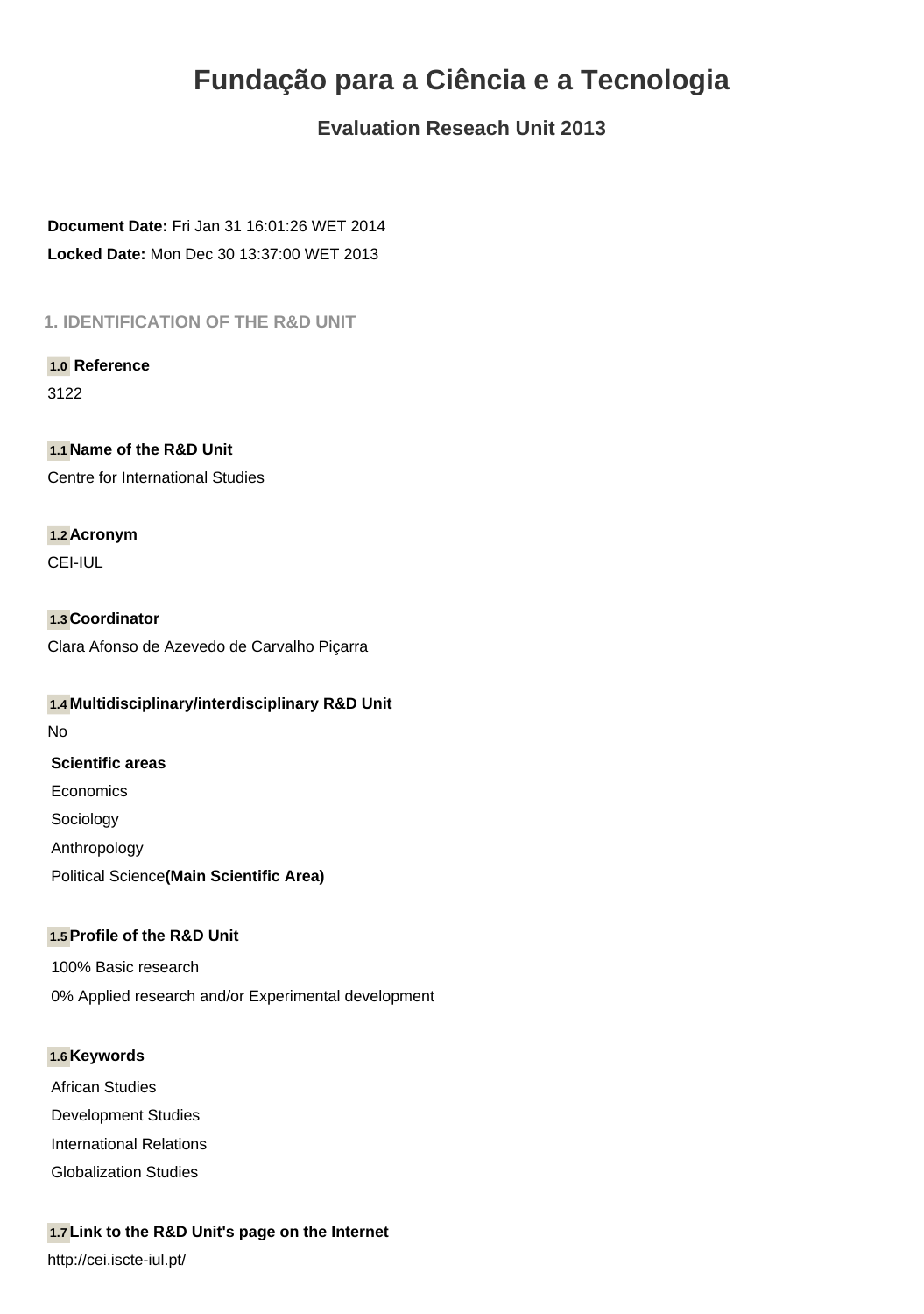## **1.8 Unit registration options** Keep

#### **2. INSTITUTIONS AND THEIR ROLES**

#### **2.1 Main Host Institution**

ISCTE - Instituto Universitário de Lisboa (ISCTE-IUL)

**2.2Other(s) Host Institution(s)**

#### **2.3Participating Institution(s)**

#### **Institution Name Host Institution**

#### **2.4 Institutional commitment**

The ISCTE - Instituto Universitário de Lisboa (ISCTE-IUL) is a high-quality public university institute and one of the most dynamic and innovative in Portugal, mainly in the areas of Management and Economics, Sociology and Public Policy, Social Sciences and Humanities, Information and Communication Technologies, and Architecture. ISCTE-IUL articulates education and research, mainly at the doctoral level, but also in the master's and undergraduate programmes being a research oriented university with a multi and inter -disciplinary approach, that includes 9 research units, 6 laboratories, as well as the 16 Departments and 4 Schools, that are the main organizational structures of the Institute (see www.iscte.pt). The research units of ISCTE-IUL, classified as decentralized organic units, have different levels of autonomy and are represented at the Institute's boards (namely at the Scientific Board). ISCTE-IUL fosters excellence, high quality and impact of research having a regular reward and recognition policy for research achievements. Since 2011, the top-notch research results are recognized and receive individual awards. The researchers and students at ISCTE-IUL have access to an international scientific atmosphere that promotes international exchanges and collaborations, through regular programmes for international post-graduate education, short-term visitors, international workshops and seminars, with an excellent international reputation. Moreover, the strong national and international cooperation of ISCTE-IUL with a large number of universities and research institutes as well as public, private and third sector organizations promotes, not only the scientific cooperation and the participation in trans-disciplinary research/advancing training programs, but also the cutting edge research. ISCTE-IUL organizational structure reflects the key contribution of research. A member of the Institute's top management (Rectory) is appointed to guide the research strategy. ISCTE-IUL has wide experience in training and mentoring researchers, in project management and quality processes services, having central support offices and specialized teams that support project management and quality management of services, such as the innovate projects' office, the research support office, which fosters internationalization of scientific research developed in the research units by providing assistance to their staff, the evaluation office, and the quality planning and finance department, which are articulated with stakeholders needs.

The ISCTE-IUL has Scientific and Ethics Advisory Boards that scrutinize the scientific progress and teaching programmes, as well as the recruitment and activity of the personnel and research groups.

Thus, ISCTE-IUL commits to provide the necessary environment, infrastructure, instruments and equipment to the researchers and to provide the facilities necessary to carry out the strategic programmes of the research units.

#### **3. R&D UNIT DESCRIPTION AND ACHIEVEMENTS**

#### **3.1 Description of the R&D Unit**

CEI-IUL is a Research and Development Unit (RU) organized accordingly to the internal rules of the ISCTE-IUL, Lisbon University Institute (DL 95/2009), which in turn follow the rules stipulated by the Foundation for Science and Technology of the Ministry of Education. The creation of this centre is the outcome of an expansion of the former Centre for African Studies (CEA-IUL) in order to include a wider approach to international issues that have been studied by other researchers and professors at ISCTE-IUL. As the transition of CEA-IUL to CEI-IUL was carried out during the first semester of 2013 this report is organized in two parts: a description of CEA-IUL activities (point 3 to 5)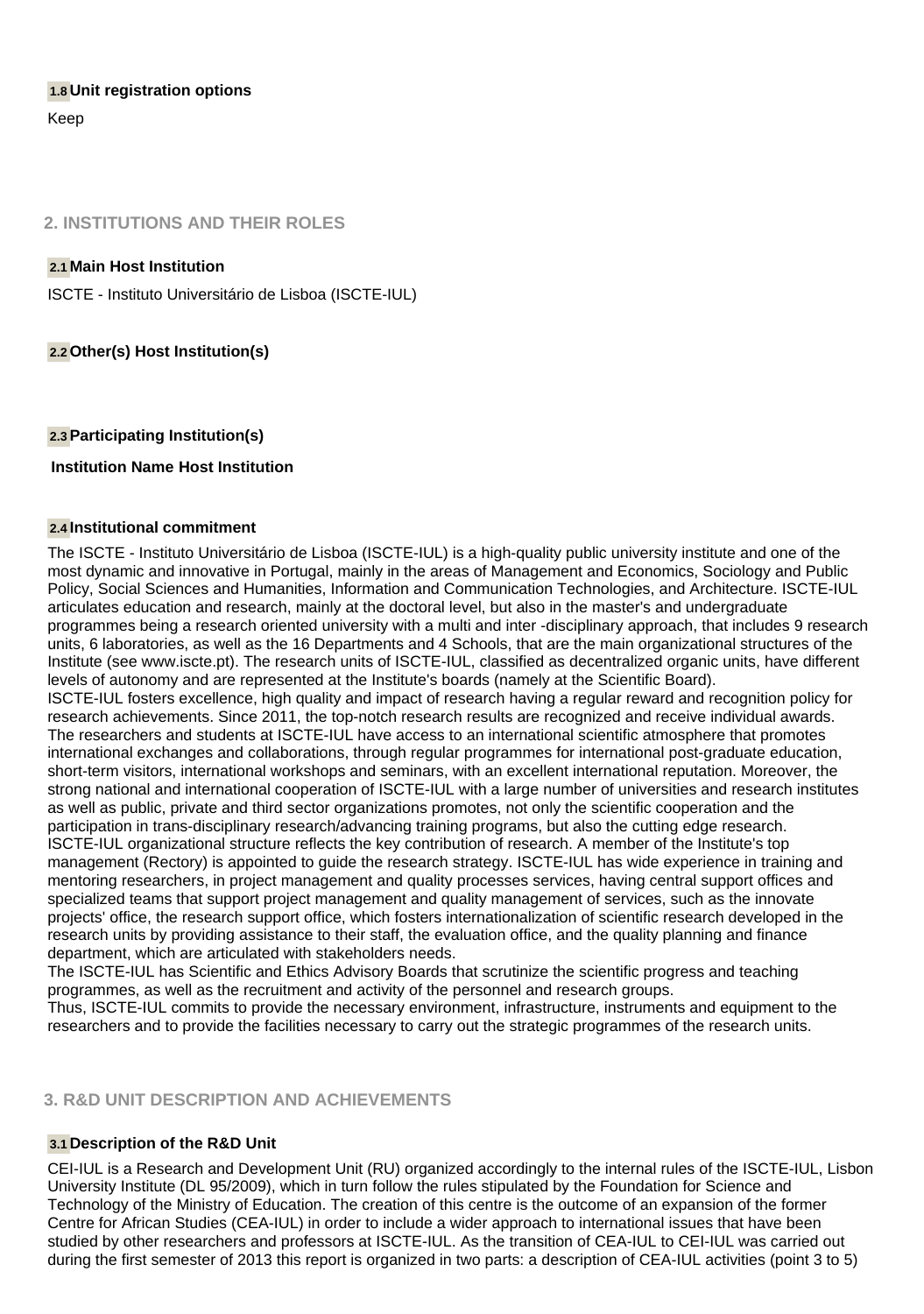and the presentation of CEI-IUL strategic project (point 6 to 12). **Background** 

The Centre for African Studies is an association created in 1981 with the main objective of promoting interdisciplinary studies in social sciences on Africa as a whole, whilst paying special attention to the Lusophone African countries. The Centre promoted research, scientific meetings and publications, teaching, dissemination of relevant information about African affairs, and participation in international networks. CEA also offered consultancy services on the domains of its specialty. The board is elected every 3 years, supported by the scientific council (i.e. the integrative unit of PhD researchers). In 2010, ISCTE-based RU was integrated at the Institute, and CEA turned into CEA-IUL. The association CEA still exists and manages research projects that started before 2010 until their completion. Management

The RU has a director, nominated by the ISCTE-IUL dean from three names that are voted by scientific council, and two deputy directors. The Scientific Committee, composed of three researchers and the director, supervises the scientific orientation and quality of the activities. CEI-IUL also has an Advisory Board that integrates four external advisors. Staff includes two permanent members, one responsible for financial and administrative activities, and the other for publications, journal secretariat and event promotion. Two Science and Technology grant holders contribute to the library, conference organisation, and to project initiation and support to the scientific committee. The association Centre of African Studies also benefits from a financial consultant for pending projects. During the period under evaluation, CEA hired three staff members who were part of the library staff, and also counted with the occasional support of a number of volunteers.

The scientific committee meets every two months, or more often when it is necessary. The director meets with deputy directors on demand. The scientific council gathers twice a year and the advisory board is consulted once a year. From every meeting results a record that is turned public by publishing on the website. Director and deputy directors have monthly meetings with contract researchers/post-doc fellows. Every project leader managed his/her team of researchers.

During the period under review, CEA's board consisted of Clara Carvalho, Emanuel Gamelas, Rogério Roque Amaro, Manuel João Ramos, Maria Antónia Barreto, Vítor Alexandre and Cristina Rodrigues. From 2010 to 2012 CEA-IUL was chaired by Clara Carvalho, with Manuel João Ramos and Cristina Rodrigues. Since the creation of CEA-IUL, the board of CEA and CEA-IUL have always held joint meetings as most of the projects were still administered by the association. Rogério Roque Amaro, Ulrich Schiefer (professors at ISCTE) and Ana Bénard da Costa (researcher) formed the Scientific Commission of CEA-IUL.

#### Funding

As an association, CEA benefited mainly from the associate's fees and the overheads of international and national projects. From 1994 to 2011, FCT had launched and performed a bi-annual programme that allowed RU to support their staff costs. In 2011, this programme was changed to a strategic project (currently, 2011/2012 Strategic Project - UI 3122- that has been extended until 2014), which is used to support scientific events (conferences and seminars), the BCEA, and publications.

Main activities

CEA-IUL's activities include: a) research and its public presentation in national and international forums; b) lecturing and tutoring; c) publications and knowledge dissemination of African Studies; d) Networking; and e) consultancy and expert services;

a) Research and its public presentation in national and international forums

The projects conducted by CEA-IUL researchers were organised in three research lines and a knowledge dissemination line:

(1) States, Public Policies, and International Regulation

(2) Social and Cultural Dynamics

(3) Globalisation, Economics, and Development

(4) DIKAS (library and publications).

CEA-IUL and CEA association have managed 20 research projects: i) 8 of them led by CEA; ii) one by CEA-IUL; iii) and participated in 8 projects led by European R&D institutions. These projects involved more than 40 PhD holders (full-time or part-time), and 37 integrated researchers for the period under evaluation.

b) Lecturing and tutoring: CEA-IUL researchers are actively involved in postgraduate programmes in African Studies and Development Studies.

c) Publications and knowledge dissemination of African Studies

CEA managed the Central Library of African Studies in Portugal. The Centre published, on a regular basis, the Occasional Paper Series, the scientific journal Cadernos de Estudos Africanos, and the monographic collection Africa em Perspectiva.

CEA-IUL promoted regular conferences related to its projects, and organised the African Studies Seminar on a monthly basis. Besides publicising information on its website and the social media, the centre conducted the observatory Monitoring Conflicts in Africa. During the period covered in this evaluation, CEA organized the most important European conferences in African Studies, such as CIEA 7 and ECAS 2013. d) Networking

CEA-IUL developed networks with research centres, universities, and individual researchers in Portugal, other European countries, Africa, Brazil, and the US. Every project included an international team and was supported by a formal agreement between the international partners. In particular, CEA-IUL had protocols with the main African Institutes, namely CODESRIA, with research centres in every Lusophone African country, and was a founding member of the AEGIS - European African Studies Association. The centre participated in its Collaborative Research Groups as well as in other activities (Plenary and Annual Meeting; Cortona Summer School). Since 2006, CEA-IUL was a member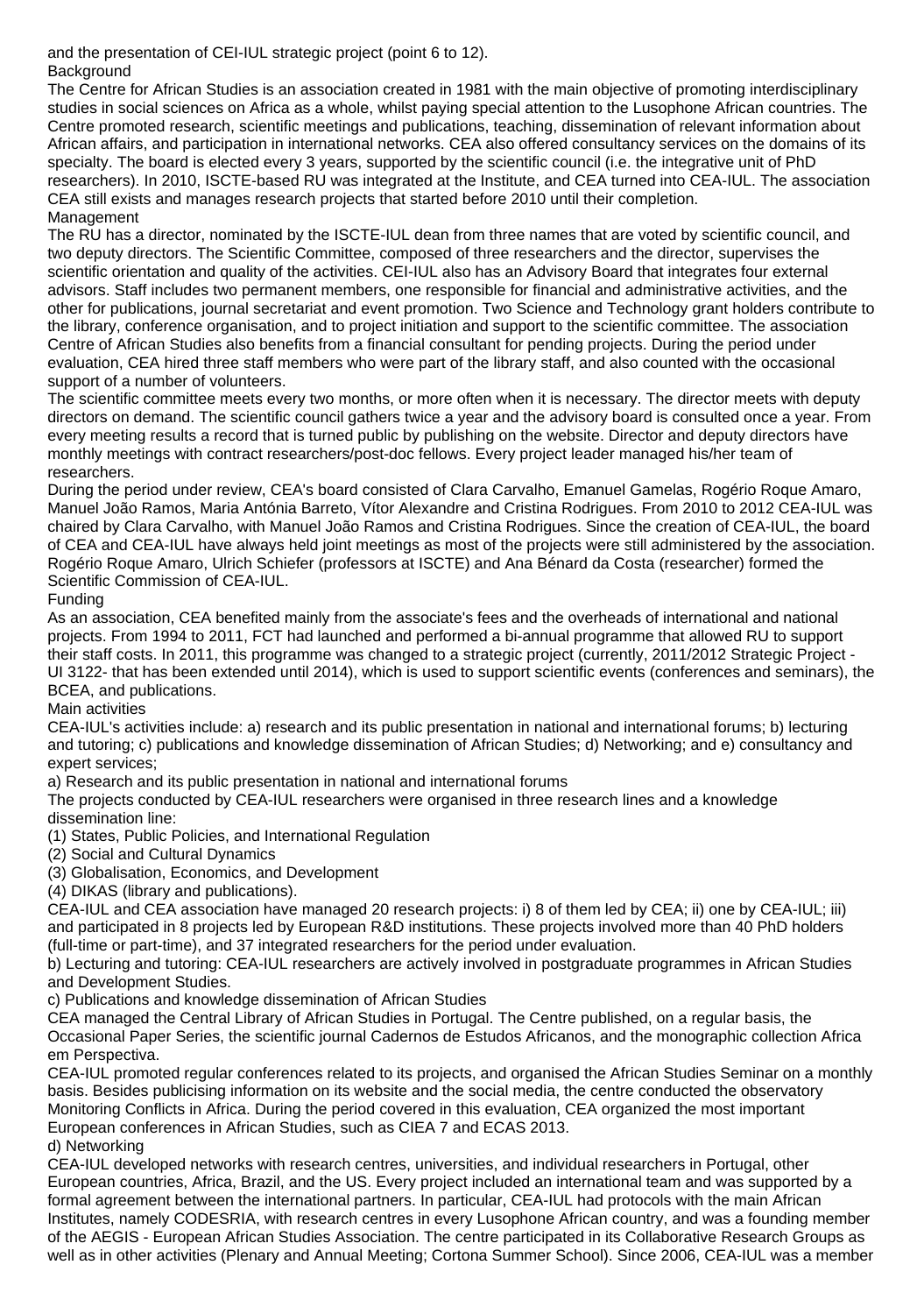of the ABORNE (African Borderland Research Network), funded by the ESF, the FLUXUS network and the EARN (Europe-Africa Research Network) funded by IPAD and AECID. All the protocols were incorporated by CEI-IUL.

#### **3.2 Major achievements**

There have been significant changes in the CEA-IUL since the last evaluation in 2007. One was the strengthening and development of its research, mostly due to the FCT's scientific policy that included African Studies as a scientific area and allowed hiring 7 full time researchers (6 Programa Ciência 2007/2008; 1 Marie Curie-Welcome grant), together with 9 post-doctoral grants; completing the Central Library of African Studies (BCEA); a more cohesive policy towards research and publications; a better inclusion in international networks; engagement in international projects; promoting public events. CEA-IUL's public visibility was expressed by its conferences and publications, and a strong participation in the research and dissemination activities of AEGIS and other international networks, with a global orientation that resulted in the creation of a discussion forum gathering scholars of different scientific domains, development practitioners, and policy-makers. The most significant outputs of these activities were CEA-IUL multidisciplinary projects, conferences and publications, advisory reports, network data sharing at an international scale, definition of up-to-date research lines, themes, and practices for academic teaching purposes. The major achievements were: 1) Research; 2) Publication policy; 3) Library project - BCEA; 4) Promotion of active interaction with both the academic and the non-academic public; 5) Teaching.

1) Research: following a consultation with the main stakeholders (namely IPAD and FCG), CEA encouraged research projects with a focus on society relevant issues. These included development challenges (education and health), urban issues, security including food security, and the reconfiguration of African countries' role in the international scene, including Europe/Brazil/Africa and Africa/China relations. These questions were discussed with the main Portuguese partners and followed a strategy of expanding research out of the boundaries of Lusophone African countries, while maintaining expertise in that field. Every project included and international team and was supported by agreements with the main research institutions in Africa and Europe. Within its research lines, CEA-IUL managed 20 research projects, to be conducted until 2015, involving 35 eligible PhD holders and 63 collaborators (including masters and PhD students), full-time or part-time. A detailed description of the research lines is given in point 9.

2) Publication policy: the strategy was twofold. On one hand, whilst recognising the wide audience interested in research in Lusophone Africa, CEA adopted an Open Access policy and created a regular peer-reviewed monographic collection that is distributed in Portugal, Cape Verde, Angola, Mozambique, and Brazil. On the other hand, CEA invested in peer-reviewed, indexed publications, both as a standard for CEA publications and encouraging researchers to publish within peer-reviewed, ISI, or Scimago listed journals. Under this double strategy, CEA created the monographic collection África em Perspectiva that have so far published 6 volumes, with Almedina editors; maintained the online series of Occasional Papers; and renewed the journal Cadernos de Estudos Africanos, under a new editorial board and director, Ana Bénard da Costa. This biannual publication is now referenced in the directories DOAJ, Latindex and IndexCopernicus International and is indexed on ProQuest, SciELO Citation Index of Thomson Reuters, EBSCO Fonte Acadêmica, Redalyc and Revues.org. Articles are available online from these indexes, on the Centre for International Studies webpage and in the Repository of ISCTE-IUL.

3) Library: Central Library of African Studies - BCEA. A Scientific Re-equipment programme was approved by FCT in 2004 to fund the Central Library of African Studies, a pan-African library specially dedicated to the social sciences, led by CEA-ISCTE with the participation of four other Portuguese African Studies Centres (CESA-ISEG, CEA-FLUL, and CEA-FLUP). This programme is particularly relevant given that it is the most significant investment in African libraries since the end of the colonial period, and is not limited to the domain of Lusophone Africa but has an explicit broad scope on Africa. Given the importance of the new global trends of integration of libraries' cataloguing systems (particularly academic and research ones) in international networks of data resources sharing, there has been a clear effort to proceed with such integration through SCOLMA (Standard Conference on Library Materials in Africana), the Leiden led Connecting-Africa pointer programme, or the establishment of bilateral connections with corresponding libraries. BCEA benefits from the logistic and organisational facilities of the General Library of ISCTE, and shares its cataloguing and browsing system.

4) Promoting an active interaction with both the academic and the non-academic public. At an academic level, CEA-IUL organised the seminar series Seminário de Estudos Africanos, doctoral seminars, book publication, project results' dissemination and multimedia presentations. CEA-IUL was also responsible for organising larger conferences for the main public. The most significant were the 5th European Conference of African Studies (ECAS 2013, which counted with 1500 attendees), the 7th Iberian Conference of African Studies (CIEA 7, 2010, which counted with 500 attendees), and COOPEDU (2011 and 2013, which counted with 150 attendees from civil society organizations). The centre has also launched the website Monitoring Conflicts in Africa, which aimed to become an observatory.

5) Promoting teaching. CEA-IUL was actively involved in postgraduate programmes in African Studies and Development Studies. There is a close cooperation with the School of Sociology and Public Policies (ISCTE-IUL) through the African Studies' MA and a PhD programme. CEA developed cooperation with other programmes such as the MA in History, Defence and International Relations, the MA in Modern and Contemporary History, and the PhD in Political Science. There was also cooperation with the School of Social and Human Sciences through the MA programmes on Development, Local Diversities and Global Challenges; Social and Solidarity Economy; and Development and Global Health. CEA-IUL researchers lectured at the MA in African History, Lisbon University. At an international level, CEA-IUL members collaborate with other European, African universities and research institutions. CEA recently launched an Erasmus intensive programme on European-African Relations. CEA-IUL researchers participated in CODESRIA tutoring activities, supported students' exchanges with other institutions, and hosted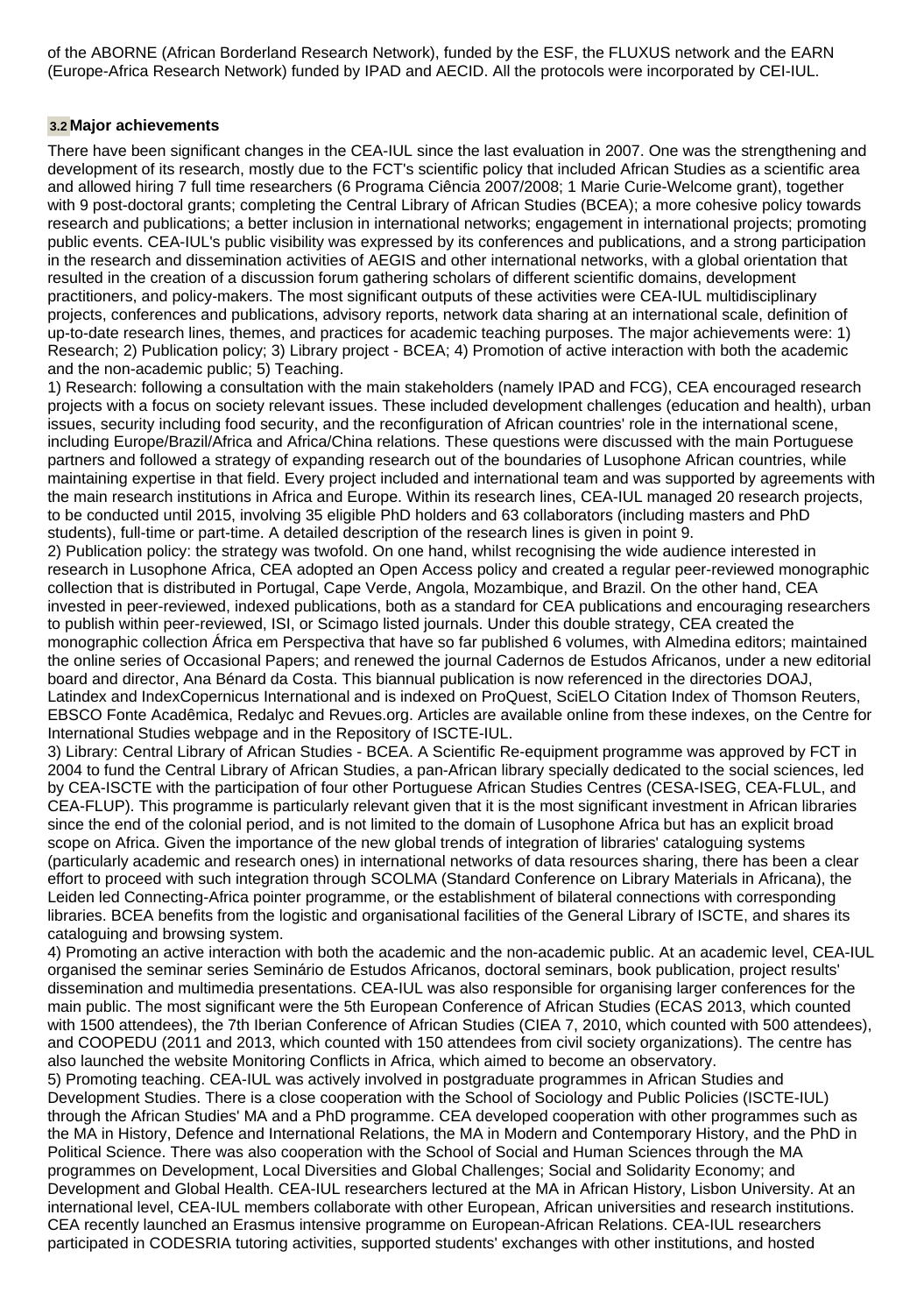graduate and post-doctoral researchers. A key factor was the constitution of the Central Library of African Studies offering outstanding facilities for research and training.

#### **Key Publications**

Bordonaro, Lorenzo & Clara Carvalho (2010), Youth and Modernity in Africa, Cadernos de Estudos Africanos, n 18-19. (ISSN: 2182-7400)

Carvalho, Clara (2012), "West African migrant therapeuts". In Hansjörg Dilger, Abdoulaye Kane and Stacey Langwick (eds.), Medicine, Mobility and Power in Global Africa. Transnational Health and Healing. Indiana University Press. (ISBN: 978-0-253-22368-5)

Costa, Ana Bénard & Margarida Lima de Faria (eds.) (2012), Formação superior e desenvolvimento: estudantes universitários africanos em Portugal. Lisbon: Almedina. (ISBN: 9789724051123)

Dias, Alexandra Magnólia (2011), "The Conduct of an inter-state war and multiple dimensions of territory: 1998-2000 Eritrea-Ethiopia War", Cadernos de Estudos Africanos, nº 22, pp. 21-41. http://cea.revues.org/402 (ISSN: 2182-7400)

Dias, Eduardo Costa (2009), "Hermandades musulmanes y movimientos da' wa: dos concepciones d' Islam en l' Oeste Africano". In Ferran Iniesta (ed), El Islam del Africa Negra (pp. 37-58), Barcelona:Bellaterra. (ISBN: 9788472904583)

Fauré, Yves-André & Udelsmann Rodrigues Cristina (2012), "Descentralização e Desenvolvimento Local em Angola e Moçambique", Lisbon: Almedina. (ISBN: 978-972-40-4782-9)

Lopes, Carlos M. (2009), "Hug Me, Hold Me Tight! The Evolution of Passenger Transport in Luanda and Huambo (Angola), 1975-2000", In J.B. Gewald, S. Luning & K. Walraven (eds.) The Speed of Change: Motor Vehicles and People in Africa 1890-2000, Brill: Leiden. (ISBN: 9789004177352)

Rodrigues, Cristina Udelsmann (2010), "Angola's southern border: entrepreneurship opportunities and the state in Cunene", Journal of Modern African Studies, 48 (3), pp. 461-484. (DOI: 10.1017/S0022278X10000339) (ISSN: 1469-7777)

Seibert, Gerhard (2012) "Creolization and Creole communities in the Portuguese Atlantic. São Tomé, Cape Verde, the Rivers of Guinea and Central Africa in comparison", in Toby Green, Brokers of Change: Atlantic Commerce and Cultures in Pre-Colonial Western Africa, Oxford University Press, pp. 29-51. (ISBN: 978-0-19-726520-8)

Ramos, Manuel J; Engels, Ulf. (2013) (eds.). African Dynamics in a Multipolar World ed. 1, 1 vol., Leiden - Boston: Brill. (ISBN: 978-90-04-25604-0)

#### **3.3External Advisory Committee Reports**

#### **R&D Unit File**

CEA-IUL [CEPAC\\_2012\\_final.pdf](https://pct.fct.pt/GeradorDocumentos/lerDocumento.jsp?guidFile=250A003F-8286-4AE8-9057-1FAAF751FC04&down=0) CEA-IUL [CEPAC\\_2011\\_final.pdf](https://pct.fct.pt/GeradorDocumentos/lerDocumento.jsp?guidFile=FD22B516-0A98-4C04-89CD-330E6565A4A7&down=0)

#### **3.4 Composition of the External Advisory Committee**

| <b>R&amp;D Unit</b>                                            | <b>Member Name</b>              | <b>Institution</b> |
|----------------------------------------------------------------|---------------------------------|--------------------|
| <b>ISCTE-IUL</b>                                               | Armando Trigo de Abreu Portugal |                    |
| Technical University of Lisbon Augusto Manuel Correia Portugal |                                 |                    |
| <b>CODESRIA</b>                                                | Ebrima Sall                     | Senegal            |
| DuniaMundo Globalcom                                           | Victor Ângelo                   | Portugal           |

#### **3.5 Brief description of the output indicators 2008/2012 of the research team of the new unit that support the vision and objectives of the strategic program**

The creation of the CEI-IUL represents the natural course of development of the CEA, an institution of reference in its field, in Development Studies and in Policy, and Governance and Security Studies. The centre's research activities, based in a multidisciplinary approach were shared with cooperation and development institutions, policy makers and the media, as well as with the academic public. This approach led CEA researchers to expand the scope of their work and consider the issues of development, South-North migration, emerging markets, food security, human security, and international policy and management in international contexts. Projects undertaken within CEA-IUL are characterised by a theoretical and methodological approach that goes beyond regional boundaries. The transformation of CEA-IUL in a centre for international studies represents, more than an extension of the geographical area of research, the recognition of an approach focused on global current challenges combining different disciplinary perspectives. This expansion has also emerged as an interpretation of CEA's main achievements and threats. As main achievements in the period 2008-2012 we emphasise: a) Strengthening the research focus, including carrying out 20 research projects, redesigning research paths and implementing a research dynamic; b) Strengthening the publication policy; c)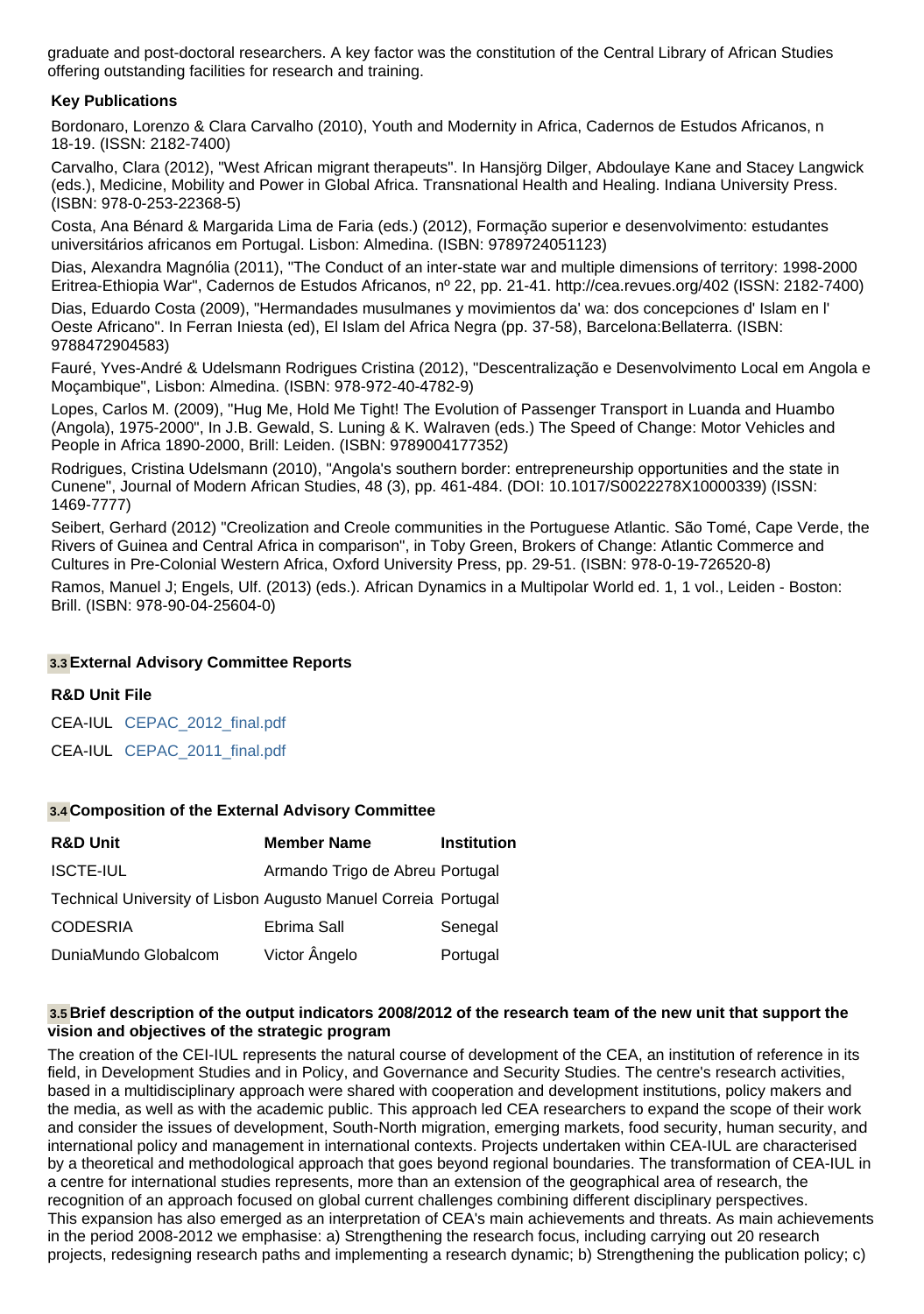Creating and managing the Central Library of African Studies; d) Promoting a social relevant research policy, by addressing main representatives in the cooperation sector, as well as the defence and security institutes; e) Internationalisation through joint projects, MoU, conference organization, common publication; f) Teaching g) Integration in ISCTE-IUL, which allowed more stability for administrative staff. However, some main threats were identified:

• Unstable research corpus. CEA-IUL had a medium size research team, composed of full time researchers (7 associate researchers "Ciência", 1 Welcome researcher, and 9 post-doctoral grantees), professors of ISCTE-IUL (6 active professors and 1 who is retired), and researchers participating in projects without a contract with the University. Research teams depend heavily on senior contract researchers but their situation is extremely vulnerable, depending on 5 or 6 years FCT-funded non-renewable contracts. This creates high instability, which is unacceptable for both researchers and the RU.

• Strong dependence on FCT funding, which represented 97,19% of all research budget during the period under evaluation.

• The publication policy was successful in achieving knowledge transfer between research and the general public in the Portuguese speaking countries, in particular, but it still has some limitations concerning publishing in Scimago or ISI ranked journals.

Expanding CEA-IUL into a centre of international studies, combining different disciplinary and regional approaches, allows continuing and reinforcing the following activities:

• Extend the research scope from local studies to global issues. The comparative research groups of the new project will focus on global issues, whilst maintaining a strong regional specialisation.

• Several thematic regional research paths will continue focusing on expert knowledge of specific regions.

• This extension attracts different researchers, boosts the research capacity of the centre and its ability to compete in international calls.

• Integrating research expertise in international issues from ISCTE-IUL creates a more cohesive and stable research corpus and increases the possibility of achieving research and teaching outputs.

• This extension also reinforced the research team in the areas of International Relations, Economy, and Entrepreneurship. The new team will address questions combining a Social Sciences' approach with global economic issues.

• The team will continue to address relevant policy-oriented research.

• The team will continue to invest on ISI and Scimago ranked publications, while maintaining a publication policy that includes publishing in Portuguese for the public in Portuguese speaking countries and also favouring open access edition.

• The team will continue to foster research dissemination to the public through seminars and conferences.

• The team will continue to enhance networking with civil society organisations.

• The team will continue to enhance networking with other national institutions, including a security thematic open to security & defence research and training institutions.

• The team will continue to foster international networking.

#### **4. FUNDING 2008/2012**

#### **4.1**

| Description                                                 | 2008 | 2009                               | 2010 | 2011  |       | 2012 TOTAL $(\epsilon)$ |
|-------------------------------------------------------------|------|------------------------------------|------|-------|-------|-------------------------|
| Pluriannual Programme/Strategic project 124537 99618 208351 |      |                                    |      | 50424 | 69272 | 552202                  |
| FCT-funded projects                                         |      | 61376 172033 102880 149707 185190  |      |       |       | 671186                  |
| European Commission-funded projects                         | 0    | 0                                  | 0    | 0     | 0     | $\Omega$                |
| Other international projects                                | 0    | 0                                  | 0    | 9409  | 48393 | 57802                   |
| Other national projects                                     | 0    | 0                                  | 0    | 0     | 0     | 0                       |
| National industry projects                                  | 0    | 0                                  | 0    | 0     | 0     | 0                       |
| International industry projects                             | 0    | 0                                  | 0    | 0     | 0     | 0                       |
| TOTAL $(\in)$                                               |      | 185913 271651 311231 209540 302855 |      |       |       | 1281190                 |

#### **5. GENERAL INDICATORS 2008/2012**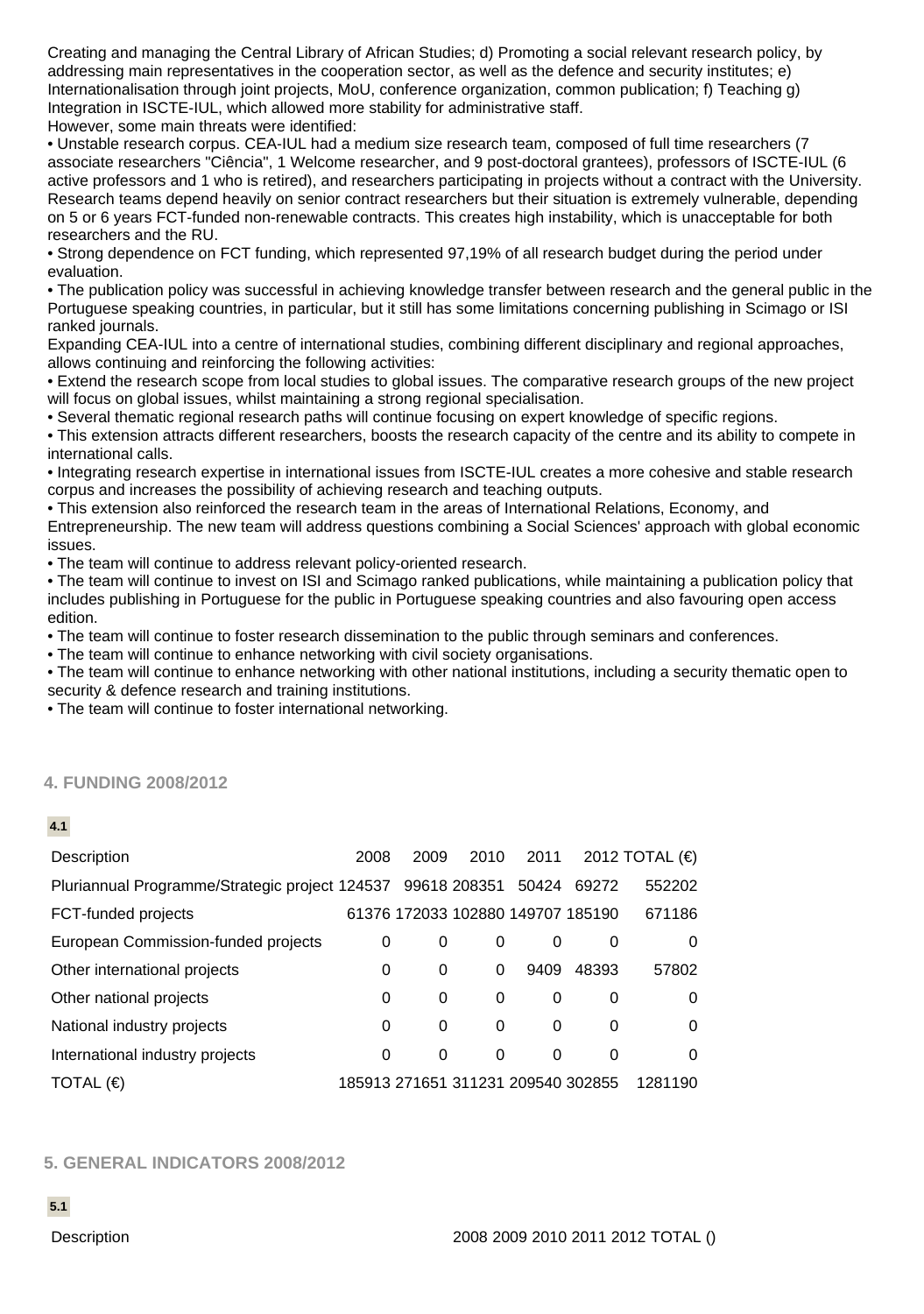| No. of researchers                                       | 87 | 97 | 99 | 101 | 82 | 466 |
|----------------------------------------------------------|----|----|----|-----|----|-----|
| No. of integrated researchers                            | 35 | 34 | 39 | 39  | 35 | 182 |
| No. of technicians and administrative staff              | 6  | 6  | 3  | 5   | 4  | 24  |
| PhD theses under the supervision of integrated members   | 5  | 2  | 2  | 4   | 2  | 15  |
| Publications in international peer reviewed journals     | 33 | 37 | 40 | 39  | 27 | 176 |
| Books and chapters of international distribution         | 55 | 42 | 46 | 49  | 56 | 248 |
| <b>Models</b>                                            | 0  | 0  | 0  | 0   | 0  | 0   |
| <b>Patents</b>                                           | 0  | 0  | 0  | 0   | 0  | 0   |
| Prototypes                                               | 0  | 0  | 0  | 0   | 0  | 0   |
| Industry research contracts                              | 0  | 0  | 0  | 0   | 0  | 0   |
| Research contracts with national or international bodies | 10 | 2  | 10 | 5   | 1  | 28  |
| Conferences and public presentations                     |    | 20 | 20 | 38  | 27 | 112 |
|                                                          |    |    |    |     |    |     |

#### **5.2 Overall description of indicators and research outputs/Highlights**

The indicators from the activity led during this period are expressive of the CEA main investment in:

#### Research

During this period CEA conducted a significant number of projects (20), with a large amount of researchers and research assistants involved. This core activity is expressed by the growing number of investigators, as well as by the number of contracts signed. In 2008 CEA signed 4 research assistant's contracts, and 2 more the following year under the Programme Ciência; several post-doctoral grantees, master, and science and technology management grantees worked at CEA during this period.

#### **Publications**

CEA has invested in a twofold publications policy. On the one hand, publications easily accessible from the audience On one hand, whilst recognising the wide audience interested in research in Lusophone Africa, CEA adopted an Open Access policy and created a regular peer-reviewed monographic collection that is distributed in Portugal, Cape Verde, Angola, Mozambique, and Brazil. On the other hand, CEA invested in peer-reviewed, indexed publications, both as a standard for CEA publications and encouraging researchers to publish within peer-reviewed, ISI, or Scimago listed journals, an effort that will be more obvious in the next years as these publications take a long pace. Under this double strategy, CEA created the monographic collection África em Perspectiva that have so far published 6 volumes, with Almedina editors and renewed the journal Cadernos de Estudos Africanos. The key publications were chosen to express those policy achievements. They are equally expressive of some of the main issues addressed by research conducted at the Centre, such as security and peace in the Horn of Africa, urban development, cooperation and education, health and migration and food security. As publications spring from research activities, and most projects have been running until 2013/14, the publications indicator is still defective.

#### Staff and the BCEA

One of the main activities of CEA was managing the Central Library of African Studies, an effort expressed by the number of staff members that were hired during this period. The initial funding of 350.000€ was received from a FCT re-equipment programme in 2005. As this was restricted to bibliographical purchases, additional support was offered by the Gulbenkian Foundation to fund staff expenses in the following year. The project hired two staff members specialised in documentation sciences and a third staff member with a background in social sciences, to carry out the tasks of filtering bibliographical databases and lists, acquiring new library materials as well as their cataloguing and indexing, that continued until 2010. Library books only began being organised and made available to the public in late 2006 (mainly due to the need of acquiring and installing the set of shelves needed to shelter around 25.000 books and journals). In the following years, the BCEA received important donations of Africana bibliography. Given the importance of the new global trends of integration of libraries' cataloguing systems (particularly academic and research ones) in international networks of data resources sharing, there has been a clear effort to proceed with such integration through SCOLMA (Standard Conference on Library Materials in Africana), the Leiden led Connecting-Africa pointer programme, or the establishment of bilateral connections with corresponding libraries. That integration was facilitated by CEA-ISCTE long-standing membership of the European research network Africa-Europe Group of Interdisciplinary Studies. BCEA activities have increased both regarding book purchase and indexation. Home loans' records indicate that African studies books are either the most or the second most requested in the ISCTE-IUL library. One full-time staff member is still ascribed to the library in 2013.

#### **Conferences**

CEA-IUL has actively promoted the organisation of international conferences and scientific meetings. Overall, ??? meetings were organised between 2008 and 2012, including international conferences and workshops, a seminar on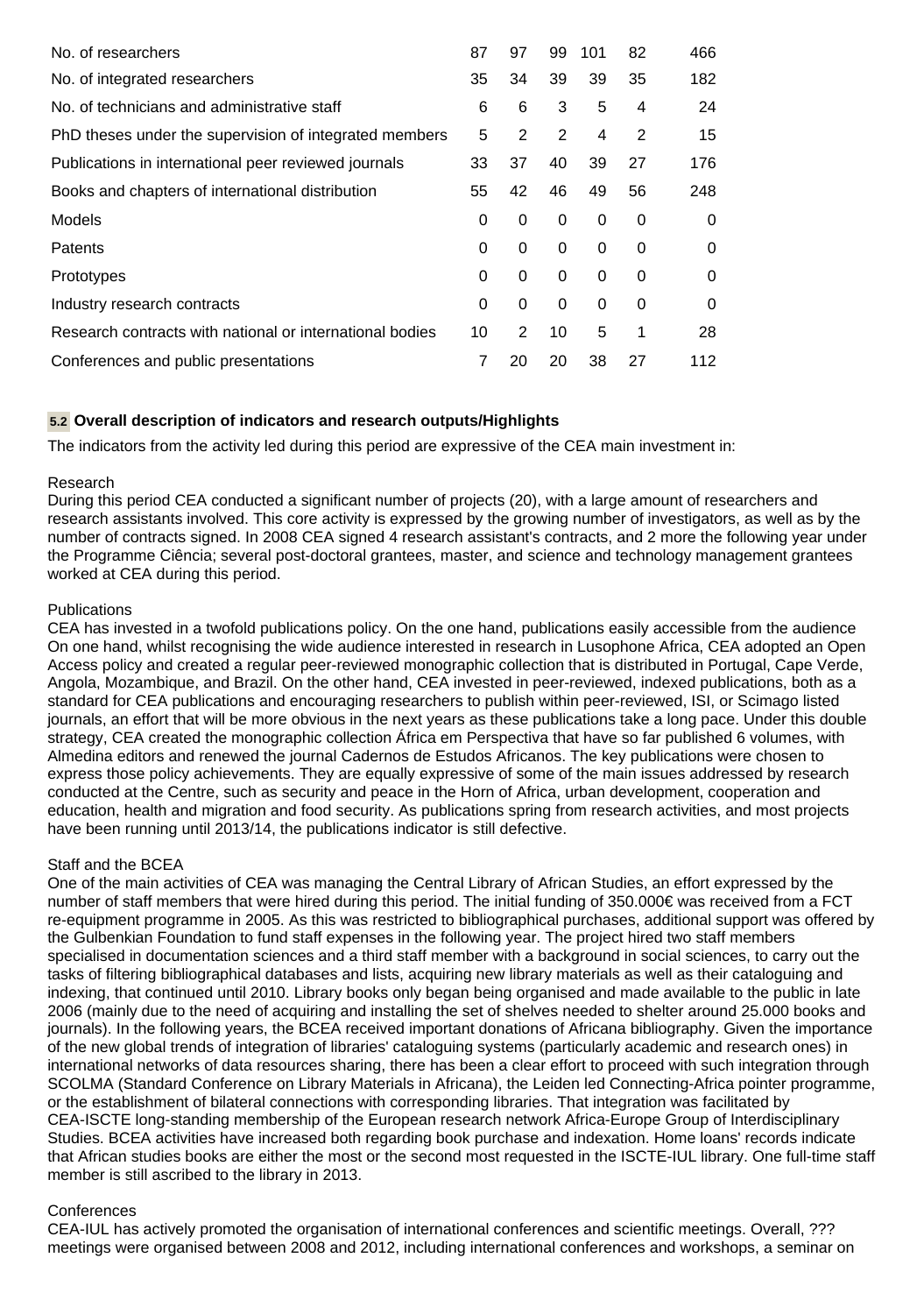African Studies (monthly during academic year), doctoral seminars, book launchings, project results' presentations, multimedia presentations and exhibitions. CEA was responsible for the organisation of two of the main conferences on African Studies, namely the 7th Iberian Conference of African Studies (2010) and the 5th European Conference of African Studies (2013), a clear expression of the Centre leading position in African Studies. It also organized three conferences on Education and Cooperation, and participated in Development Days, the main gathering of civil society organizations led by the government cooperation department. Both activities are expressive of the Centre inclusion in the main thematic and actors on development issues. Other conferences focused on the main issues addressed by research projects, such as food security, peace and security in Africa, urban issues or migration. Each year a conference was organised with an African partner in São Tomé, Mali, Namibia, Mozambique and Angola

## **6. SCIENTIFIC COMPONENT - STRATEGIC PROGRAMME 2015/2020**

#### **6.1 Abstract in Portuguese for publication**

O Centro de Estudos Internacionais, criado em 2013, é o resultado de um esforço inovador e interdisciplinar que procura dar resposta à crescente complexidade dos fenómenos sociais, políticos e económicos. O CEI-IUL baseia-se num processo paralelo de investigação fundamental e de desenvolvimento de novas ofertas educativas, vinculado a um objectivo de relevância societal. O CEI-IUL resulta do alargamento do anterior Centro de Estudos Africanos, expandindo a novos contextos regionais uma experiência de 30 anos de promoção de investigação interdisciplinar.

O principal objetivo do projeto estratégico proposto pelo CEI-IUL é estudar os desafios e dinâmicas mundiais na segunda década do século XXI, com uma atenção particular aos novos factores estruturantes que emergem no cenário internacional. O projeto visa contribuir para o conhecimento informado das dinâmicas sociais, politicas, e económicas conquanto mantendo um programa de investigação caracterizado pela independência académica. As dinâmicas da globalização conduziram a uma transferência progressiva das instâncias de poder, governação e soberania para entidades transnacionais, competindo à universidade um maior empenho no conhecimento circunstanciado dessas mesmas instâncias, bem como a promoção do debate informado junto dos principais agentes sociais. No futuro próximo, a ordem internacional está confrontada com alguns desafios centrais: uma nova configuração geo-política mundial decorrente da geografia energética, com as exigências das economias ditas emergentes e a progressiva autonomização dos EUA; a importância dos novos mercados na Asia, África e América Latina para as economias locais e a sustentabilidade global, incluindo a segurança alimentar; a reconfiguração dos centros de poder mundiais, com a diminuição do papel da Europa e a ascensão de novos parceiros estratégicos baseados nas economias emergentes; os desafios sociais que emergem da nova configuração demográfica e da urbanização galopante, com necessidades em termos de inclusão e proteção social, capacitação dos jovens, desemprego, igualdade de oportunidades; o impacto das novas tecnologias nas dinâmicas sociais, capacitando a sociedade civil e gerando novos riscos de segurança; e a afirmação das especificidades culturais, sociais e económicas locais. Este projeto propõe-se abordar as problemáticas resultantes destes movimentos globais em contextos específicos, através de uma pesquisa comparativa, focada nos desafios sociais, económicos, políticos e de segurança, num quadro de linhas temáticas regionais.

A investigação é organizada numa matriz que combina uma abordagem focada em questões políticas, sociais e económicas com competências sobre grandes regiões prioritárias. Todos os investigadores estão adscritos a uma linha temática regional e participam em pelo menos um grupo de pesquisa, combinando a sua experiência em áreas regionais com competências teóricas de diferentes disciplinas, que vão da Ciência Política às, Relações Internacionais, da Antropologia, Sociologia, e História à Economia e à Gestão. A investigação é organizada em três grupos: 1) Instituições, Governação e Relações Internacionais; 2) Desafios Sociais e do Desenvolvimento; 3) Economia e Globalização. Por sua vez, estes grupos dividem-se em três linhas temáticas regionais: África, Ásia e Europa e Relações Transatlânticas. Neste enquadramento regional estão ainda a ser constituídos grupos específicos sobre o Médio Oriente, China e América Latina. As principais questões identificadas pelos grupos de investigação são debatidas em projetos conduzidos pelos grupos temáticos regionais, bem como numa perspetiva inter-regional , permitindo criar novas perspectivas sobre questões da globalização, diferenças de poder, e a sua expressão nas dinâmicas regionais e na diferenciação e capacitação local.

O CEI-IUL propõe-se conduzir uma investigação socialmente relevante focando as múltiplas consequências da globalização e a sua expressão regional e local. Combina a investigação fundamental com a divulgação dos resultados para o público em geral e os principais agentes políticos e sociais, promovendo o diálogo informado com as organizações da sociedade civil, os representantes dos fora internacionais e das entidades governamentais. Propõe-se realizar um projeto socialmente relevante sobre as principais problemáticas que suportam o desenvolvimento sustentável e a construção de sociedades inclusivas.

#### **6.2 Abstract in English for evaluation**

The Centre for International Studies was created in 2013 with the objective of studying global connections and local expressions. It assumes the responsibility for excellent research, relevance to social issues, with strong scientific outcomes, while supporting the teaching of postgraduate courses at ISCTE-IUL. It emerged from the former Centre for African Studies and drives from its 30-year experience, combining an interdisciplinary practice with a broad public-oriented activity such as promoting research dissemination and engaging in public debates.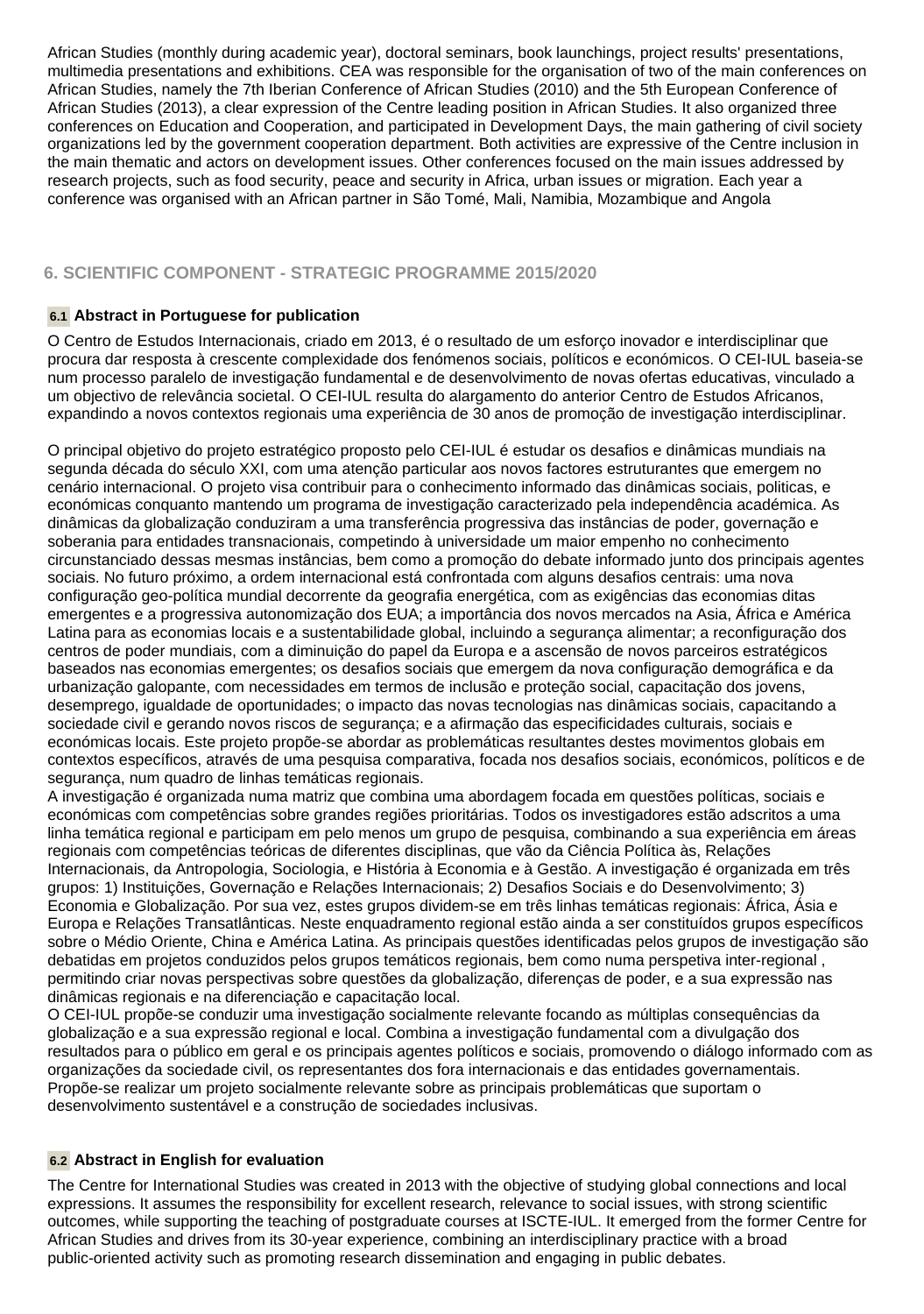The main goal of the six-year project proposed by CEI-IUL is to study the world dynamics and challenges in the second decade of the 21st century, particularly looking at new factors emerging in the international scene. The importance of research and knowledge is evident for economic and social development and the university is required to make an increased commitment to research and create debate and knowledge transfer that helps improving the ability of major internal agents to comprehend, intervene, and address emerging trends and realities. Globalisation has resulted in a more integrated world and the progressive transfer of power and sovereignty to transnational bodies. In the coming years, major international challenges will require a new scientific approach, deriving from: 1. Changing geo-political configuration, arising from the energy dependence of the so-called emergent economies and the progressive energetic autonomy of the United States. 2. The upraise of emerging markets primarily in Latin America, Africa and Asia and its influence on local economies and on global sustainability, including food security. 3. Political reconfiguration of the main power centres, where Europe is losing its historical influence while countries supported by rising economies claim a new role in the international scene. 4. Demographic diversity and growing urbanisation leading to problems of social inclusiveness, youth capacitation and unemployment, gender equality, and to the challenges of social protection. 5. The impact of ICT on social dynamics, particularly empowering civil society as well as creating new risks and threats. 6. The reaffirmation of the local uniqueness (as opposed to global movements), in cultural, economic and social terms. This project proposes to address those questions in comparative research groups, that will focus on social, economic, political and security challenges, organised in thematic regional lines with expertise in the main world regions.

CEI-IUL is organised on a three-by-three matrix, consisting of research groups and regional thematic lines focusing on priority regions. This matrix organisation combines researchers' expertise on regional contexts with comparative research approaches of global relevance and theoretical approaches arising from political science, international relations, anthropology, sociology and economics. Research is organised in three groups: 1) Institutions, Governance and International Relations, 2) Development and Societal Challenges, 3) Economy and Globalisation; and three thematic regions: Africa, Asia, European and Transatlantic. Other groups with a regional interest are also being organised under these main lines, in Middle East, China and Latin America. The main questions identified by the research groups (RG) are debated in regional thematic lines (RTL) as well as in comparative perspectives allowing new insights into the issues of globalisation, global power shifts, and its expression in regional dynamics without neglecting local agency. All researchers are assigned to a thematic region and participate in at least one research group. Within the group Institutions, Governance and International Relations research will be conducted on international security issues and on major security challenges for the twenty-first century, both at a global or regional level; another focus of this group of research is international public policies and governance. Research group on Development and Societal Challenges is organised in three research programs: Urbanisation and the challenges for the creation of more inclusive societies; Impact of globalization in local societies, and Development and Cooperation after the MG. The Economy and Globalisation group will be organised in four research programmes: Development Economics, Businessmen; Entrepreneurship, and management; Trends and challenges emerging from economic and financial globalisation; and the new concepts, practices, and experiences of social and solidarity economy.

CEI-IUL proposes to conduct society relevant research focusing on the multiple consequences of globalisation namely in the international political fora, in global markets and its expression in regional/local settings, and in social dynamics and the new development challenges after 2015. It aims to initiate a social relevant program on the main topics underpinning sustainable development, and inclusive and secure societies, addressing issues defined with the main stakeholders such as defence and security, education and skills for youth, social protection, food security, and entrepreneurship in international arenas. Though research conducted at CEI-IUL might be defined as fundamental, we aspire to reach the general public, decision makers and major stakeholders, contributing to the design of knowledge-based policies and high impact research results.

#### **6.3 Strategy and vision of the unit and future management**

The Centre for International Studies was created in 2013 with the objective of studying global connections and local expressions. It emerged from the long experience of the former Centre for African Studies in the field. It assumes the responsibility for excellent research, relevance to social issues, with strong scientific outcomes, while supporting the teaching of postgraduate courses at ISCTE-IUL. CEA's 30-year experience yielded a unique research framework that now extends to CEI, combining an interdisciplinary practice with a broad public-oriented activity such as promoting research dissemination and engaging in public debates.

International Studies (IS) are understood as an interdisciplinary approach to global issues that integrates the main values of country and regional approaches and expertise with international relations and global economics. As an academic practice, IS emerged in the US following WW2 in the context of the Cold War and aimed at a better knowledge of world politics with a clear policy oriented objective. In Europe most of IS centres emerged after the fall of the Berlin Wall, focusing on the post-Cold War global landscape. Within this scope, CEI-IUL combines the unique capacity of gathering its member's expertise in regional contexts, particularly in Africa but also in India, Europe and Transatlantic relations (and aiming to further develop China and Middle East expertise), with International Relations, Development Studies and Global Affairs competence. Likewise, CEI-IUL will encourage research to be developed within ISCTE-IUL's areas of Social Sciences, and Economics and Management.

Within this multivalued approach, CEI-IUL proposes to conduct society relevant research focusing on the multiple consequences of globalisation namely in the international political fora, in global markets and its expression in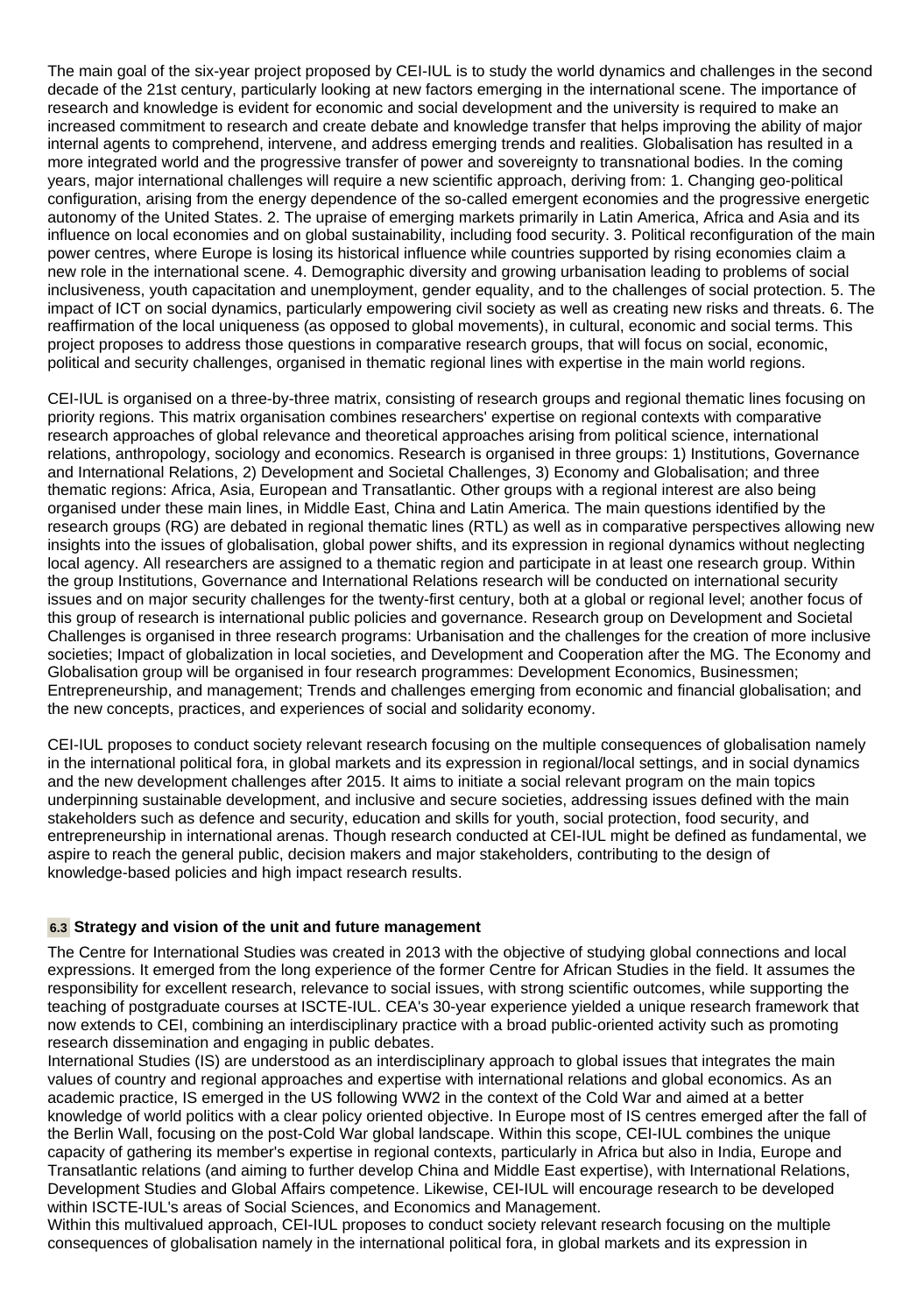regional/local settings, and in social dynamics and the new development challenges after 2015. Though research conducted at CEI might be defined as fundamental, our aim is to reach the general public, decision makers and major stakeholders, contributing to the design of knowledge-based policies and high impact research results. Following CEA's strategy of discussing its research agenda with main stakeholders, CEI aims to initiate a social relevant program on the main topics underpinning sustainable development, and inclusive and secure societies. As such, we propose to address issues such as defence and security, education and skills for youth, social protection, food security, and entrepreneurship in international arenas.

CEI-IUL's has the aim of becoming a leading Portuguese and European research institute on International Studies. Our goal is to combine the strengths of regional specific knowledge and field research with cutting-edge theoretical and methodological approaches from political science, international relations, economics, sociology, anthropology, history, and other related disciplines. This interdisciplinary approach is CEI-IUL's brand and our major contribution to the Portuguese scientific milieu.

#### . Research organisation

CEI-IUL is organised on a three-by-three matrix, consisting of research groups and regional thematic lines focusing on priority regions. All researchers are assigned to a thematic region and participate in at least one research group. Our scholars link their regional knowledge and field research to theoretical approaches from political science, international relations, anthropology, sociology, and economics. They compare social, political and economic dynamics either within the region of focus or between regions. Their research is organised in three groups: 1) Institutions, Governance and International Relations, 2) Development and Societal Challenges, 3) Economy and Globalisation; and three thematic regions: Africa, Asia, European and Transatlantic Relations. The structure of the research groups provides a threefold rationale: it follows and updates the previous research focus of the Centre for African Studies to generate research continuities; it reflects the previous discussion amongst the researchers on the world's major issues and challenges; it has a broad scope that allows for the successful integration of new research members with experience in other regions. Each research group, as well as each regional line, has its own principal researcher, responsible for organising and boosting the group's productivity. Research groups also have the objective of achieving interactions between several regional lines and allowing comparative analysis, fostering new insights into the main lines of research.

The option for the regional lines structure is twofold: it accounts for CEI's entire team of researchers, and allows a deeper expertise in a particular region. These also work as central hubs for engaging in research networks and project start-ups. Adding to the main regional line, Africa, two very active groups with a regional focus, working mainly in India and the Europe-Transatlantic regions have joined CEI-IUL. Other groups with a regional interest are also being organised under these main lines, in Middle East, China and Latin America.

Specific research programmes are developed within a research group, and work as an umbrella programme that encourages comparative and specific projects carried within each regional line. CEI-IUL will have therefore two typical research projects: either in the intersection between one research group with a regional line, or a comparative one, cutting across two or more regional lines.

#### . Scientific Management

The interdisciplinary approach of CEI-IUL calls for a balance between autonomy of the tasks assigned to each research group and the indispensable identification of correlations between the three major regional lines of inquiry. The scientific management of the strategic project is the responsibility of the principal researcher of each thematic regional line and research groups, the scientific committee and the board (director and deputy directors). Currently, every principal investigator holds a seat either in the scientific committee or on the board where they hold monthly meetings. Each group meets regularly to discuss the development of research and to allow for a continuous debate and exchange of scientific knowledge on main research questions.

#### . Financial management

The financial management of the strategic project will be accomplished with the support of the staff of the CEI-IUL and ISCTE-IUL.

#### **6.4 Laboratory intensity level of the unit**

Medium

#### Laboratory intensity level Justification

The Central Library of African Studies (BCEA), a RI located at ISCTE-IUL's General Library listed in MERIL's database of excellent European RIs, was constructed to develop and modernise African Studies in Portugal. It was established in 2003 and is devoted to the social sciences and humanities.

BCEA was created with the goal of strengthening and broadening the scope of high quality research and teaching of African Studies in Portugal while increasing international scientific cooperation. It was instigated due to the recent and profound changes in African studies in terms of their relocation, particularly due to globalisation and the growing importance of African diasporas It provides a comprehensive and updated coverage of all African sub-regions, with a clear priority on the post-colonial period. Its creation resulted from a joint effort of four Portuguese university-based research centres of African studies: CEA/ISCTE-IUL, CEA/UPorto, CESA/ISEG-UTL, and CEA/FL-UL. Legally and practically, BCEA is now owned and managed by CEI-IUL.

BCEA's main assets were financed by an FCT RI funding program, and by the Gulbenkian Foundation. BCEA is the most accessible, better equipped, up-to-date, and most internationally acclaimed RI of all Portuguese Africanist libraries today. BCEA is the only national representative in European librarian networks.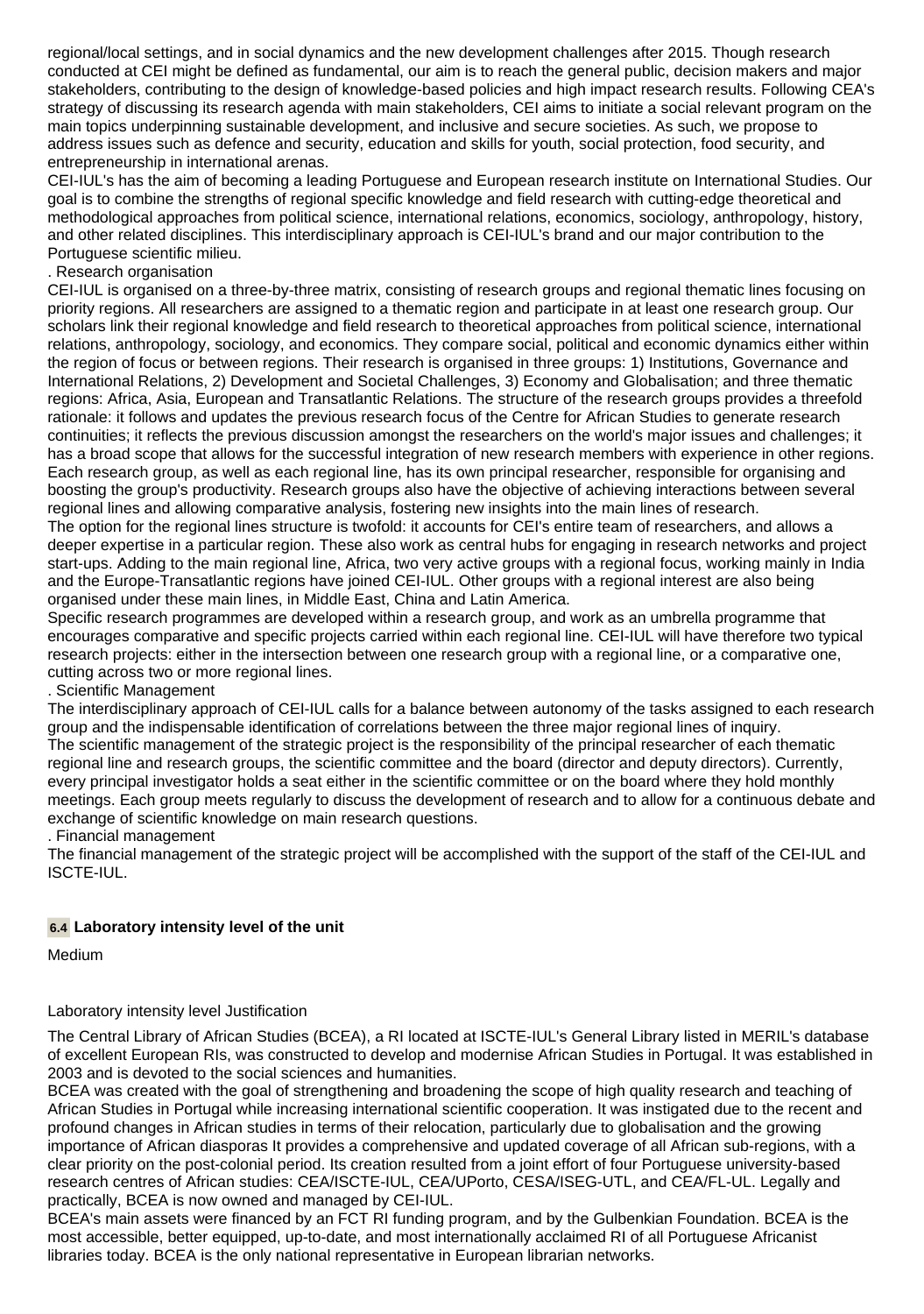BCEA assets are catalogued and indexed according to the UNESCO cataloguing system, administered by ISCTE-IUL General Library and they are available for reading, home loans, and can be borrowed through the university's inter-library loan service. The Library occupies a special section in ISCTE-IUL's General Library. It is equipped with computer terminals with an access to intranet resources offering a broad access to the catalogue, various databases, and digital scientific repositories, as well as to international meta-catalogues.

BCEA's media library is composed of video and audio recordings of pedagogical and scientific interest, available for reference and for loans by special request. A special room offers video and audio equipment for users interested in viewing and listening to audio-visual materials. It offers specialist-referencing support for national and international readers and researchers.

The transition of CEA-IUL to CEI-IUL is an additional opportunity for BCEA, which will now rest upon an extended scientific research community, enabling it to broaden its geographic scope and providing books and resources devoted to the relations between Africa and the rest of the world. The multidisciplinary focus of BCEA will be further reinforced, providing opportunities for the development of new research projects and undergraduate and post-graduate courses. In September 2013, CEI-IUL submitted an application to the FCT call National Roadmap of Research Infrastructures of Strategic Relevance.

#### **6.5 General objectives**

The main goal of the six-year project, proposed by CEI-IUL, is to study the world dynamics and challenges in the second decade of the 21st century, particularly looking at new factors emerging in the international scene. Today the importance of research and knowledge is evident for economic and social development. Globalisation has resulted in a more integrated world and the progressive transfer of power and sovereignty to transnational bodies. The university is subsequently required to make an increased commitment to research and create debate and knowledge transfer that helps improving the ability of major internal agents to comprehend, intervene, and address emerging trends and realities. In the coming years, major international challenges will require a new scientific approach: 1. Energy issues, with the United States' dependence on international oil market coming to an end while the so-called emergent economies become more dependants on it, are redesigning the world geo-economic configuration. 2. The upraise of emerging markets primarily in Latin America, Africa and Asia and its influence on local economies and on global sustainability, including food security. 3. Political reconfiguration of the main power centres, where Europe is losing its historical influence while countries supported by rising economies claim a new role in the international scene. 4. Demographic diversity and growing urbanisation focusing on questions of social inclusiveness, youth capacitation and unemployment, gender equality, and the challenges of social protection. 5. The impact of ICT on social dynamics, particularly empowering civil society as well as creating new risks and threats. 6. The reaffirmation of the local uniqueness (as opposed to global movements), in cultural, economic and social terms. This project proposes to address these questions in comparative research groups that will focus on social, economic, political and security challenges, organised in thematic regional lines with expertise in the main world regions.

This matrix organisation combines our researchers' expertise on regional contexts with comparative research approaches of global relevance. The main questions identified by the research groups (RG) are debated in regional thematic lines (RTL) as well as in comparative perspectives allowing new insights into the issues of globalisation, global power shifts, and its expression in regional dynamics without neglecting local agency.

#### Our main objectives are:

. Carrying out excellent academic research with defined and measurable goals.

. Reinforcing CEI-IUL's position on the European research arena as a RU of reference.

. Producing relevant international studies, prioritising issues and areas pertinent to development and

internationalisation, following closely the main objectives of the European programme Horizon2020.

. Producing proposals for teaching and research at ISCTE-IUL, enhancing its internationalisation and strengthening numerous collaborative networks established with universities in Africa, India, China, U.S., and Europe. Under these main objectives, CEI-IUL will develop the following activities:

1. Research projects with measurable and defined goals. Each research group and thematic line will work towards this objective, producing excellent scientific research and preparing and managing specific projects. Under this purpose, CEI-IUL is specifically preparing calls for the Societal Challenges and Science with and for Society programmes of Horizon 2020 and for Innovative Training Networks (Marie Sklodowska-Curie actions). Likewise, CEI-IUL is fully committed to support researchers' applications for European Research Council grants. Major efforts will be made towards more diversified funding sources.

2. Activities in conjunction with teaching, particularly lecturing postgraduate courses at ISCTE-IUL. Under this main objective we propose to: a) create training for graduate programmes (Masters and PhD) in International Studies, enhancing ISCTE-IUL's specialisation in Social Sciences, Economics and Management, and collaborating with other European, North-American and Indian universities.

Specifically, CEI-IUL is preparing a PhD programme in International Studies; the Master in International Studies is already under evaluation by the Portuguese Agency (A3Es); short courses on international dynamics are being created. Additionally, CEI-IUL will continue to support training in Political Science and International Relations, Development Studies and the Master and PhD in African Studies.

3. Disseminating research outputs through high impact publications with international reputation. Particularly, CEI aims to increase its publication ratio in the main international rankings (ISI and Scopus) while continuing to invest in an audience focused strategy based on publications in Portuguese and open access.

4. Policy-oriented activities, enhancing greater trans-European collaboration on knowledge-based policy advice through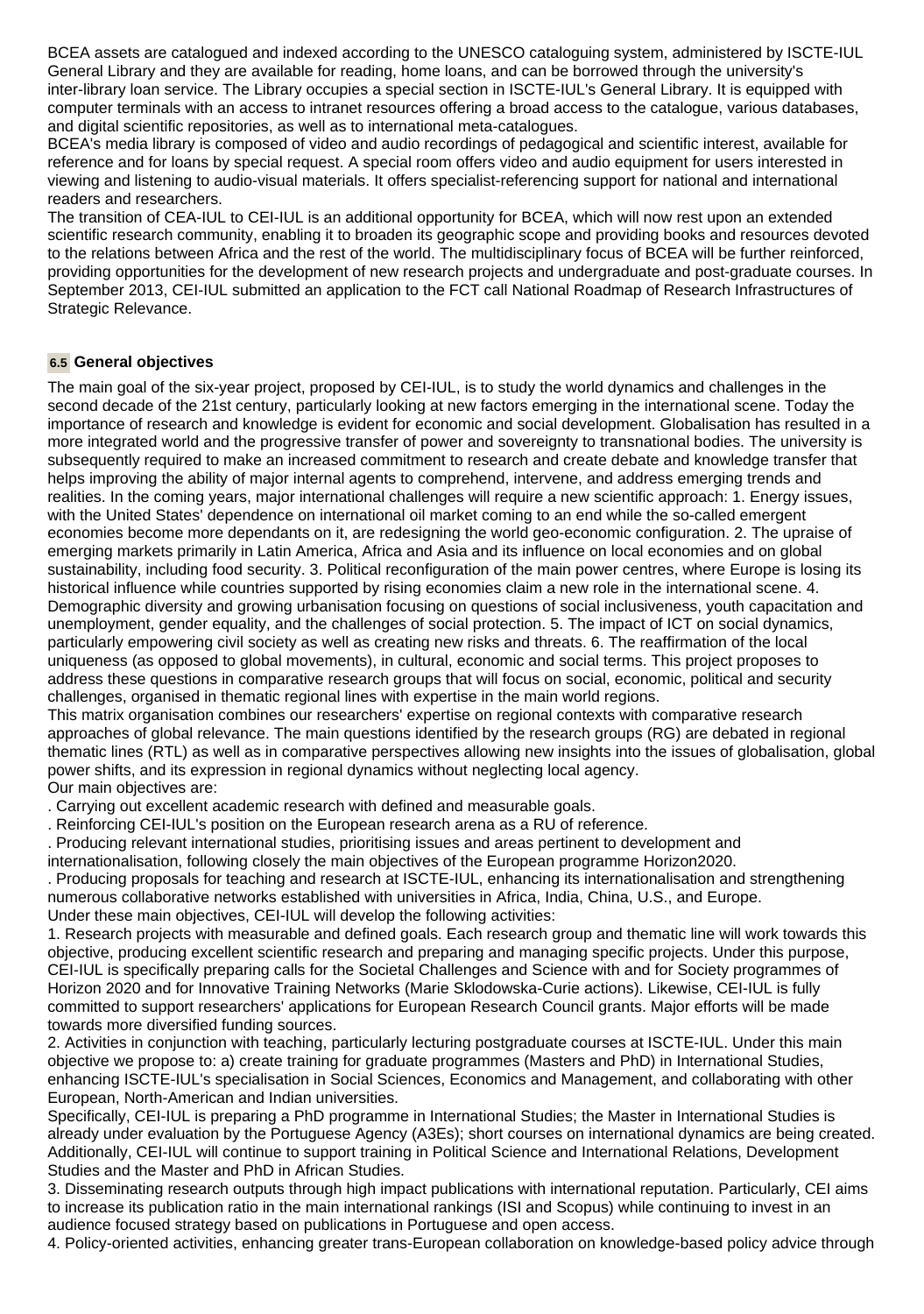the organisation of events (conferences, seminars, round tables), public interventions (in the media and at meetings organised by others) and specific publications (policy-papers, reports, other publications).

5. Insertion into the main international research networks. Scientific knowledge arises from the international fora and globalisation is also impacting on research production through an enriching exchange of ideas and common activities. Following the long-term participation of our researchers in international networks, CEI-IUL will continue to strengthen international cooperation.

These general objectives will translate into measurable goals, allowing a regular and easy monitoring of the progress achieved (see point 7. Expected indicators). Summing-up, CEI-IUL aims to develop more research projects, publish more, attract more PhD students and young researchers, build and integrate more international networks and consortia, and contribute to the design of public policies. All these goals will turn CEI-IUL into a leading international research institution.

#### **6.6 Implementation**

Achieving the goals and objectives of this strategic project demands the clear and solid definition of implementation stages and management structures, both scientifically and administratively, with a strong involvement of the board and scientific committee.

#### Leadership

CEI-IUL is a Research and Development Unit (RU) organised accordingly to the internal rules of the ISCTE-IUL, Lisbon University Institute (DL 95/2009) and it follows the rules stipulated by the Foundation for Science and Technology of the Ministry of Education (FCT). The RU has a director, elected by the dean of ISCTE-IUL from three names that are nominated by the scientific council, and has two deputy directors, directly appointed by the director.

The Scientific Committee, composed of three researchers and the director, supervises the scientific orientation and quality of the activities developed in the Centre. The scientific committee meets every two months, or more often whenever it is necessary; the director meets with the deputy directors on demand. The Scientific council, that gathers all the integrated researchers, meets biannually and whenever it is necessary.

CEI-IUL advisory board is consulted once a year; it is presently being extended to integrate members with expertise on the new regional areas (Asia and Europe&Transatlantic).

The present governing and management structure is laid down in the Centre's regulation effective from August 2013. The responsibility for the daily management of the Centre lies with the director, in cooperation with the deputy directors.

#### Human resources

The implementation of this strategic project demands a significant increase in human resources, both devoted to research and to management tasks. Presently, CEI-IUL has no governance over the selection of post-doctoral researchers. As host institution, it can accept or refuse applications but it lacks the financial means to initiate specific calls, according to its own research priorities definition. Apart from the regular FCT annual competitions, the only way to have post-doc fellows is to integrate them into the framework of specific research projects.

The implementation of this project and the successful achievement of the proposed scientific indicators require 9 post-doctoral grants (of 24 months each). In our matrix, this means that the three regional thematic lines can open calls overlapping the three research programmes (defined in the research groups). This human resources policy allows CEI-IUL to have full control over the terms of post-doctoral researchers in open competitions.

This strategic project also demands the reinforcement of CEI-IUL's support staff. At the moment, CEI-IUL has two permanent staff members: one in charge of running the administrative and financial daily tasks and another in charge of the Centre's own publications and dissemination of activities. In order to be able to apply for international funding (e.g. Horizon 2020) and to manage new projects, CEI-IUL will need a Science&Technology grant holder strengthening the Centre's ability to secure new projects and to assist researchers in designing and managing projects. Finally, CEI-IUL intends to maintain the present commitment in human resources to the Central Library of African Studies through a Science&Technology grant holder.

#### Research

CEI-IUL is organised on a three by three matrix basis, overlapping broad scientific topics and regional lines. Each research group defines broad research programmes, which in turn will be operationalized in research projects, under the umbrella of thematic regional lines. Every researcher belongs simultaneously to at least one research group and to a thematic line.

This matrix is the core of CEI-IUL's research activities, given that it allows: 1) a more stable integration of researchers, both for those who were already integrated in the Centre for African Studies and for those who joined only recently or will join in the future; 2) the establishment of clearer guidelines for research, including research outcomes; 3) the creation of an environment promoting the free debate and presentation of research results, gathering researchers with shared interests; 4) more interdisciplinary and cross regional research; 5) the identification of synergies not only between integrated members but also between associated researchers and PhD students.

Currently, each research group and regional thematic line is led by a member of the board/member of the scientific committee, in a clear effort to strengthen research and develop a thorough relation between the board/scientific committee and the researcher's community. This choice, on the other hand, allows for a greater sustainability and continuity of the research programmes, regardless of the researchers under contract/grant holders turnover and it has the potential to attract more national and foreigner researchers.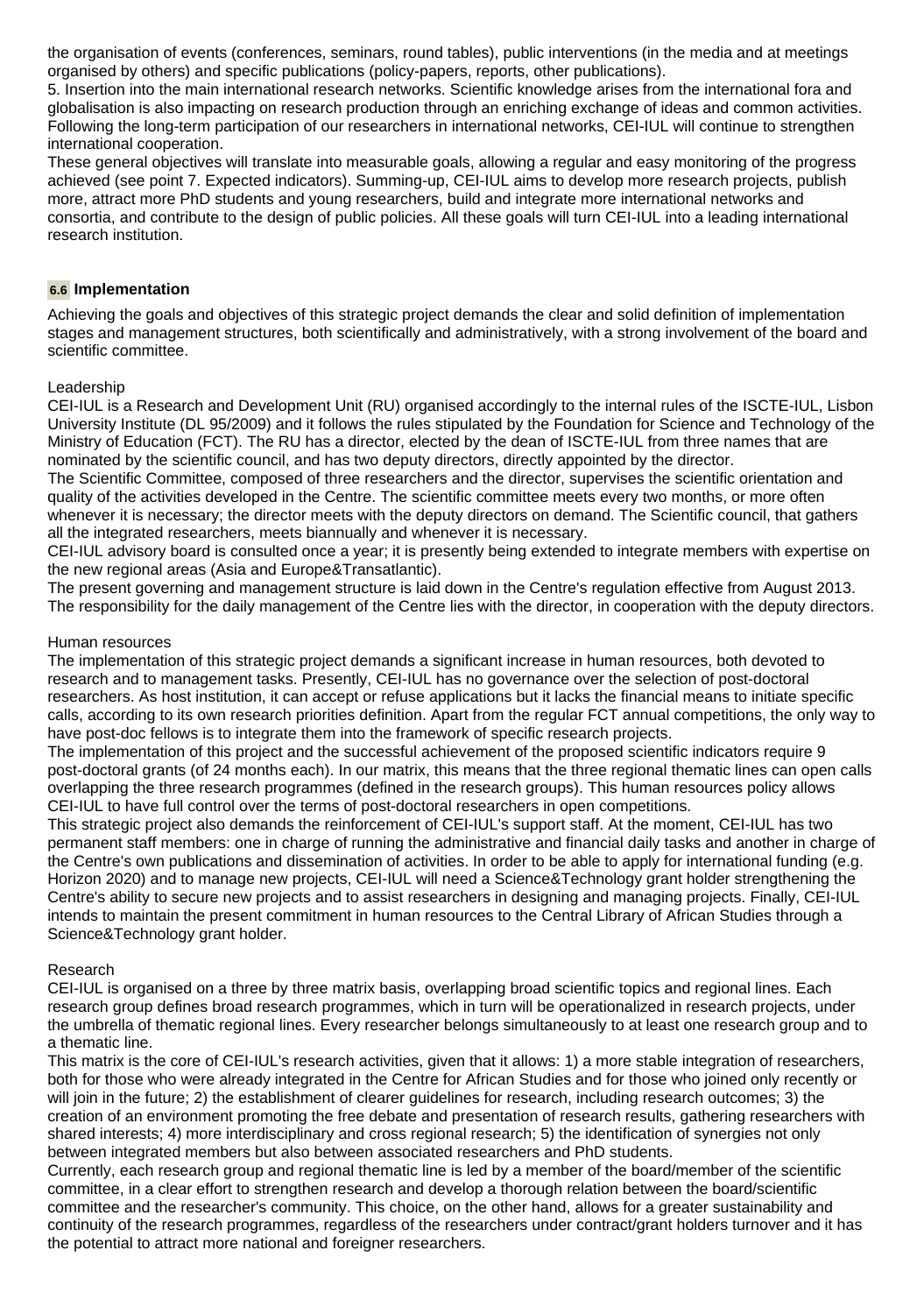#### **Teaching**

The implementation of the teaching activities is already being made with the full support of ISCTE-IUL. Apart from the courses already existent, CEI counts on the full support of ISCTE for the development of new courses, as stated on point 6.8 (opportunities for advanced training). The solid relation between CEI and ISCTE provides a support system prone to the development of courses profiting from the research carried out in the Centre. CEI-IUL intends to develop a FCT PhD programme and to apply for an Horizon 2020 Innovative Training Network based on the already existent MoU with other Universites.

#### **6.7 Contributions for the regional strategy**

The consolidation of Portugal as a source of scientific knowledge on International Studies is one of the main goals of this research unit. The interdisciplinary research team allows CEI-IUL to deal with a broad range of issues and topics, ranging from economics and business to foreign and security policies and societal challenges. The broad geographical scope is also suitable to a deeper understanding of the Portuguese position in todays' world. At the same time, it will contribute to strengthen the scientific environment of the Lisbon region. CEI-IUL will also work along the objectives of the Brasilia Action Plan for the Promotion, Diffusion and Projection of the Portuguese Language, including the importance of Portuguese as a scientific language. At the European level, this research unit fits well in the rationale of the Horizon 2020, i.e., scientific research targeting specific challenges along with scientific excellence.

#### **6.8 Opportunities for advanced training**

One of CEI's main objectives is to make research outputs available through direct collaboration with post-graduate teaching programs both at ISCTE-IUL and in other universities. CEI-IUL aims at launching specific programs in International Studies, at three levels:

1. Short courses with ECTS accreditation

Short courses are an effective way of reaching a larger public. CEI researchers are actively involved in organising future short courses on International Studies and International Affairs with a strong regional competence. We highlight the on-going Erasmus intensive programme on European-African Relations, organised by ISCTE-IUL with 2 European and 3 African partner universities, to be initiated in 2014.

2. Masters in International Studies.

This Masters programme that is currently under accreditation on the Portuguese A3es agency follows a multidisciplinary perspective. The faculty includes lecturers from different scientific areas, from international relations to economics, history and anthropology, combined with a specialisation in different regional areas or in International **Affairs** 

3. PhD in International Studies.

The PhD in International Studies, scheduled to commence in 2015, will be an international programme, whose success derive from a long-lasting academic collaboration with renowned international institutions in the field such as the Watson Institute for International Relations (Brown University), the International Institute for Asian Studies (IIAS, Leiden), the AEGIS network, and the MoUs signed with the main African research institutions, namely CODESRIA. Besides these specific programmes, CEI-IUL will continue to be associated with post-graduate teaching through existing post-graduate programmes at ISCTE-IUL. There is a close cooperation with the School of Sociology and Public Policies (ISCTE-IUL) through the MA and the PhD programme on African Studies, the MA in History, Defence and International Relations, the MA in Modern and Contemporary History and the PhD in Political Science; and with the School of Social and Human Sciences through the MA programmes on Development Studies and on Social and Solidarity Economy.

Other forms of advanced training include researchers' involvement with other universities in EU, Africa, USA, India and China where they lecture occasionally or on a contractual basis; and supervising PhD thesis and Masters' dissertations. On the whole, CEI researchers have been tutoring 68 PhD theses.

#### **6.9 Internationalization**

CEI-IUL has research protocols with institutions in Africa, the EU, and India, and it is a member of several international networks. In particular, CEI-IUL inherits the protocols signed by CEA with the main African Institutes, namely CODESRIA (Council for the Development of Social Science Research in Africa, Dakar) and with research centres in every Lusophone African country. CEA was a founding member of the AEGIS - European African Studies Association and is represented in its board. Under AEGIS, the centre participated in the Collaborative Research Groups (African History; Conflicts in Africa; Publishing Policy) and other activities (Plenary and Annual Meeting; Cortona Summer School). Since 2006, CEI-IUL is a member of the ABORNE (African Borderland Research Network), funded by the ESF, the FLUXUS network and the EARN (Europe-Africa Research Network) funded by IPAD and AECID. Other networks and protocols were established by research projects' activities with European Universities (e.g., University of Barcelona, University of Hamburg, University of Glasgow); with local research or government institutions, like the IRD (Institut de recherche pour le développement, France), CE.DO, Centre of Studies of the Desert (Angola) or the IPGUL (Institute of urban management of Luanda); or through the participation in European Union projects, namely the project funded by the Comenius programme.

CEI-IUL also benefits from previous agreements with Watson Institute for International Relations (Brown University,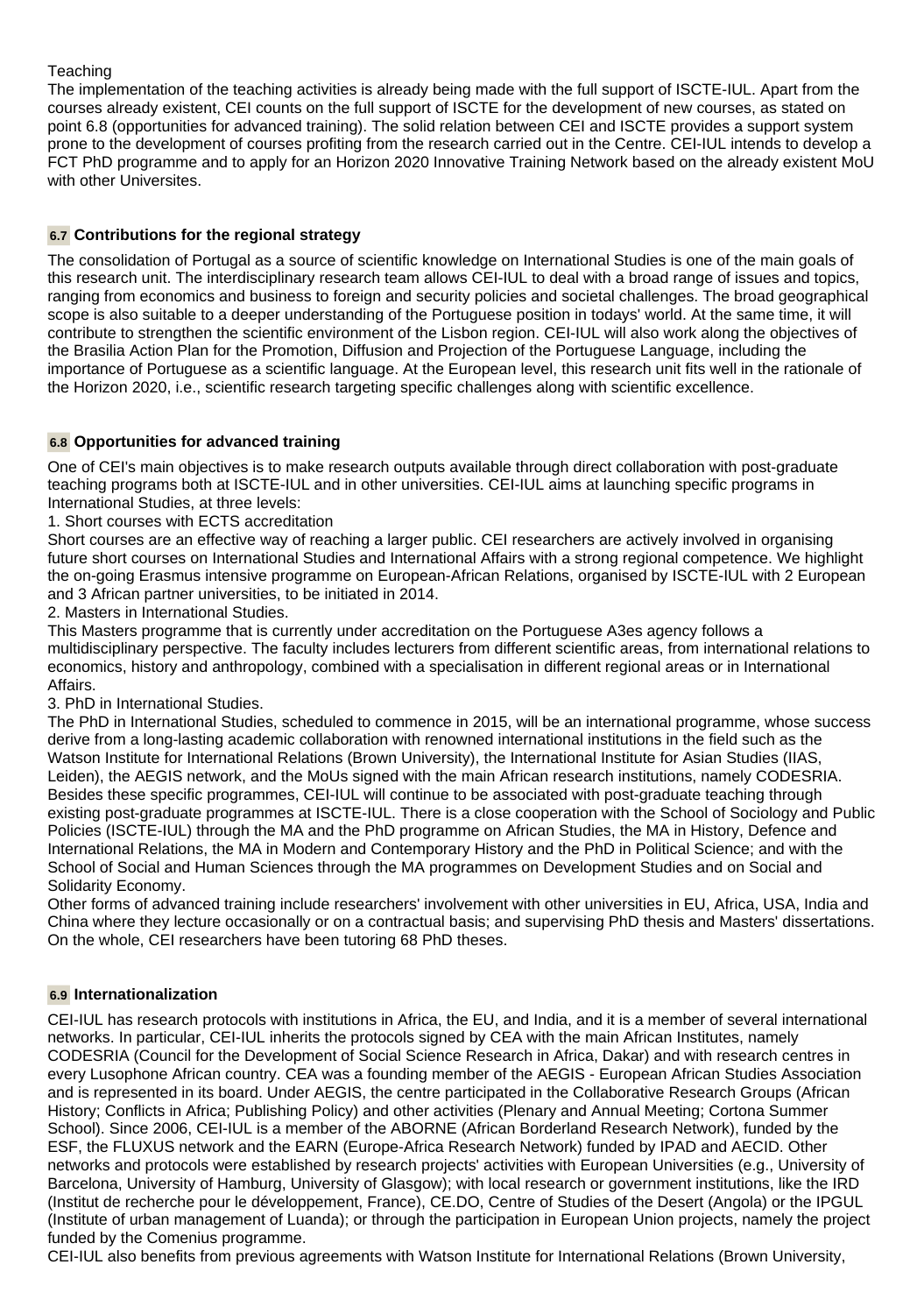US), the International Institute for Asian Studies (IIAS, Leiden) and the Indian Institute of Technology (India). In recent years, members of the CEI-IUL have organised main international scientific meetings at ISCTE-IUL, namely the 5th European Conference of African Studies (ECAS 2013), the 22nd European Conference on South Asian Studies, and the 7th Iberian Conference of African Studies (CIEA7).

#### **6.10 Knowledge transfer**

CEI-IUL's strategic project rests upon the identification of the main problems/issues facing today's international scene. In our days, scientific research and knowledge are of paramount importance for social and economic development. It is undoubtedly true that many of the most significant global problems facing us today require inter-disciplinary approaches, including Social Sciences. Though research conducted at CEI might be defined as fundamental, our aim is to reach the general public, decision makers and major stakeholders, contributing to the design of knowledge-based policies and high impact research results.

Following CEA's strategy of discussing its research agenda with main stakeholders, CEI aims to initiate a social relevant program on the main topics underpinning sustainable development, and inclusive and secure societies. As such, we propose to address issues such as defence and security, education and skills for youth, social protection, food security, and entrepreneurship in international arenas.

We aim therefore to maintain and reinforce relations with Portuguese (and also European) authorities in issues like development cooperation and foreign affairs, where the results of our research can have significance. Presently we do have a solid working relationship with the Community of Portuguese Language Countries that can be further reinforced. Another important dimension of the societal impact of research conducted are the links with civil society actors, namely with development NGO's. There is also room for the development of cooperation with business associations, notably regarding the process of internationalisation of Portuguese companies.

Knowledge is transferred to the main social actors through:

- specific meetings with the main stakeholders : Camões - Instituto da Cooperação e da Língua (the Portuguese Development Agency), Calouste Gulbenkian Foundation, Institute for National Defence, Higher Institute for Military Studies, Community of Portuguese Language Countries (CPLP), national and international NGO's, UNDP and UNECA - Interventions in national and international media (newspapers, radio, TV)

- Creation of a website for knowledge dissemination taking advantage of the CEA's Monitoring Conflicts in Africa

Regarding research carried out in third countries, and particularly in EU's International Cooperation Partner Countries CEI will implement knowledge sharing strategies not only with local academia but also with the main interested in focus countries, depending on the specific subjects under analysis - one example are meetings with City Councils and local authorities when urbanisation issues are at stake.

This knowledge transfer strategy follows the main directives from H2020, not only in the Societal Challenges programme but more specifically in the Science with and for Society programme, which stresses particularly the inclusion of Civil Society Organizations (CSO).

#### **6.11 Ethical issues**

website

A significant amount of the research carried out in the framework of CEI-IUL involves human data collection and tracking the location or observation of people, as well as research in the International Cooperation Partner Countries (ICPC) of the European Union. In this research work it is necessary to tackle some ethical issues.

Apart from the specific ethical issues of each research project, CEI-IUL will enforce basic rules that will need to be followed by every researcher. The Centre will also organise ethic workshops in order to discuss questions of security and personal data protection. CEI-IUL will refer to ISCTE-IUL's Ethics Committee whenever necessary.

All data collection will be carried out under the direct responsibility of each project's PI and only the team members will have full access to the data and to informants' personal details. Transcriptions will not include the names of informants and will be numbered. During fieldwork the privacy and the anonymity of all persons who provide information will be ensured.

Before starting data collection - through surveys, interviews, participant observation, and focus groups - all persons providing any type of data (verbal or visual) will be informed of the project's objectives, specific questions, project dissemination procedures, and the scientific and academic use that will be made of the data and results (publications, papers, and oral presentations). They will also be informed of the methodological tools that will be used in that particular context of fieldwork and their consent will be obtained before initiating data collection. Every person will be asked to fill in and sign a consent form. Anonymity will be always guaranteed, unless it is specifically accepted by the interviewee.

Regarding the research carried out in ICPC countries, CEI-IUL's researchers should always try to establish cooperation agreements with local academic institutions, with the aim of contributing to the enrichment of scientific debate in academic and these countries' research institutions. When necessary, the PIs will secure the approval of the local ethics committees and authorities.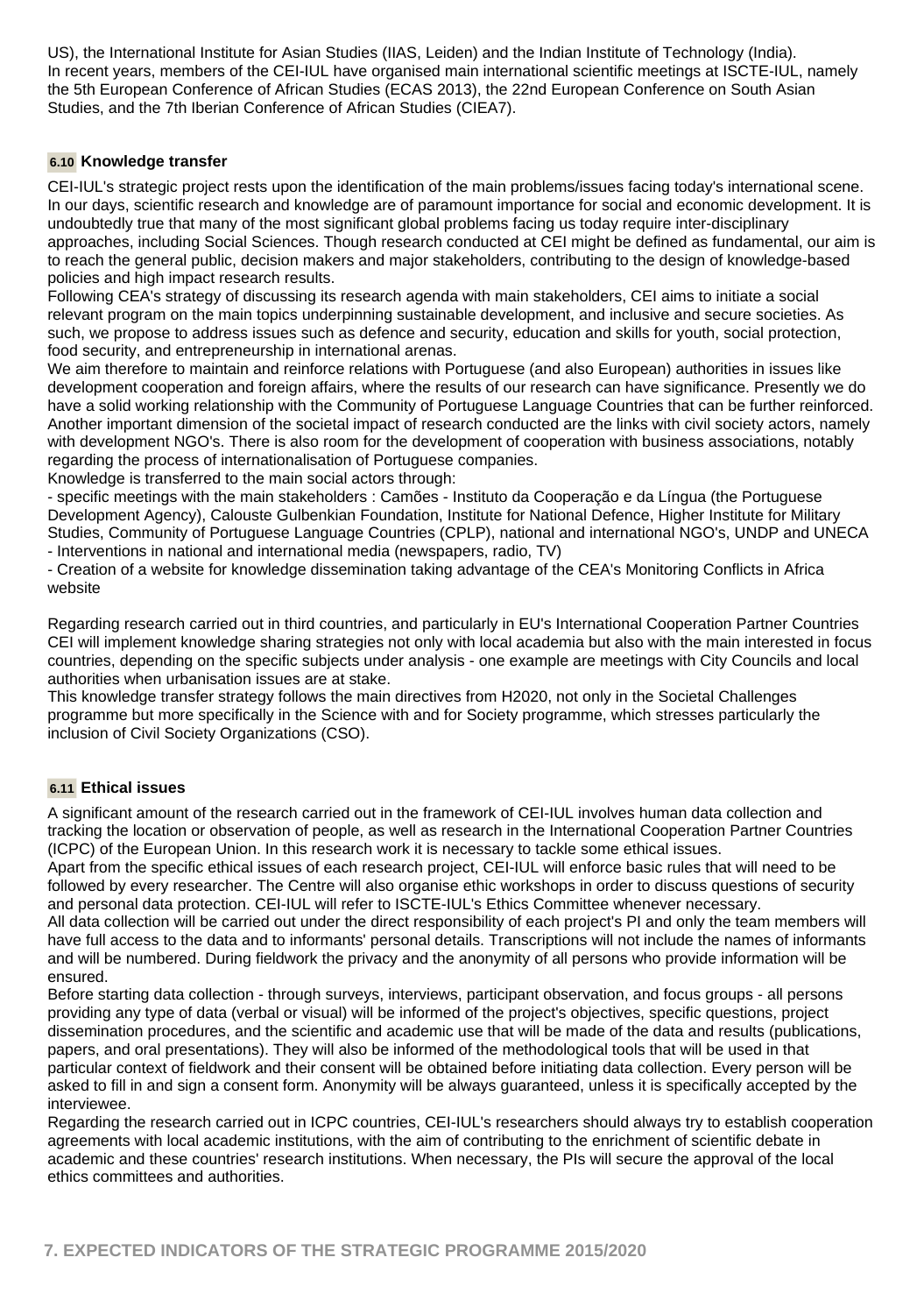| Description                                                                                                                                         | 2015 2016 2017 2018 2019 2020 |                |                |                |                |                | TOTAL<br>$\left( \right)$ |
|-----------------------------------------------------------------------------------------------------------------------------------------------------|-------------------------------|----------------|----------------|----------------|----------------|----------------|---------------------------|
| Publications in peer-review international journals                                                                                                  | 23                            | 26             | 30             | 33             | 34             | 38             | 184                       |
| Patents and performing patents                                                                                                                      | $\Omega$                      | 0              | 0              | 0              | $\Omega$       | $\Omega$       | 0                         |
| Books and chapters of international distribution                                                                                                    | 12                            | 13             | 15             | 17             | 18             | 20             | 95                        |
| PhD theses under the supervision of integrated members                                                                                              | 11                            | 13             | 15             | 15             | 15             | 15             | 84                        |
| Conference proceedings                                                                                                                              | 1                             | 1              | 1              | 1              | 1              | 1              | 6                         |
| New materials, devices, products and processes, software, computer codes<br>and algorithms                                                          | $\mathbf 0$                   | $\mathbf 0$    | $\mathbf 0$    | 0              | $\mathbf 0$    | $\mathbf 0$    | 0                         |
| Books, including single-authored works (including scholarly editions of oral<br>or written texts and translations with introduction and commentary) | 4                             | 5              | 6              | 7              | 8              | 8              | 38                        |
| Edited special issues of journals, with substantial research input on the part<br>of the researcher                                                 | 1                             | $\overline{2}$ | $\overline{2}$ | $\overline{2}$ | $\overline{2}$ | $\overline{2}$ | 11                        |
| Chapters in books, including contributions to conference proceedings,<br>essays in collections                                                      | 13                            | 14             | 16             | 15             | 15             | 16             | 89                        |
| Creative writing (to the extent that it embodies research)                                                                                          | 0                             | 0              | 0              | $\mathbf 0$    | $\Omega$       | $\mathbf 0$    | 0                         |
| Dictionary entries (forming part of investigation)                                                                                                  | 1                             | 0              | 1              | $\mathbf 0$    | 1              | 0              | 3                         |
| Encyclopedia entries (to the extent that they embody research)                                                                                      | 2                             | $\overline{2}$ | 0              | 0              | $\overline{2}$ | 2              | 8                         |
| Audio/visual and electronic/digital materials                                                                                                       | 0                             | $\mathbf 0$    | 0              | 0              | $\mathbf 0$    | 0              | 0                         |
| Other categories, including web-based resources; video and audio<br>recordings (to the extent that they embody research)                            | 0                             | 1              | $\mathbf 0$    | 1              | $\overline{0}$ | 1              | 3                         |
| Performances and exhibitions to the extent that they embody research                                                                                | 1                             | 1              | 1              | 1              | 1              | 1              | 6                         |
| Industrial research contracts                                                                                                                       | 0                             | 0              | $\mathbf 0$    | 0              | $\mathbf 0$    | 0              | 0                         |
| Research contracts with national or international bodies                                                                                            | 4                             | 5              | 5              | 6              | 6              | 6              | 32                        |
| <b>International Conferences</b>                                                                                                                    | 2                             | 2              | 3              | $\overline{2}$ | 3              | 2              | 14                        |
|                                                                                                                                                     |                               |                |                |                |                |                |                           |

#### **8. PROPOSED RESEARCH TEAM**

#### **8.1 Criteria adopted by the R&D unit for the definition of integrated member, if different from FCT reference table**

In the present application, CEI-IUL followed FCT guidelines and the number of publications in the previous 5 years was used as a criterion. Thus, all PhD holders who participate in projects or research lines with a minimum of one publication per year are considered integrated members. CEI-IUL follows the European Research Council's rules for eligible career breaks (maternity, paternity, long-term illness, and national service).

CEI-IUL's publishing policy incorporates the social value of publishing in open access journals, which tends to result in a wider dissemination of scientific knowledge. We would like to emphasise the importance of publishing in Portuguese (and it is much more difficult to find a Portuguese language journal indexed in ISI or Scopus), especially given that an important part of the target audience are the Portuguese speaking countries. That being said, CEI-IUL has made and it will continue to make a strong effort to support researcher's publications in ISI + Scimago. This strategy will allow the Centre to surpass the criteria on the present FCT's reference table.

For the period between 2014 and 2020, every integrated member must provide one indicator of scientific production annually, based on the criteria defined by FCT (Published papers in international peer-reviewed journals; Books, including single-authored works; edited special issues of journals; chapters in books, including contributions to conference proceedings, essays in collections) and/or the successful application of research projects. During the seven-year period, at least three of the publishing scientific indicators should be submitted to Scopus or ISI indexed journals. Full time researchers, under a contract or grant, must submit a minimum of two annual indicators of scientific production, one of them being an article submitted to Scopus or ISI indexed journals.

Along with the aforementioned mandatory criteria, CEI-IUL will continue to support the publication of books and book chapters, namely in the framework of research projects, since they are still an important mean of scientific communication and dissemination.

## **8.2 List of Integrated Members / 10 nuclear CVs**

#### **7.1**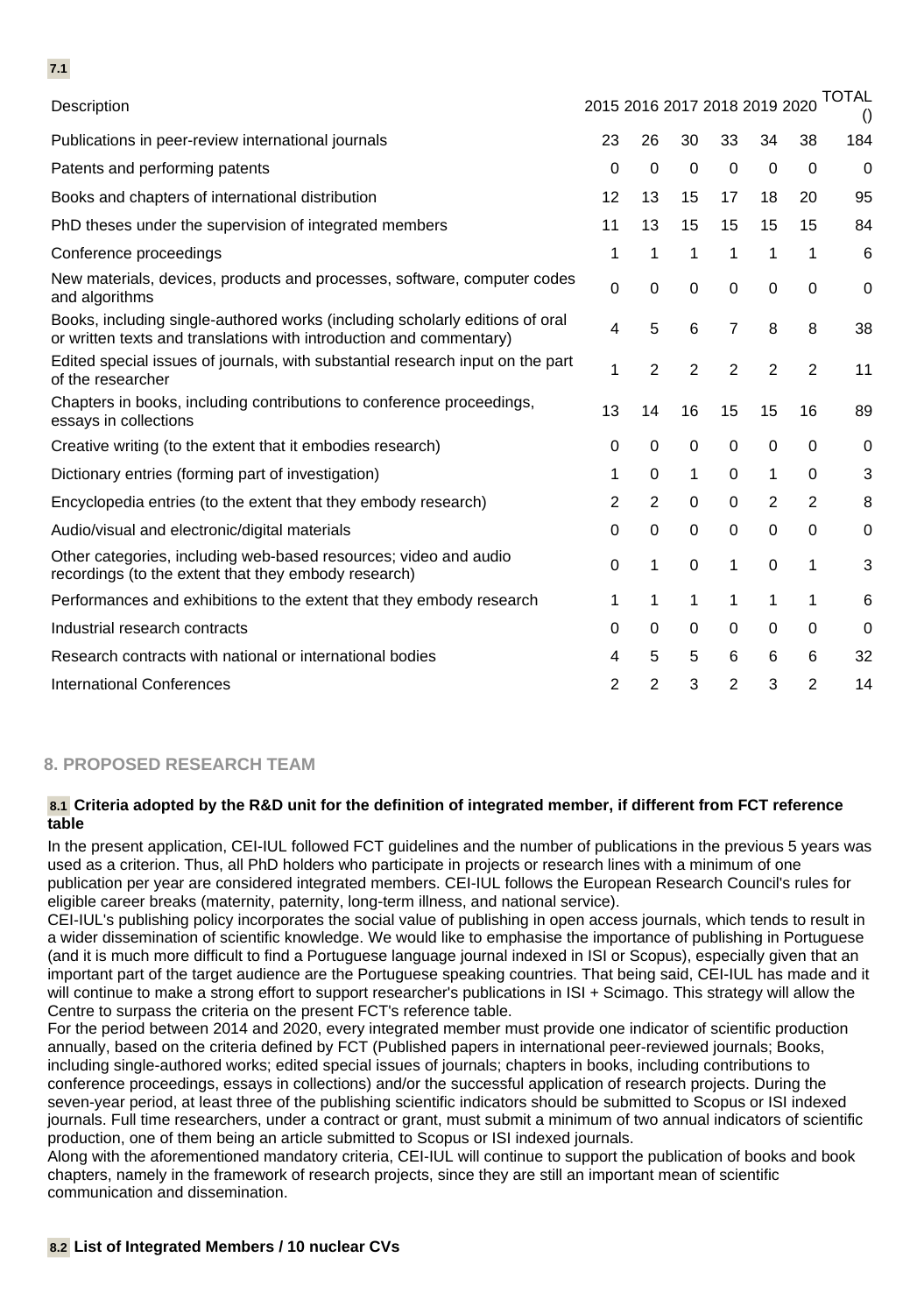| <b>Name</b>                                                   | <b>Nuclear CV</b> |
|---------------------------------------------------------------|-------------------|
| Clara Afonso de Azevedo de Carvalho Piçarra (Coordinator) Yes |                   |
| <b>Albert Farré Ventura</b>                                   | No                |
| Aleksi Erik Ylönen                                            | <b>No</b>         |
| Alexandra Barahona de Brito                                   | No                |
| Alexandra Magnólia de Vicente Quirino Alves Dias              | <b>No</b>         |
| Aline Carla Afonso Pereira                                    | No                |
| Ana Catarina Larcher das Neves Santos Carvalho                | No                |
| Ana Elisa Lopes Ferreira Cascão                               | Yes               |
| Ana Lucia Lopes de Sa                                         | No                |
| Ana Margarida Fernandes Esteves                               | No                |
| Ana Mónica Rôla da Fonseca                                    | No                |
| Ana Soares Barbosa Bénard da Costa                            | Yes               |
| <b>Carlos Manuel Coelho Maurício</b>                          | No                |
| Cristina Odete Udelsmann Rodrigues                            | Yes               |
| <b>EDUARDO GARGALLO SARIOL</b>                                | No                |
| <b>Eduardo Costa Dias</b>                                     | Yes               |
| Elísio Salvado Macamo                                         | No                |
| <b>Emanuel Freire Torres Gamelas</b>                          | No                |
| Eugénio Luís da Costa Almeida                                 | No                |
| Fernando Jorge Castro Teixeira Cardoso                        | No                |
| <b>Francesco Marone</b>                                       | No                |
| <b>Frank Vollmer</b>                                          | No                |
| Franz-Wilhelm Heimer                                          | No                |
| <b>Gabriel Sergio Mitha Ribeiro</b>                           | No                |
| <b>Ghoncheh Tazmini</b>                                       | No                |
| <b>JORDI TOMAS GUILERA</b>                                    | No                |
| <b>Jason Keith Fernandes</b>                                  | No                |
| João Luís Rodrigues Leal                                      | <b>No</b>         |
| <b>Karl Gerhard Seibert</b>                                   | Yes               |
| Luca Bussotti                                                 | No                |
| Luis Manuel Brás Bernardino                                   | No                |
| Luís Nuno Valdez Faria Rodrigues                              | Yes               |
| Luís fernando Machado Barroso                                 | No                |
| Manuel João Mendes da Silva Ramos                             | Yes               |
| Maria Antonia Belchior Ferreira Barreto                       | No                |
| Maria João Tomás                                              | No                |
| Maria Manuela Lemos Castro Cardoso                            | No                |
| Nuno Carlos de Fragoso Vidal                                  | No                |
| Rogério Roque Amaro                                           | Yes               |
| Rosa Maria de Figueiredo Perez                                | Yes               |
| <b>Stephan Peter Maria Duennwald</b>                          | No                |
| <b>Tobias Schumacher</b>                                      | No                |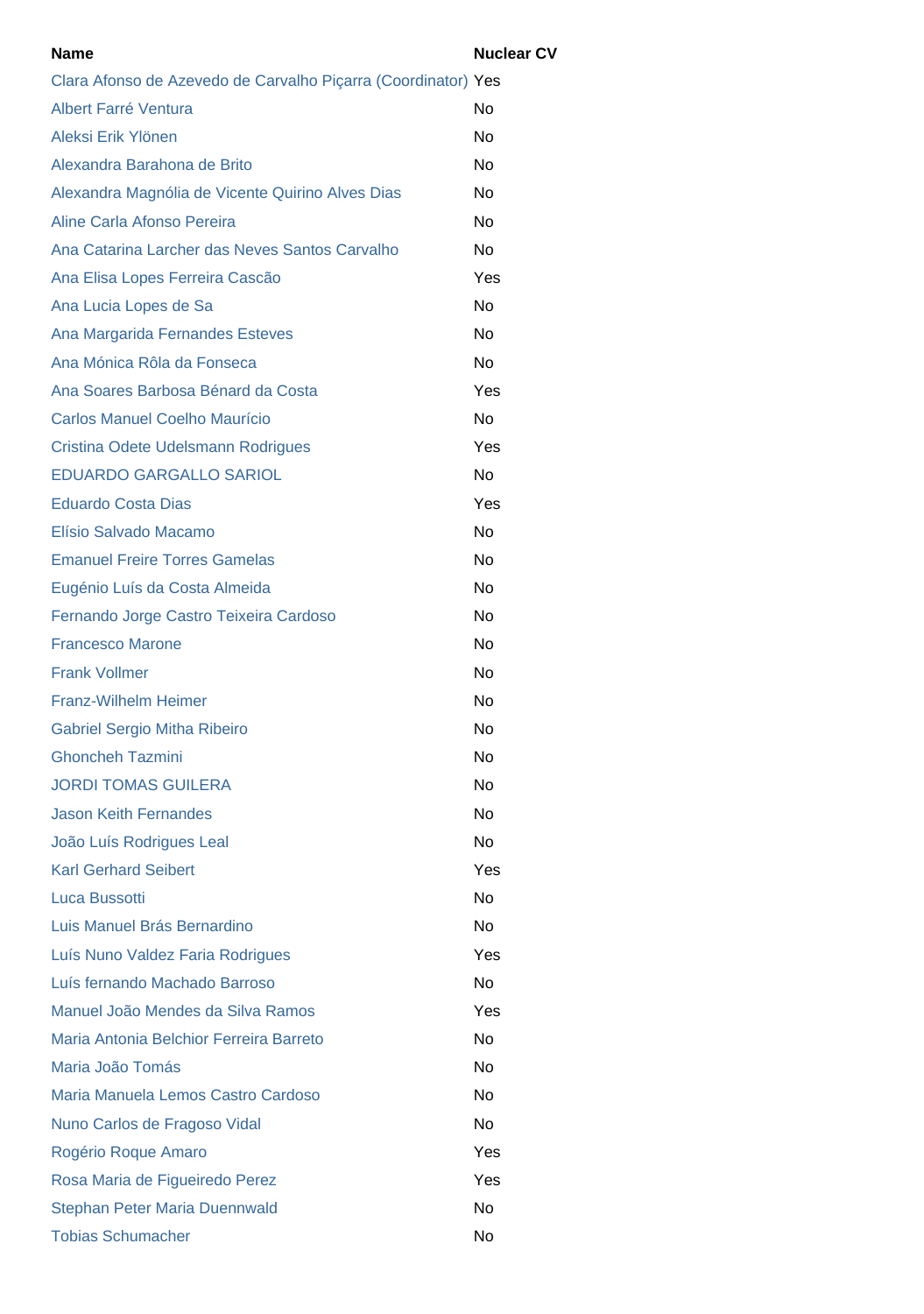| <b>Ulrich Schiefer</b>                   | N٥ |
|------------------------------------------|----|
| Victor Manuel Vaia dos Reis              | No |
| Virginie Christine Martine Gaelle TALLIO | N٥ |
| ana stela de almeida cunha               | N٥ |

#### **9. PROPOSED RESEARCH GROUPS**

| Reference | <b>Name</b>                                                                                        | <b>Principal Investigator</b>               |
|-----------|----------------------------------------------------------------------------------------------------|---------------------------------------------|
|           | RG-3122-1320 Economy and Globalisation                                                             | Rogério Roque Amaro                         |
|           | RG-3122-1474 Institutions, Governance and International Relations Luís Nuno Valdez Faria Rodrigues |                                             |
|           | RG-3122-2382 Societal and Development Challenges                                                   | Clara Afonso de Azevedo de Carvalho Piçarra |

## **(RG-3122-1320) Economy and Globalisation**

#### **9.1. IDENTIFICATION OF THE RESEARCH GROUP**

**9.1.1 Reference of the research group**

RG-3122-1320

## **9.1.2 Name of the Research Group in portuguese**

Economia e Globalização

#### **9.1.3 Name of the Research Group in English**

Economy and Globalisation

#### **9.1.4 Keyword(s)**

Globalisation Economics Development

Entrepreneurship

#### **9.1.5 Existed in 2008/2012**

Yes

#### **9.1.6 Participating Institution(s) to which the Research Group belongs**

ISCTE - Instituto Universitário de Lisboa (ISCTE-IUL)

#### **9.2. RESEARCHERS IN THE GROUP**

#### **9.2.1 List of Integrated Members / 3 nuclear CVs**

| <b>Name</b>                        | <b>Principal Investigator Nuclear CV</b> |      |  |  |
|------------------------------------|------------------------------------------|------|--|--|
| Cristina Odete Udelsmann Rodrigues | No                                       | Yes. |  |  |
| Rogério Roque Amaro                | Yes                                      | Yes  |  |  |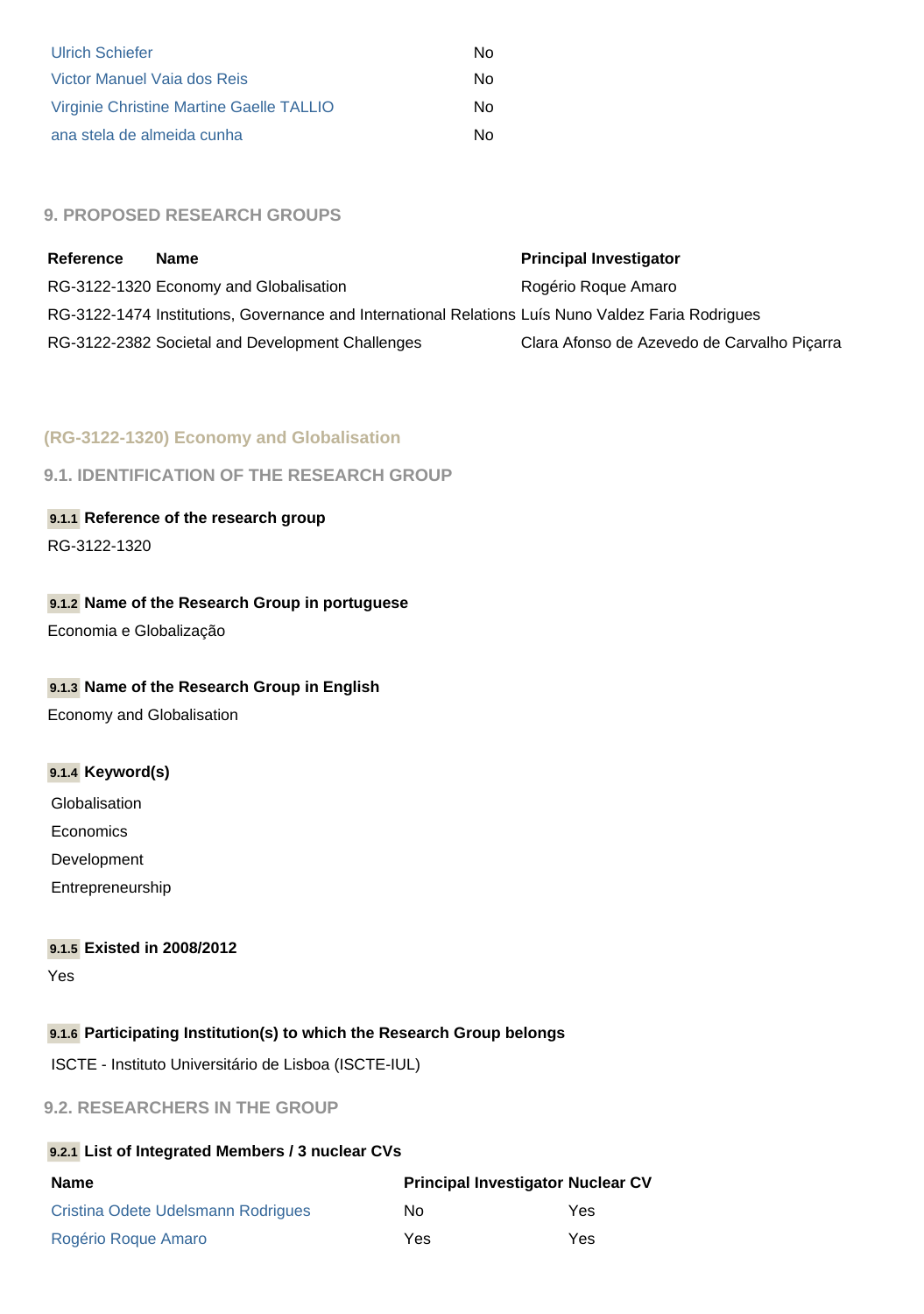| Ana Margarida Fernandes Esteves                   | No. | No  |
|---------------------------------------------------|-----|-----|
| Fernando Jorge Castro Teixeira Cardoso            | No. | No. |
| <b>Ulrich Schiefer</b>                            | No. | No. |
| <b>Emanuel Freire Torres Gamelas</b>              | No. | No. |
| Stephan Peter Maria Duennwald                     | No. | No. |
| Ana Catarina Larcher das Neves Santos Carvalho No |     | No. |
| Victor Manuel Vaia dos Reis                       | No. | No. |
| <b>Karl Gerhard Seibert</b>                       | No. | Yes |
| Maria Manuela Lemos Castro Cardoso                | No. | No. |
| Virginie Christine Martine Gaelle TALLIO          | No. | No. |
| Aline Carla Afonso Pereira                        | No  | No. |

#### **9.2.2 List of current PhD students**

#### **NAME**

Joacine Elysees Katar Tavares Moreira Joana Filipa Mota Nunes Guedes Jorge Manuel de Sousa Chaves José Nelson Rodrigues Abreu Patrícia Alexandra Soares Magalhães Baptista Ferreira Sérgio Leonel Pinto da Costa Pontes Sofia da Graça Cordeiro Fernandes

Maria Manuela Ribeiro de Assis Coelho

CRISTINA MARIA DA SILVA DE SA

Ricardo Real Pedrosa de Sousa

#### **9.2.3 List of other researchers of the Research Group**

#### **NAME**

Álvaro Augusto da Rosa Antonio da Silva Robalo Carlos Manuel Godinho Fernandes Lopes Carlos Eduardo Machado Sangreman Proença Emanuel Claudio Reis Carvalho Leao Luís Francisco dos Santos Gomes de Carvalho Nelson José dos Santos António Virgínia Maria Trigo Marcio Alves Amaral Baptista

#### **9.3. RESEARCH GROUP DESCRIPTION AND ACHIEVEMENTS FOR 2008/2012**

## **9.3.1 Description of the Research Group**

The main objective of this research group is to conduct research on global change, economics, and development in general, with a particular focus in Africa. Other goals comprise the integration of post-graduate researchers; and also strengthening and broadening international partnerships; as well as producing scientific outputs. The projects in this topic have been fundamentally international: all teams comprise researchers from different countries; the research focuses itself on several African countries; and is being conducted by international partnerships. It integrates therefore a number of researchers of the CEA-IUL/CEI-IUL and other national and international partner institutions.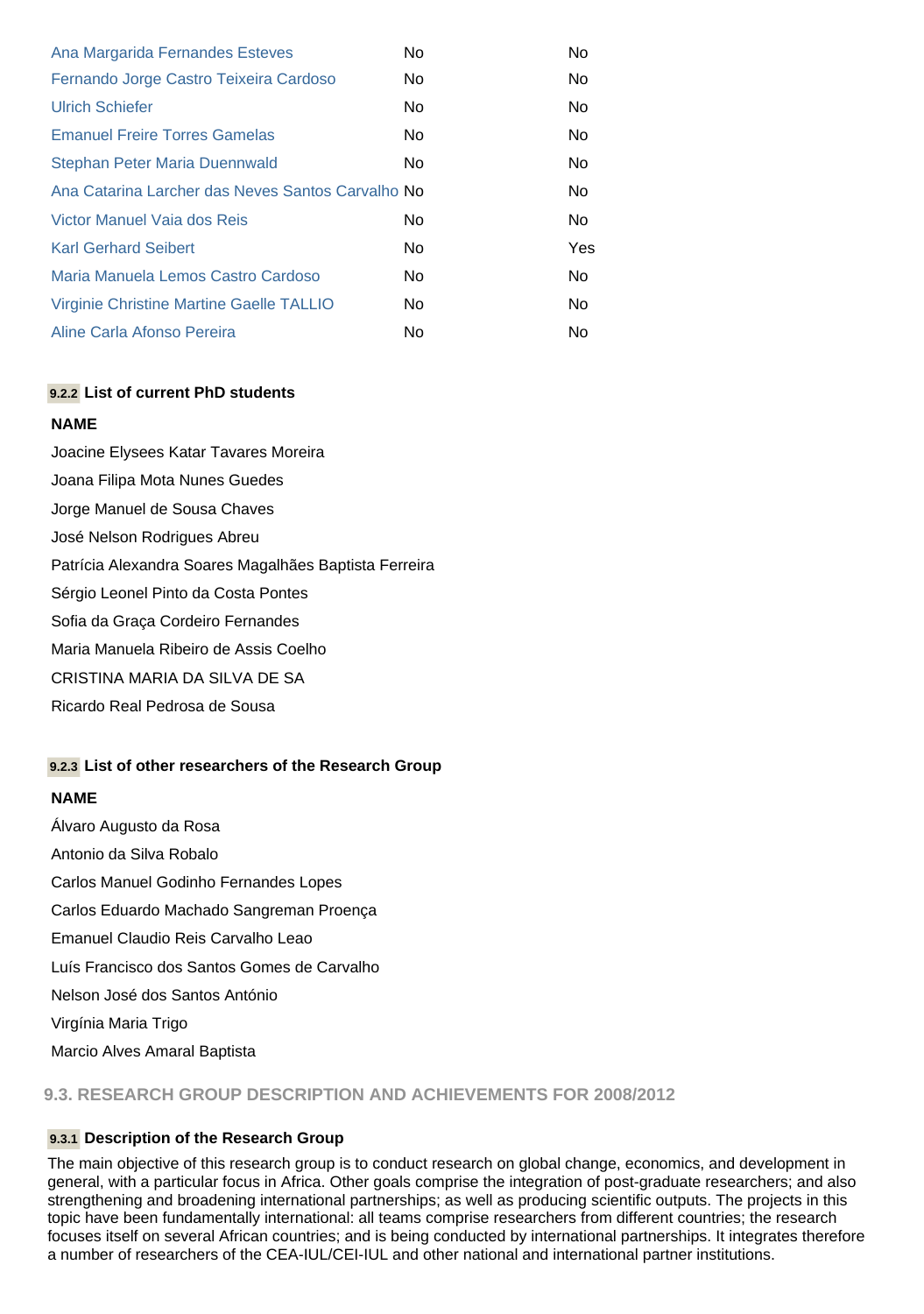The group was formed in 2005 and has initially focused on the results of the FCT funded project Enterprises and Entrepreneurs in Angola and Mozambique (2005-2007). Subsequently, the group included other researchers and projects and was renamed to Economics and Entrepreneurship in Africa. Finally, in 2010 the name was changed to Globalisation, Economics and Development. In this group, several FCT funded projects were conducted since 2008: Understanding Entrepreneurial Configurations in Africa and China: a four countries study (PTDC/AFR/72258/2006); Poverty and Peace in the Portuguese Speaking African Countries (PTDC/AFR/64207/2006) Cape Verde and São Tomé e Príncipe: a comparative analysis of two African island states (PTDC/AFR/66521/2006), African Societies Facing Global Dynamics: turbulences between external intervention, migration and food insecurity (PTDC/AFR/104597/2008), Organization and Representation in Informal Economy in PALOP: experiences and perspectives(PTDC/AFR/113992/2009), Borders and Identity in Africa (PTDC/AFR/98339/2008), Relations Brazil - Africa: political-strategic, economic and historical-cultural aspects (PTDC/AFR/110095/2009). The group's research was also funded by international funding bodies: the French Ministry of Foreign Affairs funded the project Les dynamiques du développement local urbain (CORUS2, nº 6065); the German Ministry of Education, University of Hamburg funded the project TFO-The Future Okavango; the DFID/ESCR, University of Glasgow funded the project UPIMA, Urbanization and Poverty in Mining Africa; the European Science Foundation funded the network ABORNE - African Borderlands research network. Other work included the collaboration on the project DESERTO: spatial and social dynamics, networks, exchanges and organisation in the Namibe in collaboration with the CE.DO, Centre of Studies of the Desert (Angola); participation in the Comenius funded project EUSOLA - European Solidarity in Action (2011-2012).

#### **9.3.2 Main achievements**

From 2008 to 2012, several publications resulting from the group's research were completed, whilst others are still being written up. These publications were part of a strategy of publishing in peer-reviewed journals and the use of innovative means for the dissemination of research results (see below). The projects' teams and groups of researchers also organised several conferences and scientific meetings, and participated in a number of national and international events. In all projects, there was a considerable amount of information collected through documental and empirical research, which provided important and substantial data that was analysed and disseminated throughout the research group's period of activity. Several Masters and PhD theses were completed, supported by the collaborative research and tutoring work within team's projects. International networks were strengthened both through the participation in international project's teams and through established cooperation activities including IRD, Cruzeiro do Sul, CEIC, CEDO, U Glasgow, U Ghana, U Copenhagen, U Hamburg, U Leiden, Unicamp/Campinas, U Pres. Mackenzie/São Paulo, West Africa Institute, Praia; Instituto Camões Mindelo, Centro Cultural Mindelo; the ABORNE network. The main achievements of each project are too extensive to be successfully summarised. A tentative highlight of the major accomplishments divided by project includes:

• Enterprises and Entrepreneurs in Angola and Mozambique organised an International Conference, a publication in a special issue of the Cadernos de Estudos Africanos and an edited book.

• Understanding Entrepreneurial Configurations in Africa and China: a four countries study organised two International Conferences, including one Guangzhou (China).

• Poverty and Peace in the Portuguese Speaking African Countries produced an edited book and an International Conference.

• Les Dynamiques du Développement local Urbain (Angola, Mozambique) organised an International Seminar and an edited book.

- Cape Verde and São Tomé e Príncipe organised an international seminar in Mindelo, São Vicente, Cape Verde.
- African Societies Facing Global Dynamics included an International conference and several Masters theses.
- Borders and Identity in Africa included an International Conference and an edited book;
- Brazil-Africa Relations organised an International Conference.

• Organization and Representation in Informal Economy in PALOP organised local workshops and is preparing an International Conference.

• ABORNE network included the organisation and hosting of the Fifth ABORNE Annual Meeting, which involved the participation of more than 50 international scholars.

• UPIMA/Mining Cities in Africa included a special issue in a peer-reviewed journal and two International Conferences (Bagamoyo, Tanzania and Glasgow, UK).

• The Future Okavango included a master's thesis and supported international fieldwork in Angola.

• Collaboration with the CE.DO included activities within the Comenius project, which involved high-school students from 15 European countries. This collaboration also included a conference in Lisbon.

#### **9.4. RESEARCH GROUP OUTPUT 2008/2012**

#### **9.4.1 Publications in peer reviewed journals and/or other publications**

António, Nelson & Martins, José (2008) "The transfer of knowledge from the MNC's to its subsidiaries: a case study applied to the Mozambique context", Revista Portuguesa e Brasileira de Gestão, 7 (3), pp. 54-70. (ISSN: 1645-4464) António, Nelson and José Martins (2010), "Knowledge Transfer to the Subsidiaries Operating Overseas", Industrial Management & Data Systems, 110 (4), pp. 516-531. ISSN: 0263-5577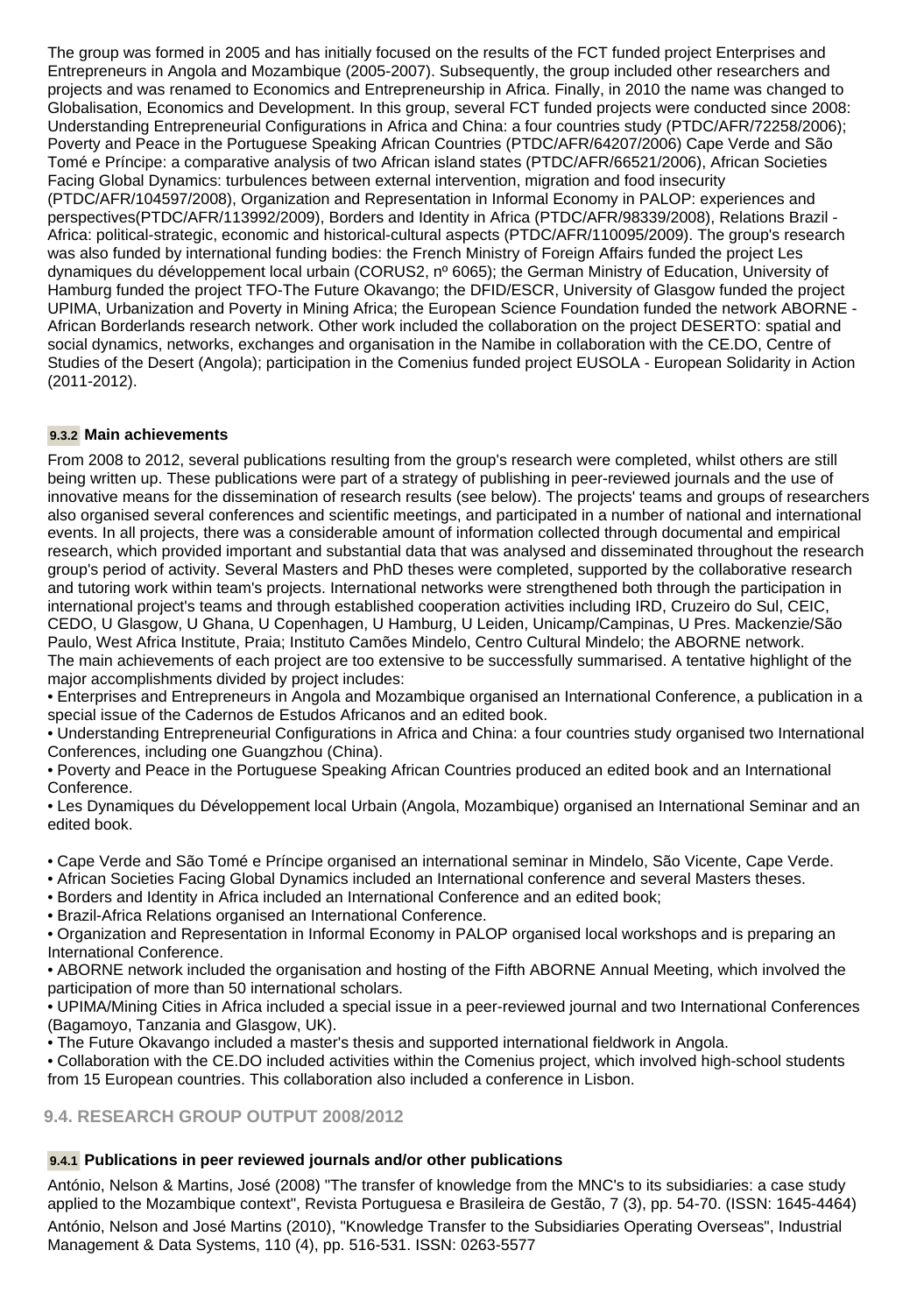Duennwald, Stephan (2011) "Freiwillige Rückführungen. Rückkehrpolitik und Rückkehrunterstützung von MigrantInnen ohne Aufenthaltsrechte", Migration und Soziale Arbeit, 33 (2), pp. 144-151. (ISSN: 1432-6000)

Lopes, Carlos M. (2008), "Mercado Roque Santeiro: en el corazón de la economia informal de Luanda", Nova Africa, 22, pp. 7-30. (ISSN: 1136-0437)

Matos Fernandes, Tiago (2007), "Descentralizar é Fragmentar? Riscos do Pluralismo Administrativo para a Unidade do Estado em Moçambique", Revista Crítica de Ciências Sociais, 77, pp. 151-164. (ISSN: 2182-7435)

Seibert, G. (2011) "São Tomé's Great Slave Revolt of 1595: Background, Consequences and Misperceptions of One of the Largest Slave Uprisings in Atlantic History". Portuguese Studies Review 18 (2), pp. 29-50. (ISSN: 1057-1515) Udelsmann Rodrigues, Cristina (2010), "Angola's southern border: entrepreneurship opportunities and the state in Cunene", Journal of Modern African Studies, 48 (3), pp. 461-484. (DOI: 10.1017/S0022278X10000339) (ISSN: 1469-7777)

Udelsmann Rodrigues, Cristina & Tavares, A. P. (2012), "Angola's Planned and Unplanned Urban Growth: diamond mining towns in the Lunda provinces", Journal of Contemporary African Studies, 30 (4), pp. 687-703. (1469-9397) (DOI: 10.1080/02589001.2012.724874)

#### **9.4.2 Completed PhD theses**

Cardoso, Maria Manuela Lemos e Castro (2008), "Importância da criação de infra-estruturas e da formação de recursos humanos no desenvolvimento: Os casos de Cabo Verde e São Tomé e Príncipe". Lisboa: ISCTE. (tutor: Rogério Roque Amaro)

Jao, Mamadú (2010), "Estrutura e Dinâmicas Sociais em África, Lisboa: ISCTE. (tutor: Ulrich Schiefer).

Leal, Maria do Carmo (2012), "O papel da marca nas empresas da economia solidária - Análise da marca Cores", ISCTE-IUL (tutor: Rogério Roque Amaro)

Lopes, Carlos Manuel (2008), "Elementos sobre o comportamento de compra em mercados informais: estudo de caso no mercado Roque Santeiro (Luanda)", PhD African Studies, ISCTE-IUL (tutor: Manuel Ennes Ferreira)

Mendes, Tiago Carrilho Ribeiro (2008), "Parcerias para a Promoção Local do Emprego". Lisboa: ISCTE-IUL. (tutor: Rogério Roque Amaro)

Pereira, Aline Afonso (2011), "Vendedoras no sector informal de Luanda: Sobrevivência e entreajuda em contexto de liberalização económica", Lisboa, ISCTE-IUL. (tutor: Rogério Roque Amaro)

#### **9.4.3 Patents and Prototypes or other research outputs**

#### **9.4.4 Books and book chapters of international circulation**

Dünnwald, Stephan (2011), "Politiken der 'freiwilligen' Rückführung", iI Sabine Hess & Bernd Kasparek (eds.) Grenzregime. Diskurse, Praktiken, Institutionen in Europa, Berlin: Assoziation A. (ISBN: 978-3-935936-82-8)

Lopes, Carlos M. (2009), "Hug Me, Hold Me Tight! The Evolution of Passenger Transport in Luanda and Huambo (Angola), 1975-2000", In J.B. Gewald, S. Luning & K. Walraven (eds.) The Speed of Change: Motor Vehicles and People in Africa 1890-2000, Brill: Leiden. (ISBN: 9789004177352)

Schiefer, Ulrich (2012) "Falhanço em cascata: como Sociedades Agrárias Africanas em colapso perdem o controlo sobre os seus cadetes", In Pureza, José Manuel; Roque, Sílvia e Cardoso; Katia (ed.), Jovens e trajetórias de violências. Os casos de Bissau e da Praia, pp. 209-240. Coimbra: Almedina. (ISBN: 9789724048215)

Seibert, G. (2010) "Francisco José Tenreiro: o homem além do poeta", In Inocência Mata (org.), Francisco José Tenreiro. As Múltiplas Faces de um Intelectual, (pp. 117-143). Lisboa: Edições Colibri. (ISBN: 9789896890605)

Seibert, Gerhard (2010), "As igrejas espirituais em Moçambique contemporâneo. Explicações para o seu sucesso", In Philip J. Havik, Clara Saraiva, José Alberto Tavim (eds.), Caminhos Cruzados em História e Antropologia, pp. 329-340, Lisboa: ICS. (978-972-671-259-6)

Seibert, Gerhard (2012) "Creolization and Creole communities in the Portuguese Atlantic. São Tomé, Cape Verde, the Rivers of Guinea and Central Africa in comparison", in Toby Green, Brokers of Change: Atlantic Commerce and Cultures in Pre-Colonial Western Africa, Oxford University Press, pp. 29-51. (ISBN: 978-0-19-726520-8)

Udelsmann Rodrigues, Cristina (2009), "Angolan Cities: urban (re)segregation?", In Francesca Locatelli & Paul Nugent (eds.) African Cities : competing claims on urban spaces (pp. 37-53). Leiden and Boston: Brill. (ISBN: 9789004162648)

Udelsmann Rodrigues, Cristina & Salvador, Cristina (2012) "Colonial Architecture in Angola: past functions and recent appropriations", In Fassil Demissie (ed.) Colonial Architecture and Urbanism in Africa: Intertwined and Contested Histories (pp. 407-426). Surrey: Ashgate Publishing. (ISBN: 978-0-7546-7512-9)

#### **9.4.5 Conference proceedings**

Cardoso, Fernando Jorge (ed.) (2008), Europa-África: Uma Estratégia Comum?, Fundação Portugal-África, Porto.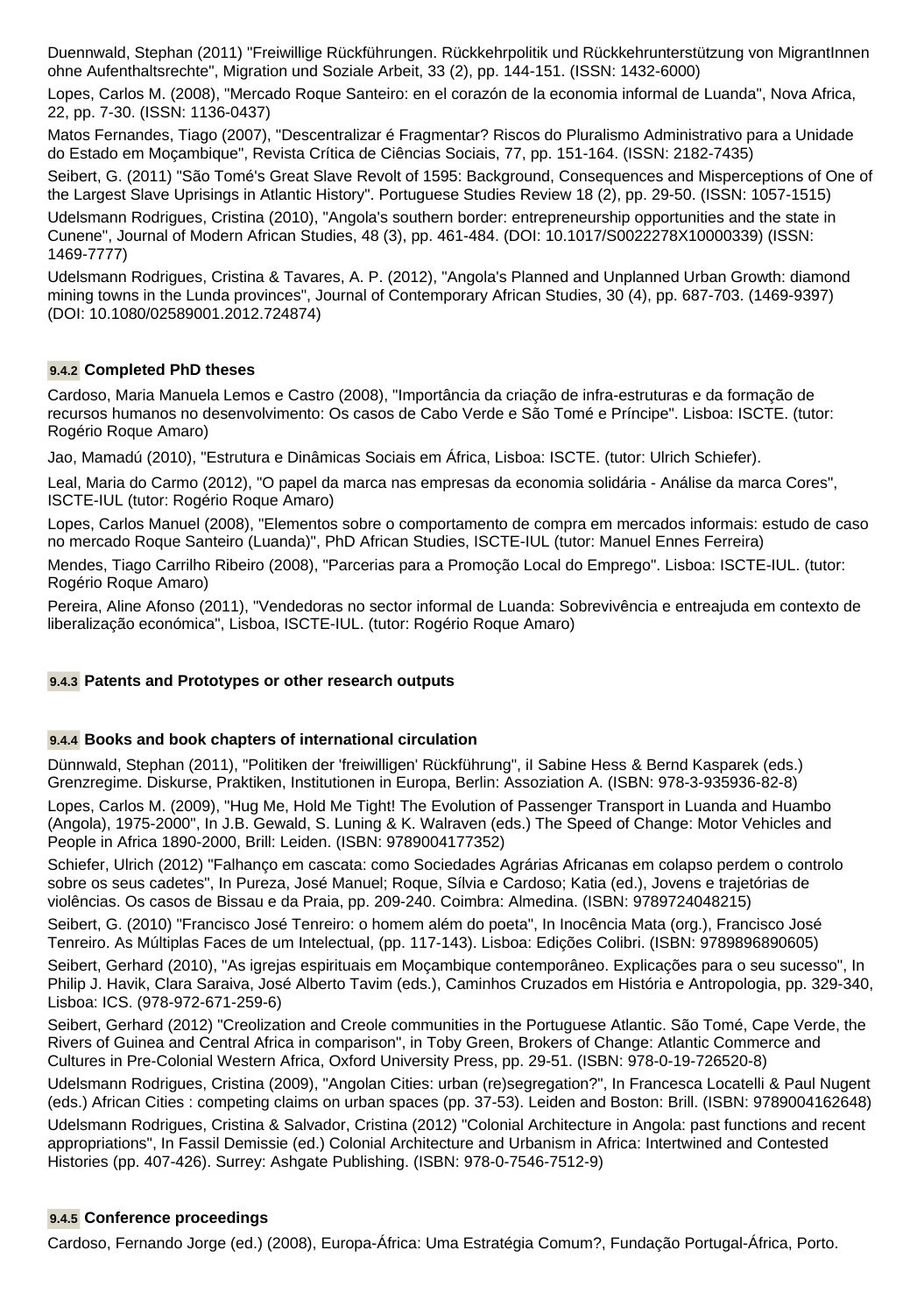#### (ISBN 978-989-95737-0-3)

Costa, Ana Bénard (2009), "A pobreza, a guerra e a paz em Moçambique: teorias, relações e percepções", Conference Paper Nº20, II Conferência IESE "Dinâmicas da Pobreza e Padrões de Acumulação Económica, em Moçambique", http://www.iese.ac.mz/lib/publication/II\_conf/CP20\_2009\_Costa.pdf

Dünnwald, Stephan (2012), "The deportee in a country where migration is always successful", EASA http://www.mecon.nomadit.co.uk/pub/conference\_epaper\_download.php5?PaperID=8203&MIMEType=application/pdf

Lopes, Carlos Manuel (2008), "Kupapatas: struggling to keep balance", Actas da Conferência IAABD.

Nascimento, Augusto (2009), "As diásporas cabo-verdiana e são-tomense: um esboço de comparação", In IX Colóquio Internacional de História das Ilhas do Atlântico. Actas, Funchal, CEHA.

Nascimento, Augusto (2009), "Lusofonia, que perspectivas culturais?" in

http://cvc.instituto-camoes.pt/index.php?option=com\_docman&task=cat\_view&gid=934&Itemid=69

Roque, Ana, Seibert, Gerhard & Marques, Vítor (2012), Actas do Colóquio Internacional sobre São Tomé e Príncipe numa perspectiva interdisciplinar, diacrónica e sincrónica, Lisboa: CEA-IUL & IICT. (ISBN: 978-989-732-089-7)

#### **9.4.6 New materials, devices, products and processes**

#### **9.4.7 Software, computer code and algorithms**

#### **9.4.8 Books, including single-authored works (including scholarly editions of oral or written texts and translations with introduction and commentary)**

António, Nelson (2008), "Economia e Gestão Chinesas - Aspectos Fundamentais", Lisbon: Edições Sílabo.(ISBN: 9789726185086)

Fauré, Yves-André & Udelsmann Rodrigues Cristina (2012), "Descentralização e Desenvolvimento Local em Angola e Moçambique", Lisbon: Almedina. (ISBN: ISBN: 978-972-40-4782-9)

Feliciano, José Fialho & Guilherme Fonseca-Statter (2008) Empresariado, Empreendedorismo e Desenvolvimento em Angola e Moçambique. Lisboa: CEA. (ISBN: 978-989-8079-04-6)

Fialho, José, Udelsmann Rodrigues, Cristina & Lopes, Carlos (2008), "Protecção Social, Economia Informal e Exclusão Social nos PALOP", Lisbon: Principia. (ISBN: 9789898131232)

Lopes, Carlos M., Ferreira, E.S. & Mortágua, M.J. (2008), "A Diáspora Angolana em Portugal: caminhos de retorno", Lisbon: Princípia Editora. (ISBN: 9789898131348)

Reis, Victor (2010), "Desenvolvimento em Cabo Verde: As opções estratégicas e o investimento directo estrangeiro", Lisboa: Mimographus. (ISBN: 978-989-97020-0-4).

Schiefer, Ulrich (2008), "Integrated Evaluation of Change. A new perspective for planning and evaluation in multiple intervention environments". Periploi: Lisboa. (ISBN: 9789898079060)

Udelsmann Rodrigues, Cristina & Tomàs Jordi (2012), (ed.) "Crossing African Borders: migration and mobility", Lisbon: Centre of African Studies, ISCTE-IUL, University Institute of Lisbon, e-book. (ISBN: 978-972-8335-22-9)

Udelsmann Rodrigues, Cristina &. Costa, Ana Bénard (eds.) (2009), "Pobreza e Paz nos PALOP", Lisbon: Sextante. (ISBN: 978-989-676-007-6)

#### **9.4.9 Edited special issues of journals, with substantial research input on the part of the researcher**

#### **9.4.10 Chapters in books, including contributions to conference proceedings, essays in collections**

Afonso Pereira, Aline (2009), "«Criamos as mínimas condições»: sobrevivência no pós-conflito das vendedoras do mercado informal de Luanda, in Udelsmann Rodrigues, C. & Costa, A. B (eds.) Pobreza e Paz nos PALOP, Lisbon: Sextante Editora, pp. 91-113. (ISBN: 978-989-676-007-6)

Costa, A. & Udelsmann Rodrigues, C. (2008), "Famílias e estratégias de sobrevivência e reprodução social em Luanda e Maputo", in I. Raposo & J. Oppenheimer (eds.) Subúrbios de Luanda e Maputo, Lisbon: Colibri, pp. 139-161. (ISBN: 978-972-772-760-5)

Costa, Ana Bénard (2009), "Introdução" in Udelsmann Rodrigues, C. & Costa, A. B (eds.) Pobreza e Paz nos PALOP, Lisbon: Sextante Editora, pp. 11-40. (ISBN: 978-989-676-007-6)

Costa, Ana Bénard (2009), "Moçambique Pobreza em guerra e Pobreza em Paz" in Udelsmann Rodrigues, C. & Costa, A. B (eds.) Pobreza e Paz nos PALOP, Lisbon: Sextante Editora, pp. 169-192. (ISBN: 978-989-676-007-6)

Lopes, Carlos M. (2009), "Que efeitos da paz na redução da pobreza? Uma perspectiva a partir dos dados empíricos recolhidos nas cidades do Huambo e Luanda" in Udelsmann Rodrigues, C. & Costa, A. B (eds.) Pobreza e Paz nos PALOP, Lisbon: Sextante Editora, pp. 63-90. (ISBN: 978-989-676-007-6)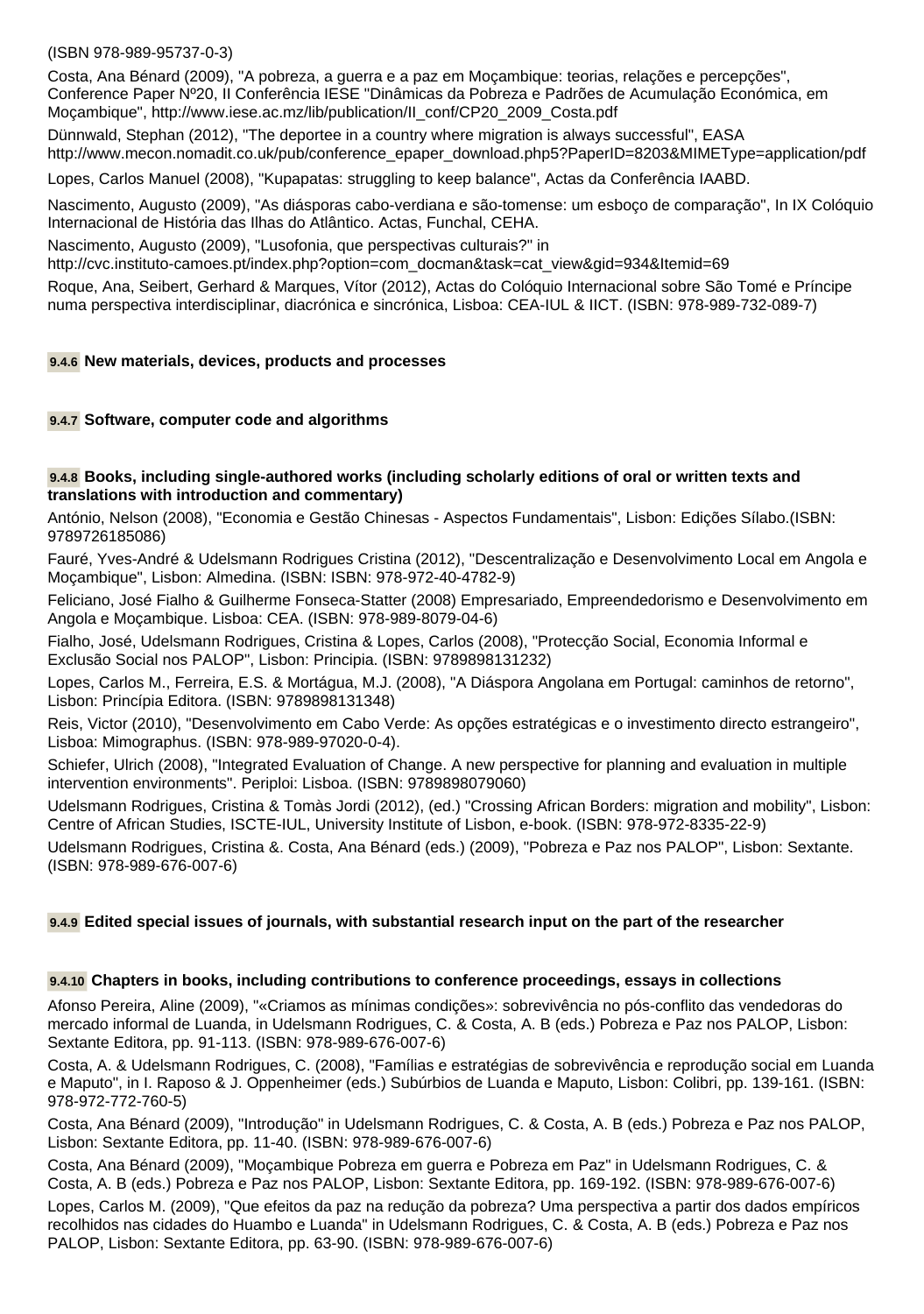Nascimento, A. (2009), "A difícil luta contra a pobreza em São Tomé e Príncipe" in Udelsmann Rodrigues, C. & Costa, A. B (eds.) Pobreza e Paz nos PALOP, Lisbon: Sextante Editora, pp. 219-246 . (ISBN: 978-989-676-007-6)

Nascimento, A. (2009), "Pobreza…, claro que nós temos… Apontamentos para a análise da consciência institucional em torno da pobreza e de micro-violência em contextos cabo-verdianos" Rodrigues, Cristina Udelsmann e Costa, Ana Bénard, Pobreza e paz nos PALOP, Lisboa, Sextante Editora, pp. 247-274. (ISBN: 978-989-676-007-6)

Seibert, Gerhard (2009), "Instabilidade política e revisão constitucional: semipresidencialismo em São Tomé e Príncipe", In Marina Costa Lobo & Octávio Amorim Neto (org.), O Semipresidencialismo nos Países da Língua Portuguesa (pp. 201-231). Lisboa: Imprensa de Ciências Sociais.

Udelsmann Rodrigues, C. & Handem, A. (2009), "Pobreza e Paz (Intermitente) na Guiné-Bissau", in Udelsmann Rodrigues, C. & Costa, A. B (eds.) Pobreza e Paz nos PALOP, Lisbon: Sextante Editora, pp. 195-217. (ISBN: 978-989-676-007-6)§

Udelsmann Rodrigues, Cristina (2008), "Empresariados angolanos no pós-guerra: Modelos herdados, exigências do capitalismo e estratégias dos trabalhadores" In Feliciano, José Fialho & Guilherme Fonseca-Statter (coord.), Empresariado, Empreendedorismo e Desenvolvimento em Angola e Moçambique Lisboa: Periploi. (ISBN: 978-989-8079-04-6)

#### **9.4.11 Creative writing (to the extent that it embodies research)**

#### **9.4.12 Encyclopedia entries (to the extent that they embody research)**

Amaro, R.R., Desenvolvimento local (2009), in Cattani et alt. (2009), "Dicionário Internacional da outra economia", Almedina, Coimbra.

Seibert, Gerhard (2012), Brazil-Africa Relations, in Africa South of the Sahara 2013, 42nd edition, pp. 43-48, London, Routledge.

Seibert, Gerhard (2012), Cape Verde, in Andreas Mehler, Henning Melber & Klaas van Walraven (eds.), Africa Yearbook 7: Politics, Economy and Society South of the Sahara in 2011, pp. 73-78, Leiden & Boston: Brill Academic Publishers.

Seibert, Gerhard (2012), São Tomé and Príncipe, in Africa South of the Sahara 2013, 42nd edition, pp. 1019-1040, London, Routledge.

Seibert, Gerhard (2012), São Tomé and Príncipe, in Andreas Mehler, Henning Melber & Klaas van Walraven (eds.), Africa Yearbook 7: Politics, Economy and Society South of the Sahara in 2011, pp. 273-278, Leiden & Boston: Brill Academic Publishers.

#### **9.4.13 Audio/visual and electronic/digital materials**

Rodrigues, Cristina Udelsmann (2011), Documentary "Esta Fronteira não Existe" (This Border Does not Exist), available at http://hdl.handle.net/10071/3029

#### **9.4.14 Other categories, including web-based resources; video and audio recordings (to the extent that they embody research)**

#### **9.4.15 Performances and exhibitions to the extent that they embody research**

Seibert, Gerhard (2012) Mostra de Documentário - São Tomé e Príncipe. ISCTE-IUL, Lisboa.

#### **9.4.16 Other research outputs**

Cardoso, Fernando Jorge (2008), Regionalismo e Integração Económica em África, "Meio Século de Independências Africanas", Janus

Cardoso, Fernando Jorge (ed.) (2010), Beyond Development Aid: EU-Africa Political Dialogue on Global Issues of Common Concern, IEEI-SAIIA-ECDP Publication for EARN, Lisboa

Carvalho, Ana Larcher (2011), "Republic of Guinea: an analysis of the current drivers of change", Noref Working Paper, Norwegian Peacebuilding Centre

Carvalho, Ana Larcher e Alexandre Maurício (2012), "ONG e desenvolvimento". ACEP (2012) "Alfabeto do Desenvolvimento". ACEP: Lisboa.

Carvalho, Ana Larcher (2011), Intervenções externas no sector da segurança na Guiné-Bissau. Lusíada. Política internacional e Segurança; Serie 1, Número 4.

Carvalho, Ana Larcher (2011), Republic of Guinea: an analysis of the current drivers of change. Noref Working Paper. Norwegian Peacebuilding Centre. Disponível em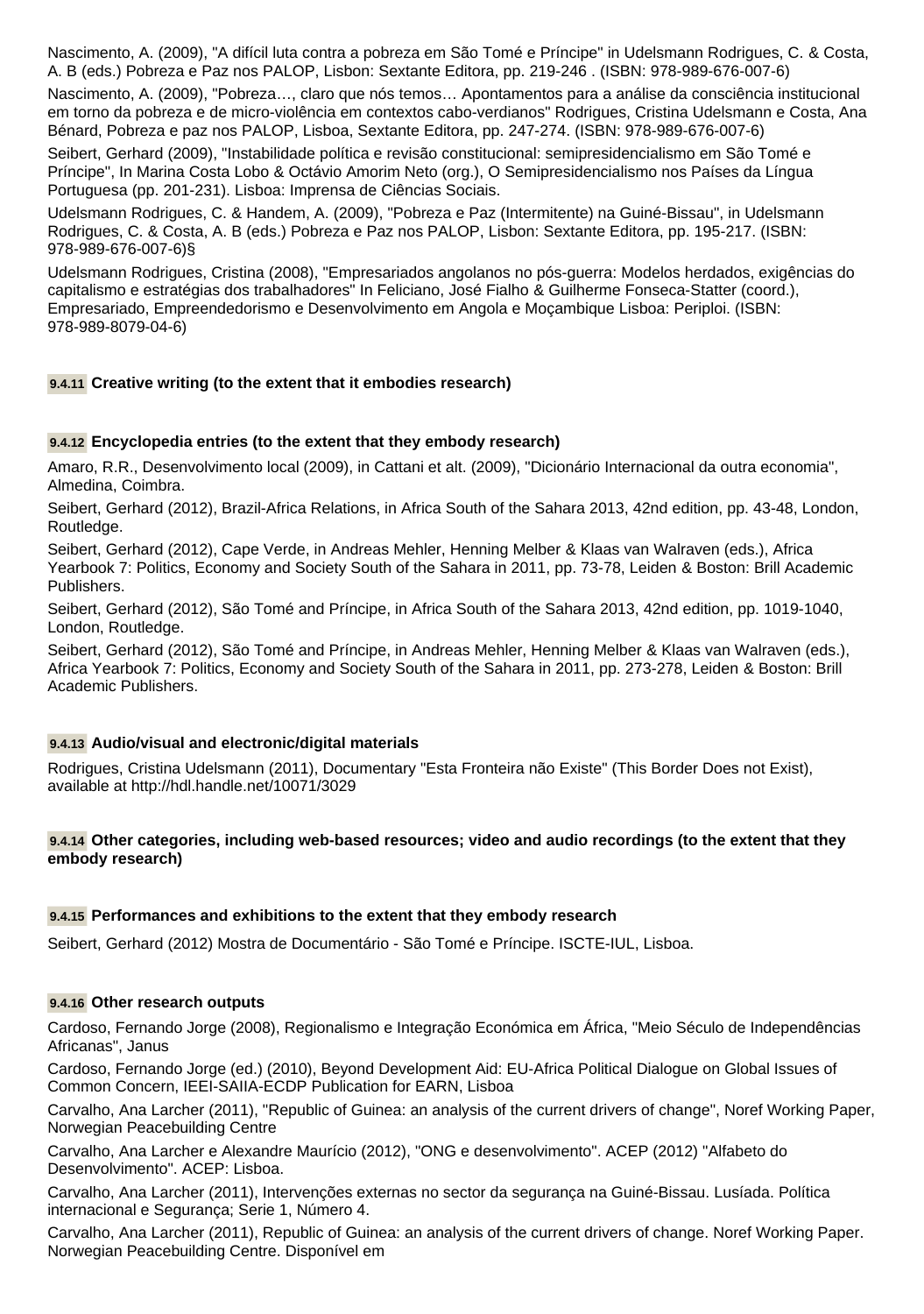http://www.peacebuilding.no/eng/Publications/Noref-Reports2/Republic-of-Guinea-an-analysis-of-current-drivers-of-change Nascimento, Augusto (2009), "A historiografia sobre São Tomé e Príncipe 1980-2008: uma leitura" in Anuário do Centro de Estudos de História do Atlântico nº 1, Funchal, CEHA [CD edition]

Nascimento, Augusto (2009), "Algumas notas sobre a 12ª Assembleia-Geral do CODESRIA - Governar o Espaço Públic Africano" Africana Studia, 12: 181-185, Porto, CEAUP

Pestana, Nelson (2009), The Role of the Churches in the Fight Against Poverty in Angola, Bergen: Christian-Michelson-Institute (Report)

Schiefer, Ulrich (2009), "Como Lidam as Sociedades Africanas com o Potencial de Violência dos seus Jovens?", P@X, Boletim Online, 13: 2 - 4.

#### **9.4.17 Organisation of scientific dissemination activities**

António, Nelson (2008), Workshop Understanding Entrepreneurial Configurations in Africa and China: a four nation study, 11-12 March, ISCTE, Lisbon

Costa, Ana Bénard da (2008), National Seminar Pobreza e Paz nos PALOP; 16 December, Arrábida

Dünnwald Stephan & Ulrich Schiefer (2012), International Conference As sociedades africanas face a dinâmicas globais: Migrações em sociedades agrárias, Conferências doutorais da Escola de Sociologia e Políticas Públicas, 9 February, ISCTE-IUL, Lisbon

Nugent, Paul, Wolfang Zeller and Gregor Dobler (2012), International Conference Fronteiras e Identidades em África, 10-12 December, ISCTE-IUL, Lisbon

Project presentation and international meeting of the Eusola in Njambasana, ISCTE-IUL/Comenius program of the EC, 13 January, Lisbon

Rodrigues , Cristina Udelsmann (2008), International Seminar As Dinâmicas do Desenvolvimento Local em Angola e Moçambique, 29 October-3 November; Lisbon

Rodrigues, Cristina Udelsmann (2009), International Conference Pobreza e Paz nos PALOP, 25-26 November, Lisbon, ISCTE-IUL

Rodrigues, Cristina Udelsmann (2011), Fifth Annual Conference of the ABORNE - African Borderland Research Network, "Crossing African Borders: migration and Mobility", 21-25 September, Lisbon, ISCTE-IUL

Seibert, Gerhard (2011), International Conference "Arquipélagos Atlânticos Crioulos. Cabo Verde e São Tomé e Príncipe numa perspectiva comparada", 22-23 February, Casa do Senador Vera-Cruz, Mindelo, Cape Verde Seibert, Gerhard (2012), International Conference São tomé e Príncipe numa perspectiva interdisciplinar, diacrónica e

sincrónica, 27-29 March, ISCTE-IUL & IICT, Lisbon

#### **9.4.18 Research contracts with national or international entities**

Consultancy for the Bertelsmann Stiftung's Transformation Index (BTI) on Angola entries (2011, 2012)

UPIMA, Urbanization and Poverty in Mining Africa (DFID/ESCR, University of Glasgow);

TFO-The Future Okavango (University of Hamburg);

Les dynamiques du développement local urbain (CORUS2, nº 6065)

#### **9.4.19 Projects funded in national and international competitive calls**

PTDC/AFR/72258/2006 Understanding Entrepreneurial Configurations in Africa and China: a four countries study

PTDC/AFR/64207/2006 Poverty and Peace in the Portuguese Speaking African Countries

PTDC/AFR/66521/2006 Cape Verde and São Tomé e Príncipe: a comparative analysis of two African island states PTDC/AFR/104597/2008 African Societies Facing Global Dynamics: turbulences between external intervention, migration and food insecurity

PTDC/AFR/113992/2009 Organization and Representation in Informal Economy in PALOP: experiences and perspectives

PTDC/AFR/98339/2008 Borders and Identity in Africa

PTDC/AFR/110095/2009 Relations Brazil - Africa: political-strategic, economic and historical-cultural aspects

Network ABORNE - African Borderlands research network (European Science Foundation).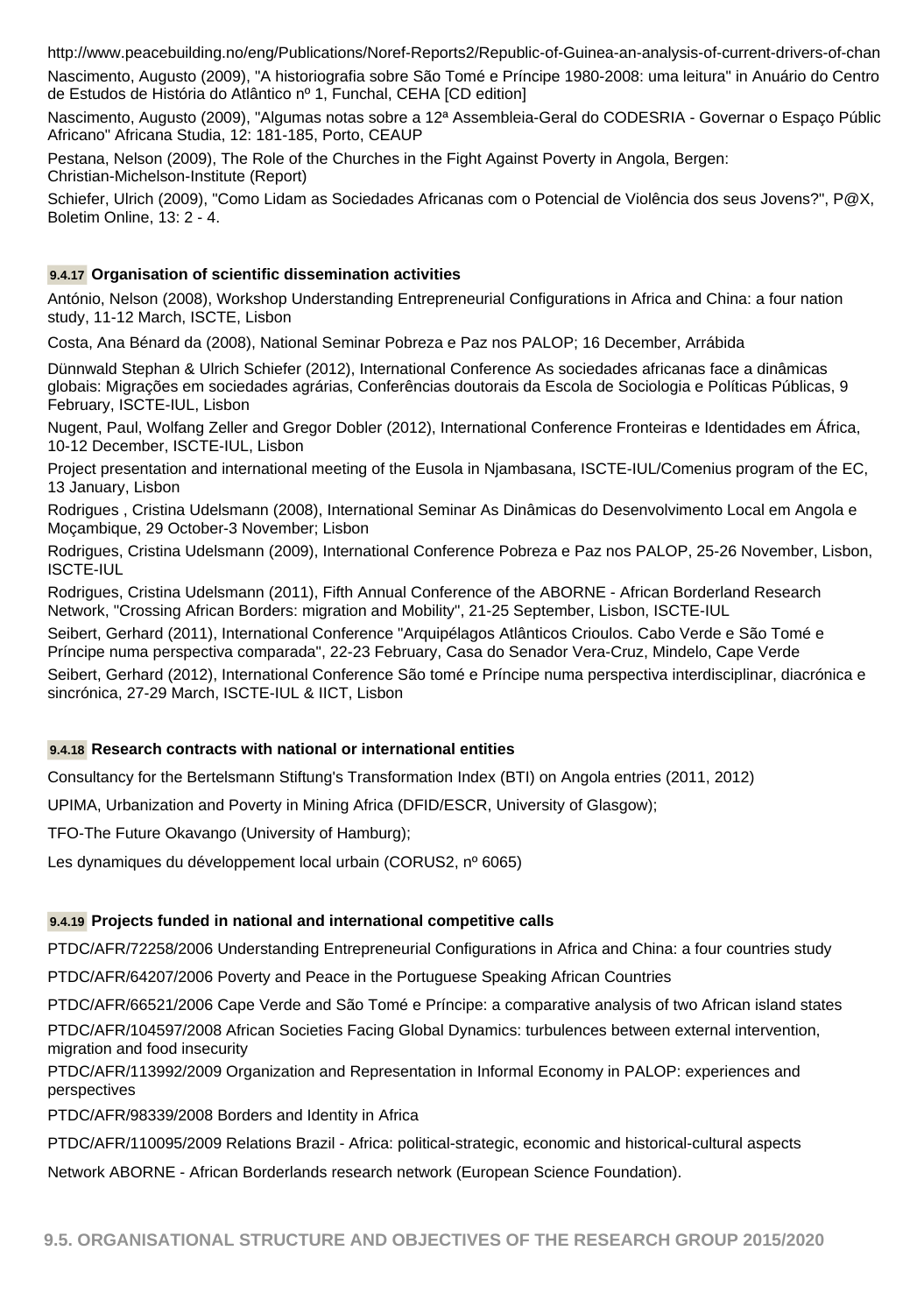#### **9.5.1 Structure of the Research Group**

This research group includes twelve researchers, with experience in a wide range of topics within the disciplines of Economics and Management. This group is led by a principal investigator who will be in charge of coordinating and integrating the several research subjects and domains, according to the more specific interests of the different researchers. The group also includes several PhD students, supervised by the group's members.

The structure of the Economy and Globalisation group reflects previous research interests and results, and a particular focus on main pressing challenges. The research group will be organised in four research programmes. The programme Development Economics is already quite developed and has a strong record of projects, and PhD and masters theses. It includes research focusing on the developmental processes (past and future) of the African Portuguese Speaking Countries, the so-called emerging countries (Brazil, India, China and South Africa) and other African, Asian and Latin-American countries (namely the so-called newly industrialised countries).

The programme Businessmen, entrepreneurship, and management also has a solid record in conducting previous projects in the Centre. Its research focuses on businessmen and management models in culturally distinct contexts: Africa, Asia, and Latin America, being the latter an area to be further developed.

A third program will focus on the globalisation process. It will address the trends and challenges emerging from economic and financial globalisation, the role of WTO, and the place and power of different countries and regions in globalisation's governance.

Finally, the fourth programme addresses the new concepts, practices, and experiences of social and solidarity economy. Research topics includes for example the relationships of social and solidarity economy with fair trade, microcredit, alternative finance and ethics systems, social currencies, local trading models, and free economy. This programme aims to use a comparative perspective in order to shed light on the topics above in the contexts of Africa, Latin America, Asia, and Macaronesia.

These four programmes reflect CEI-IUl's thematic lines, with research focusing on Europe and Transatlantic Relations, and Africa and Asia.

#### **9.5.2 Objectives of the Research Group**

The main goal of this research group is to study the economic and financial components of International Studies using an interdisciplinary dialogue with other disciplines (Anthropology, Political Science, History, and Sociology). This approach is also followed with the different Research Groups (Institutions, Governance, and International Relations and Societal Challenges and Development) whilst focusing on the three thematic lines (Europe and Transatlantic Relations, and Africa, and Asia).

More specifically, this research group aims to:

• Improve our knowledge, on a comparative basis, of the processes and developmental strategies followed in different national contexts. Special attention will be given to the PALOP (in line with multiple studies conducted in CEA), and to new emerging economies (Brazil, India, China, and South Africa). Finally, it aims to question current and future developmental challenges in those countries and regions. It will also deal with the local definition of development, wellness, happiness, and other similar concepts (such as "buen vivir" the Quechua term "sumak kawsay" or the Aymara term "suma gamana" from Andean America).

• Drawing on previous research findings on representations of entrepreneurs, research will focus on entrepreneurship and management in African (particularly PALOP) and Asian countries (particularly in India and China). Researchers will extend this work to Europe and Latin America (Brazil in particular);

• Study the dominant economic and financial impact of globalisation processes, considering the nature of the international trading system (in particular the WTO), as well as the financial world markets (the role of the IMF and international capital movements). It will also focus on local, national, and regional consequences of capital circulation. • Open a new research area focusing on social and solidarity economy and its expression in, for example, fair trade, micro-finance and systems of alternative and ethical finance, trading systems and alternative currencies. This research will examine the different contexts of Africa, Ibero-America, North America (Canada, Quebec, USA and Mexico), Asia (particularly Bangladesh, China, India and Japan) Europe and, in particular (for work already developed), Macaronesia (set of inter-continental islands, including the Azores, Cape Verde, the Canary Islands and Madeira).

The specific aims of this research group are:

- Increase collaborative research between the thematic lines including the design of cross-regional projects.
- Prepare collaborative research projects for international calls, particularly within the Horizon 2020's framework.
- Promote research outputs, including publication in peer-review journals.
- Support initiatives aiming to disseminate research to non-academic audiences.
- Promote public relevant research.
- Integrate young researchers (Masters and PhD students)

• Establish dialogue with the main stakeholders and contribute to the design of public policies both at the national and regional/international level.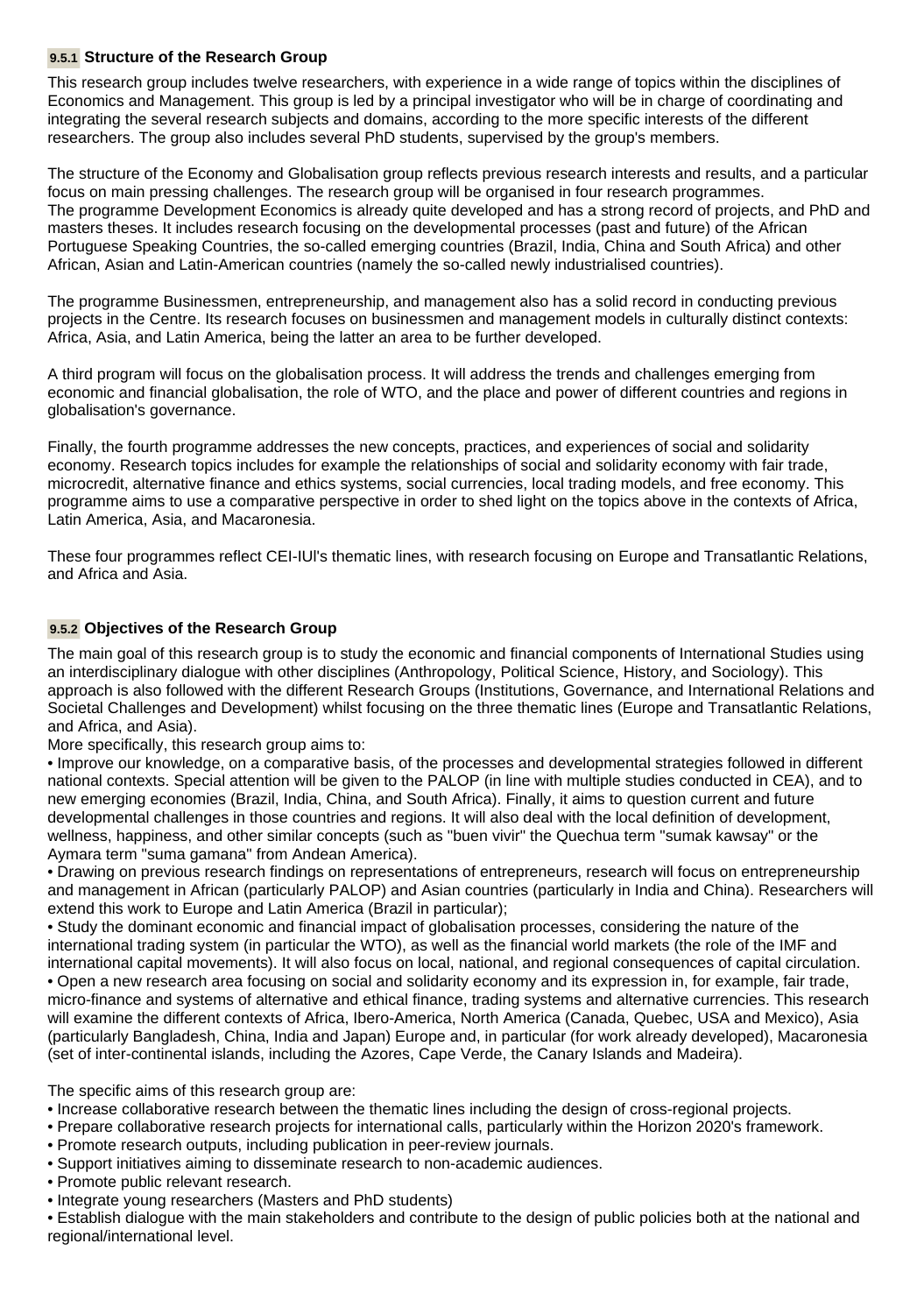Key activities that the team will conduct in order to accomplish these aims:

- Promote coordination between the different projects lead by the team members
- Complete existing projects
- Engage young researchers, particularly PhD students, in research activities
- Tutor young researchers
- Lecture post-graduate courses
- Establish milestones and support young researchers in publishing their research
- Promote meetings between researchers and stakeholders in order to design public relevant research
- Promote regular conferences and seminars

• Initiate alternative means of public dissemination of research activities such as film presentations, debates, and media presentations.

• Promote international networking

#### **(RG-3122-1474) Institutions, Governance and International Relations**

#### **9.1. IDENTIFICATION OF THE RESEARCH GROUP**

#### **9.1.1 Reference of the research group**

RG-3122-1474

#### **9.1.2 Name of the Research Group in portuguese**

Instituições, Governação e Relações Internacionais

#### **9.1.3 Name of the Research Group in English**

Institutions, Governance and International Relations

#### **9.1.4 Keyword(s)**

Global governance Peace Security&Conflicts States and regional powers

#### **9.1.5 Existed in 2008/2012**

Yes

#### **9.1.6 Participating Institution(s) to which the Research Group belongs**

ISCTE - Instituto Universitário de Lisboa (ISCTE-IUL)

**9.2. RESEARCHERS IN THE GROUP**

#### **9.2.1 List of Integrated Members / 3 nuclear CVs**

| <b>Name</b>                          |                | <b>Principal Investigator Nuclear CV</b> |
|--------------------------------------|----------------|------------------------------------------|
| Luís Nuno Valdez Faria Rodrigues     | Yes            | Yes                                      |
| Ana Mónica Rôla da Fonseca           | No.            | No                                       |
| <b>Carlos Manuel Coelho Maurício</b> | No.            | No.                                      |
| <b>Francesco Marone</b>              | No.            | No                                       |
| João Luís Rodrigues Leal             | N <sub>0</sub> | No.                                      |
| Luís fernando Machado Barroso        | No             | No                                       |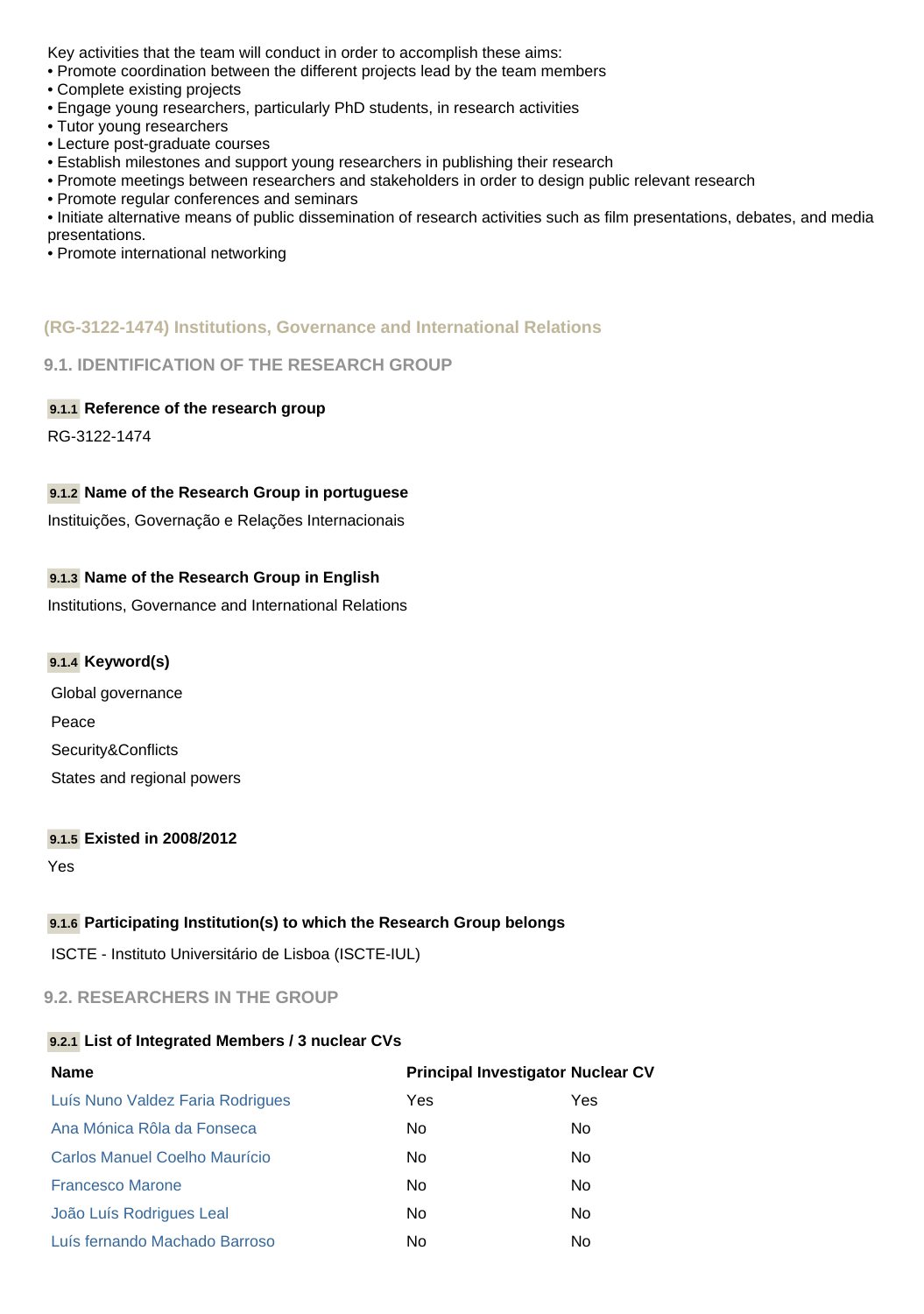| Alexandra Barahona de Brito                         | No  | No         |
|-----------------------------------------------------|-----|------------|
| <b>Ghoncheh Tazmini</b>                             | No. | No         |
| Maria João Tomás                                    | No. | No.        |
| <b>Tobias Schumacher</b>                            | No. | No.        |
| Aleksi Erik Ylönen                                  | No. | No.        |
| Alexandra Magnólia de Vicente Quirino Alves Dias No |     | <b>Yes</b> |
| Ana Elisa Lopes Ferreira Cascão                     | No. | No.        |
| <b>Eduardo Costa Dias</b>                           | No  | No.        |
| Eugénio Luís da Costa Almeida                       | No. | No.        |
| <b>Franz-Wilhelm Heimer</b>                         | No. | No.        |
| <b>Gabriel Sergio Mitha Ribeiro</b>                 | No  | No.        |
| <b>JORDI TOMAS GUILERA</b>                          | No  | No         |
| Luis Manuel Brás Bernardino                         | No  | No.        |
| Manuel João Mendes da Silva Ramos                   | No. | <b>Yes</b> |
| Nuno Carlos de Fragoso Vidal                        | No. | No.        |
| <b>Karl Gerhard Seibert</b>                         | No. | No         |
| Elísio Salvado Macamo                               | No  | No.        |

#### **9.2.2 List of current PhD students**

#### **NAME**

Ana Filipa da Piedade Mauricio Carlos Jorge Branco Mendes Carlos Manuel Baptista Valentim Esmeralda Francisca Neutel de Sousa dos Santos Pinto Francisco Miguel Lima Nogueira Inês Marques Ribeiro da Silva Casais Margarida Joana Quaresma Tomás Pontes João Luís Ribeiro de Campos Neves JORGE MANUEL LIMA DA SILVA ROCHA Lino Tanga Lúcia Maria Teixeira Lopes do Rêgo Bayan Luís Mário Cordeiro Pires Carapinha Maria Roque de Pinho Carvalhosa Empis Maria João Paiva Ruas Baessa Pinto Maria Manuela Ribeiro de Assis Coelho Michele Freire Schiffler Nuno Correia Barrenro de Lemos Pires Orlando Júlio André Nipassa Pedro Alexandre Barge Cunha Rafael de Almeida Serra Dias Ricardo Alexandre Encarnação Sousa Rodolfo Daniel Martins Soares Rui Manuel Proença Bonita Velez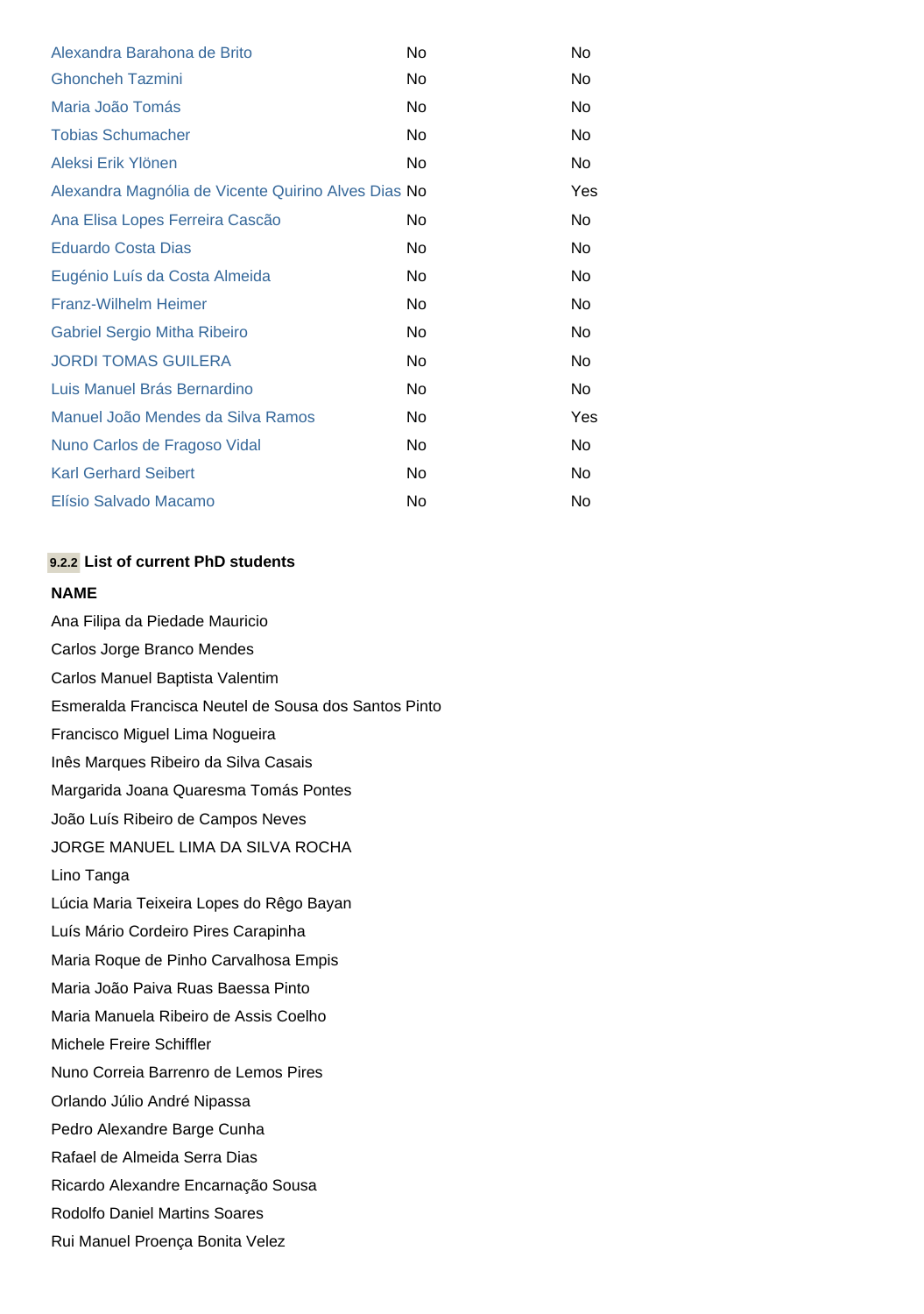Saico Djibril Balde Thiago Severiano Paiva de Almeida Carvalho Vanessa Luís Rei Vitor Manuel Eustaquio dos Santos Ana Marta Esteves Patricio

#### **9.2.3 List of other researchers of the Research Group**

#### **NAME**

angela movileanu Antonia Aparecida Quintão dos Santos Cezerilo António Joaquim de Castro Raimundo João Gonçalves Arsénio Nunes Paulo Gilberto Fagundes Visentini Tcherno Djalo

## **9.3. RESEARCH GROUP DESCRIPTION AND ACHIEVEMENTS FOR 2008/2012**

#### **9.3.1 Description of the Research Group**

The research group emerged from the Centre for African Studies' group States, Public Policies and International Regulation. The main objective of this group was to promote a cohesive understanding of the set of structural and contextual tensions, and instabilities in different African regions. Another main goal was to examine the emergence of specific forms of war and violent conflicts, and their political, social, cultural, and humanitarian impact on African populations. The research had other aims such as studying the overlapping nature of internal conflicts, border warfare, and invasive military action. The group examined the association of these variables with demographic and economic pressures, and their overall impact on societies at the humanitarian level (massacres, genocides, forced migrations, displacements, and exodus), political and social level (social re-compositions, exodus to or from urban areas, and changes in power relations), and cultural level (the dynamics of cultural reinvention on national and regional identities and memories). Overall, this body of work aimed to produce solid scientific analytic results whilst offering informed and conclusive data to both policy makers and officials of national and international organisations intervening in the areas concerned. This research group integrated fellows, post-doctoral researchers, and PhD students. It was funded by Fundação para a Ciência e Tecnologia with occasional support of other public and private institutions (i.e., Calouste Gulbenkian Foundation, American Embassy, Instituto Português de Apoio ao Desenvolvimento, Fundação Luso-Americana para o Desenvolvimento, and the British Council). This group developed the following projects:

• PTDC/AFR/100460/2008, Monitoring Conflicts in the Horn of Africa.

• Interdisciplinary Research Programme on Writing the History of the Horn of Africa, in collaboration with the Addis Ababa University, the Authority for Research and Conservation of Cultural Heritage, and the Centre Français d'Études Éthiopiennes, and the Universidad Complutense de Madrid,.

• Joint Research Programme on Usage Conflicts in Public Spaces of African Cities coordinated by the Grupo de Estudios sobre Exclusión y Conflictos Sociales of the University of Barcelona, in collaboration with various African and European research centres

• .Joint Research Programme of CRESSON - Centre de Recherche sur l'Espace Sonore et l'Environnement Urbain (Grenoble) - Agence Nationale de Recherche Research Programme on Sensory Enigmas of Contemporary Urban Mobilities, in collaboration with several universities in Europe and South America.

• Reconciliation and Social Conflict in the Aftermath of large-scale Violence in Southern Africa: the cases of Angola and Namibia. Funding: Volkswagen Stiftung.

This research group included projects examining the political processes in sub-Saharan Africa and the roles of the various institutional and social agents (previously developed in an autonomous research group named Politics in Africa). Three FCT-financed projects offered the opportunity to consolidate and extend on CEA's previous research. These projects attracted a large number of PhD students and Post-doctoral researchers. These projects that ended in 2009, were:

• POCI/AFR/61152/2004, Senegambia: from the Critics of a Historical-Sociological Icon to the Re-evaluation of an Object of Study (2005-2009);

• POCI/AFR/59228/2004, Social Dynamics in the Structuration of Politics in African Rural Contexts (2005-2009).

• POCI/AFR/60799/2004, Migrações Forçadas e Formatos de Intervenção Humanitária (2004-2009)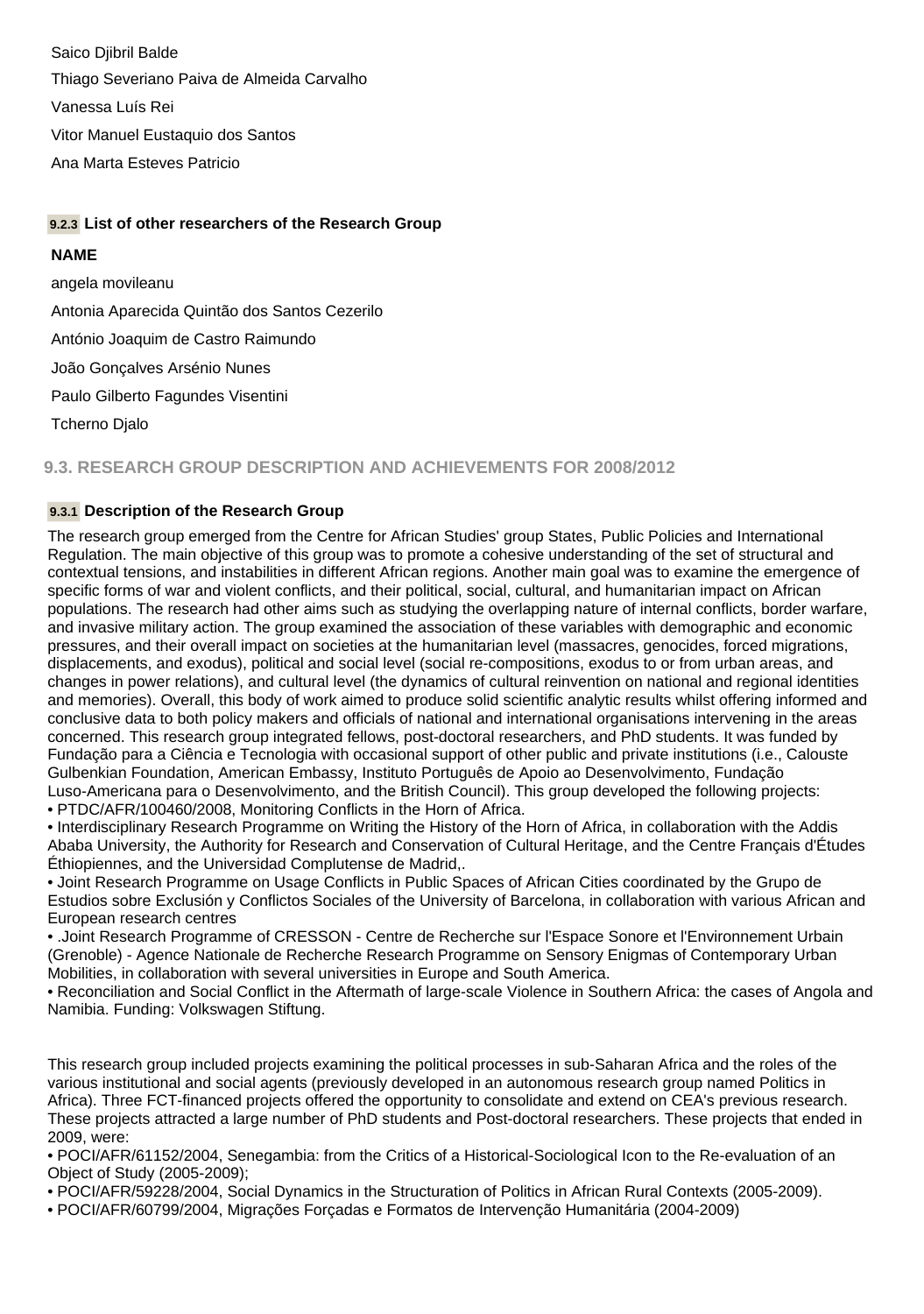#### **9.3.2 Main achievements**

From 2008 to 2012, researchers successfully developed and completed five projects in competitive international calls and participated in three European projects. All projects involved organising several seminars and workshops promoting the discussion of the scientific results, as well as publishing in scientific journal, conference presentations, and general activities targeting anon-academic audience. Given that the main focus were African studies, the research involved several fieldwork missions in Ethiopia, Somalia, Sudan, Guinea-Bissau, and Angola. Through individual and collective projects, researchers produced bibliographic research, created information databases, and developed a series of research tools (surveys, interview guidelines) with the goal of producing fieldwork of the highest calibre. Another extremely relevant output was the development of research networks with international institutions (i.e., Addis Ababa University, Authority for Research and Conservation of Cultural Heritage, Centre Français d'Études Éthiopiens, University Complutense of Madrid, Universidade Católica, Universidade Privada de Angola, University of Namibia, and Arnold-Bergstraesser-Institut). This group produced several Master and PhD dissertations (completed or still on going) in a wide range of topics such as politics, urban affairs, war resilience, and social re-composition in Africa.

Within the framework of the project Social Dynamics in the Structuration of Politics in African Rural Contexts, the group published a special issue of the journal Cadernos de Estudos Africanos (nº16/17: Autoridades Tradicionais em África: um universo em mudança).

The project Reconciliation and Social Conflict in the Aftermath of large-scale Violence in Southern Africa, apart from investing in high-quality research outcomes, funded (mostly) African students during their MSc and PhD studies at ISCTE-Lisbon University Institute and also at other institutions in African countries. Senior fellows supervised their research within eight sub-projects. This project organised four international conferences, two in Africa and the remaining two in Europe (the project book is currently under review).

One of the outputs of the project Monitoring Conflicts in the Horn of Africa was an innovative and collaborative website (Monitoring Conflicts in Africa) designed to aggregate thematic and regional information about the topic of conflicts in Africa. The website fostered the development of networks of experts and reinforced CEA's international networking capacities. It was also an important tool in promoting a significant cooperation with international and national media (e.g., BBC World, Radio France Internationale, Deutsche Welle, RDP-África). Scientific results were disseminated through presentations at international conferences and through the organisation of several workshops and seminars.

## **9.4. RESEARCH GROUP OUTPUT 2008/2012**

#### **9.4.1 Publications in peer reviewed journals and/or other publications**

Dias, Alexandra Magnólia (2011), "The Conduct of an inter-state war and multiple dimensions of territory: 1998-2000 Eritrea-Ethiopia War", Cadernos de Estudos Africanos, nº 22, pp. 21-41. http://cea.revues.org/402 (ISSN: 2182-7400) Florêncio, Fernando (2009), "Un reino, dos reyes. Diferentes legitimidades en Bailundo (Angola)", Journal of Afers Internacionals, nº 87, pp. 167-189. http://www.cidob.org/ca/content/download/22759/253632/file/09\_florencio.pdf (ISSN: 2013-035X)

Lourenço, V. (org.) (2009) "Estado, Autoridades Tradicionais e Transição Democrática em Moçambique", Cadernos de Estudos Africanos, nº 16-17, pp.115-138. (DOI: 10.4000/cea.189) (ISSN: 2182-7400)

Macamo, Elísio (2009), "Making Modernity Accountable: A Case Study of Youth in Mozambique", Cadernos de Estudos Africanos, n. 18, pp. 19-46. (DOI: 10.4000/cea.73) (ISSN: 2182-7400)

Martin, A., Cascão, A., Rutagarama, E., Gray, M., & Chhotray, V. (2011). "Understanding the co-existence of conflict and cooperation: transboundary ecosystem management in the Virunga Massif", Journal of Peace Research, 48 (5), pp. 621-635. (DOI: 10.1177/0022343311412410)

Matos Fernandes, Tiago (2008), "Descentralizar é Fragmentar? Riscos do Pluralismo Administrativo para a Unidade do Estado em Moçambique", Revista Crítica das Ciências Sociais. (ISSN: 2182-7435) (DOI: 10.4000/rccs.795)

Nicol, Alan and Cascão, Ana (2011), "Against the flow - new power dynamics and upstream mobilisation in the Nile Basin", Review of African Political Economy (ROAPE), 38 (128), pp. 317-325. (ISSN: 0305-6244) (DOI: 10.1080/03056244.2011.582767)

Ribeiro, Gabriel Mithá (2012), "É pena seres mulato!": Ensaio sobre relações raciais", Cadernos de Estudos Africanos, 23, pp. 21-51. (ISSN: 2182-7400) (DOI: 10.4000/cea.583)

Schumacher, T, (2011) "The EU and the Arab Spring: Between Spectatorship and Actorness", Insight Turkey, 13 (3), pp. 107-121. (ISSN: 1302-177X)

#### **9.4.2 Completed PhD theses**

Ribeiro, Gabriel Sérgio Mithá, Política e Relações Internacionais em África. Lisboa: ISCTE, 2008. (Tutor: Franz-Wilheim Heimer)

#### **9.4.3 Patents and Prototypes or other research outputs**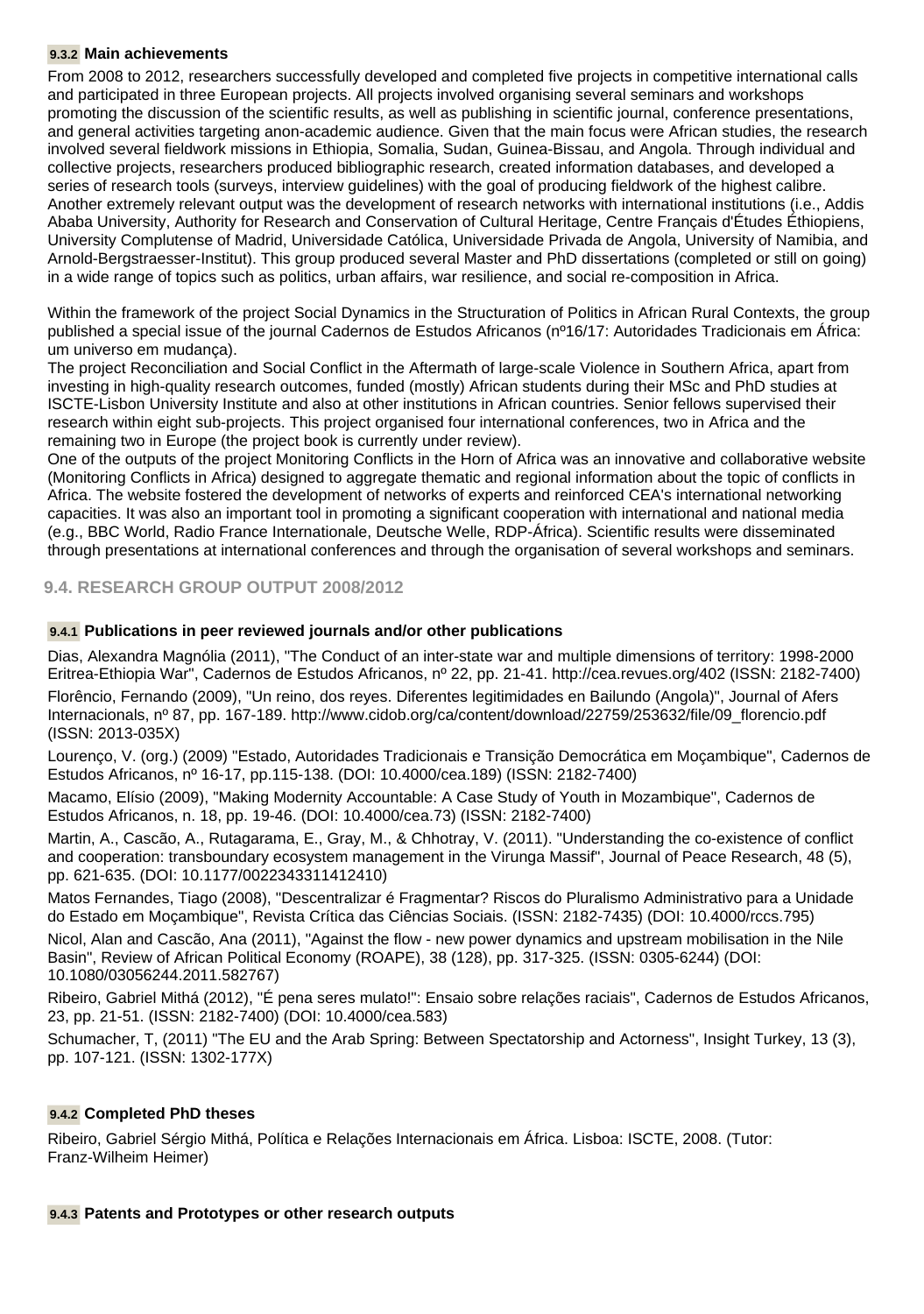#### **9.4.4 Books and book chapters of international circulation**

Dias, Alexandra Magnólia (2012), "Clans, état et société en Somalie : montée et chute des mouvements islamistes". In A. Gnanguenon (ed.), Cahier de l'IRSEM, Les défis politiques et stratégiques en Somalie, 13, IRSEM, pp. 16-35. ISBN: 978-2-11-129694-7.

Dias, Eduardo Costa (2009), "Hermandades musulmanes y movimientos da' wa: dos concepciones d' Islam en l' Oeste Africano". In Ferran Iniesta (ed), El Islam del Africa Negra (pp. 37-58), Barcelona:Bellaterra. (ISBN: 9788472904583)

Florêncio, Fernando (2012), "Traditional authorities and Legal Pluralism: a comparative analysis of two case studies in Mozambique and Angola." In Kyed, H.M., S. Araújo, A.N. de Souto and J.P.B.Coelho (eds.): The Dynamics of Legal Pluralism in Mozambique. State and Non-State mechanisms of justice and public safety. Maputo: CESAB. (ISBN: 978-989-97730-1-1)

Fonseca-Statter, Guilherme da (2011), A África do Sul e o Sistema-Mundo: Da Guerra dos Bôeres à globalização. Lisboa: Gerpress.

Lourenço, Vitor (2010), Moçambique: Memórias sociais de ontem, dilemas políticos de hoje. Lisboa: Gerpress. (ISBN: 978-989-96094-1-9)

Macamo, Elísio (2009) "Africa and Humanism". In Jörn Rüsen and Henner Laass (eds.): Humanism in Intercultural Perspective - Experiences and Expectations. Bielefeld. Transcript Verlag. S.65-78. (ISBN: 978-3837613445)

Macamo, Elísio (2010) "Social Theory and Making Sense of Africa". In M. Diawara, B. Lategan and J. Rüsen (eds.), Historical Memory in Africa - Dealing with the Past, Reaching for the Future in an Intercultural Context. New York: Berghahn Books. (ISBN: 978-1845456528)

Mark, Peter &Tomàs, Jordi (2010): "Traditional Jola peacemaking: from the perspectives of an Historian and an Anthropologist". In Knörr, Jacqueline and Wilson Trajano Filho (eds): The powerful presence of the past. Integration and conflict along the Upper Guinea Coast (137-153), Ed. Brill: Leiden-Boston. (ISBN: 9789004190009)

Nascimento, Augusto (2012), "A construção de São Tomé e Príncipe: achegas sobre a (eventual) valia do conhecimento histórico". In Silva, Teresa Cruz, Coelho, João Paulo Borges e Souto, Amélia Neves de (orgs.) Como fazer ciências sociais e humanas em África. Questões epistemológicas, metodológicas, teóricas e políticas. Dakar: Codesria. (ISBN: 978-2-86978-505-2)

Tomàs, Jordi (2011), "Dealing with conflicts during religious ceremonies: liminality and the sacred among joola-huluf". In Georg Klute e Birgit Embaló (ed.), The problem of violence. Local Conflict Settlement in Contermporary Africa (pp. 265 - 280). Köln: Rüdiger Köppe Verlag. (ISBN: 978-3-89645-891-9)

#### **9.4.5 Conference proceedings**

Dias, Alexandra Magnólia (2011), "Strategies and shifting identities in Northern Ethiopia's borderlands: perspectives of a borderland group Irob", Indigenous Peoples in Africa, CEA-Centre d'Estudis Africans i Interculturals/ Institut d'Estudis Catalans, pp. 34-50.

Sousa, Ricardo e Rodrigues, Cristina (2009) "A iniciação de conflito em Angola e o modelo de "Ganância e Reclamações", X Congresso Luso-Afro-Brasileiro de Ciências Sociais: Interrogando a Pobreza: novas perspectivas e reflexões interdisciplinares, Braga, Universidade do Minho, 4 a 7 de Fevereiro de 2009. http://www.xconglab.ics.uminho.pt/ficheiros/Volume05.pdf

Tomàs, Jordi (2008), "Sibilumbay: el rey que trajo la paz. El proceso de pacificación y las celebraciones reales del Húmabal en Oussouye, Casamance (2002-2005)", Actas do V Congresso de Estudos Africanos no Mundo Ibérico - África: Compreender trajectos, Covilhã.

#### **9.4.6 New materials, devices, products and processes**

#### **9.4.7 Software, computer code and algorithms**

#### **9.4.8 Books, including single-authored works (including scholarly editions of oral or written texts and translations with introduction and commentary)**

Florêncio, Fernando (2010), "Vozes do universo rural - Reescrevendo o estado em África". Lisboa: Gerpress. (ISBN: 978-989-96094-5-7)

Heimer, Franz-W; Udelsmann Rodrigues, Cristina and Lopes, Carlos Manuel (2012), "Angola Country Report". In Bertelsmann Transformation Index 2012, Gütersloh: Bertelsmann-Stiftung. http://www.bti-project.org/country-reports/esa/ago (ISBN: 978-3-86793-458-9)

Ramos, Manuel João (2009), "Memórias dos Pescadores de Sesimbra: Santiago de Sesimbra no Início dos Anos Oitenta do Século XX". ed. 1, 1 vol., Lisboa: Sociedade de Geografia de Lisboa. (ISBN: 978-989-96308-0-2)

Ramos, Manuel João (2009), "Traços de Viagem: Experiências remotas, locais invulgares". ed. 1, Lisboa: Bertrand. (ISBN: 978-972-25-1942-7)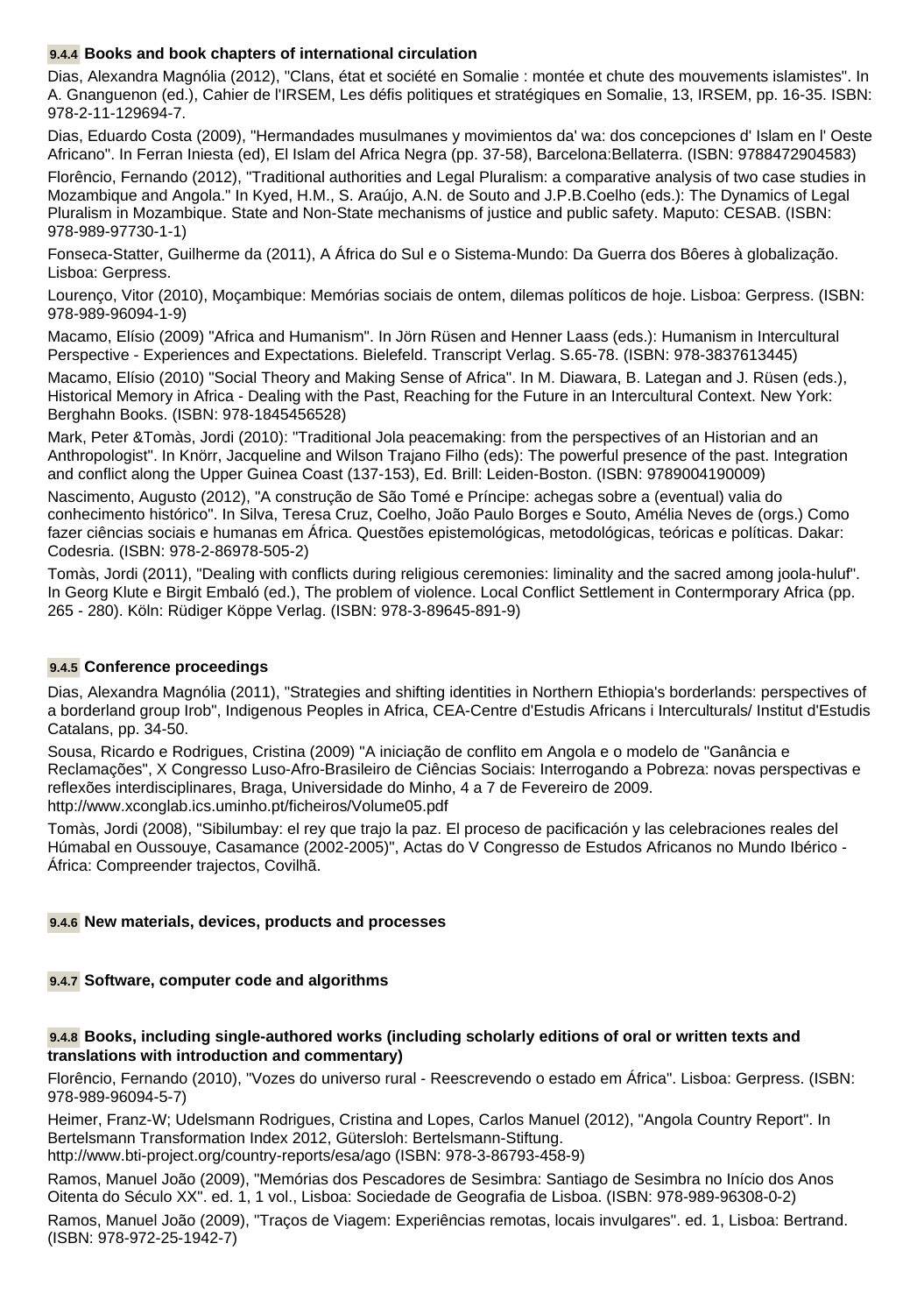Ramos, Manuel João (2010), "Histórias Etíopes: Diário de Viagem". ed. 2, 1 vol. Lisboa: Tinta da China. (ISBN: 9789896710347)

Ramos, Manuel João, Boavida, Isabel, Pennec, Hervé. (eds.) (2010) "History of Ethiopia by Pero Páez" ed. 1, 2 vols.. London: Hakluyt Society. (ISBN: 978-1908145017)

Tazmini, G. (2012) Revolution and Reform in Russia and Iran: Politics and Modernisation in Revolutionary States, London, I. B. Tauris. (ISBN: 978-1848855540)

Vidal, Nuno & Chabal, Patrick (2009), "Southern Africa: Civil Society, Politics and Donor Strategies; Angola, Zimbabwe, Democratic Republic of Congo, Mozambique, Namibia and South Africa", Wageningen University, University of Coimbra & Angolan Catholic University. (ISBN: 978-972-99270-9-6)

#### **9.4.9 Edited special issues of journals, with substantial research input on the part of the researcher**

Florêncio, Florêncio & Lourenço, Vitor (org.) (2009), "Autoridades Tradicionais: um universo em mudança", Cadernos de Estudos Africanos, 16/17 (ISSN: 1645-3794)

González Aimé, Elsa (coord.) "Dinámicas Políticas en torno al Cuerno de África" in Relaciones Internacionales, nº 18, octubre de 2011, pp. 211. (ISSN: 1699-3950)

Ramos, Manuel João & Rodolfo Soares (2008), "Espírito de Missão", Cadernos de Estudos Africanos, n 15. (ISSN: 1645-3794)

Tomàs, Jordi e Farré, Albert (2009), "Los estudios africanos en España. Balance y perspectivas". Documentos CIDOB Desarrollo y Cooperación, 4. (ISSN: 1887-1798)

#### **9.4.10 Chapters in books, including contributions to conference proceedings, essays in collections**

Tomàs, Jordi (2009), "Identidad, "resistencia" y religión tradicional entre los joola del sur del Río Casamance". In Aixelà, Y., Mallart, Ll., Martí, J. (ed.) Introducción a los estudios africanos (pp. 131-145), Ediciones Ceiba: Vic. Tomàs, Jordi (2010), "¿Secesionismo en África? Pistas y preguntas para una reflexión". In Jordi Tomàs (ed.) Secesionismo en África (pp. 11-47). Barcelona: Bellaterra. (ISBN: 9788472905061)

Tomàs, Jordi (2010) "Casamance: el particularismo inquietante". In Jordi Tomàs (ed.) Secesionismo en África. Barcelona: Bellaterra. (ISBN: 9788472905061)

#### **9.4.11 Creative writing (to the extent that it embodies research)**

#### **9.4.12 Encyclopedia entries (to the extent that they embody research)**

Castelo, Cláudia (2008), "O que não se sabia: O Estatuto dos Indígenas", In Os Anos de Salazar: 1954, Lisboa, Planeta Agostini.

#### **9.4.13 Audio/visual and electronic/digital materials**

#### **9.4.14 Other categories, including web-based resources; video and audio recordings (to the extent that they embody research)**

Ramos, Manuel João (2009), Monitoring Conflicts Africa website. http://conflicts-in-africa.iscte.pt/

#### **9.4.15 Performances and exhibitions to the extent that they embody research**

Boavida, Isabel (2011), Co-organized a multimedia exhibition «O Grande Salto - Migração e Retorno no Mali» (7 September - 2 October, Fábrica Braço de Prata, Lisboa); Moderated two debates about african migrations: «Doing border:building and overcoming fences» (22 September) & «Narratives and Perspectives on migrations in Portugal (Olhares e narrativas sobre migrações em Portugal» (30 September);

Boavida, Isabel (2011) co-organised and presented the exhibition entitled «The Emperor of Ethiopia in Lusoland: Ethiopia, Portugal and the Organization of African Unity» (4-9 dezembro, Rabat);

#### **9.4.16 Other research outputs**

Dias, Eduardo Costa (2010), "La Sénégambie: un concept historique et socioculturelle et un objet d'étude réévalues", Mande Studies, 9, pp. 9-19

Dias, Eduardo Costa e Giesing, C. (2010), "La préservation et la transmission de la mémoire collective du 'Kaabu Manding' par les commerçants et lettrés de la Sénégambie méridionale", Mande Studies, 9, 63-81.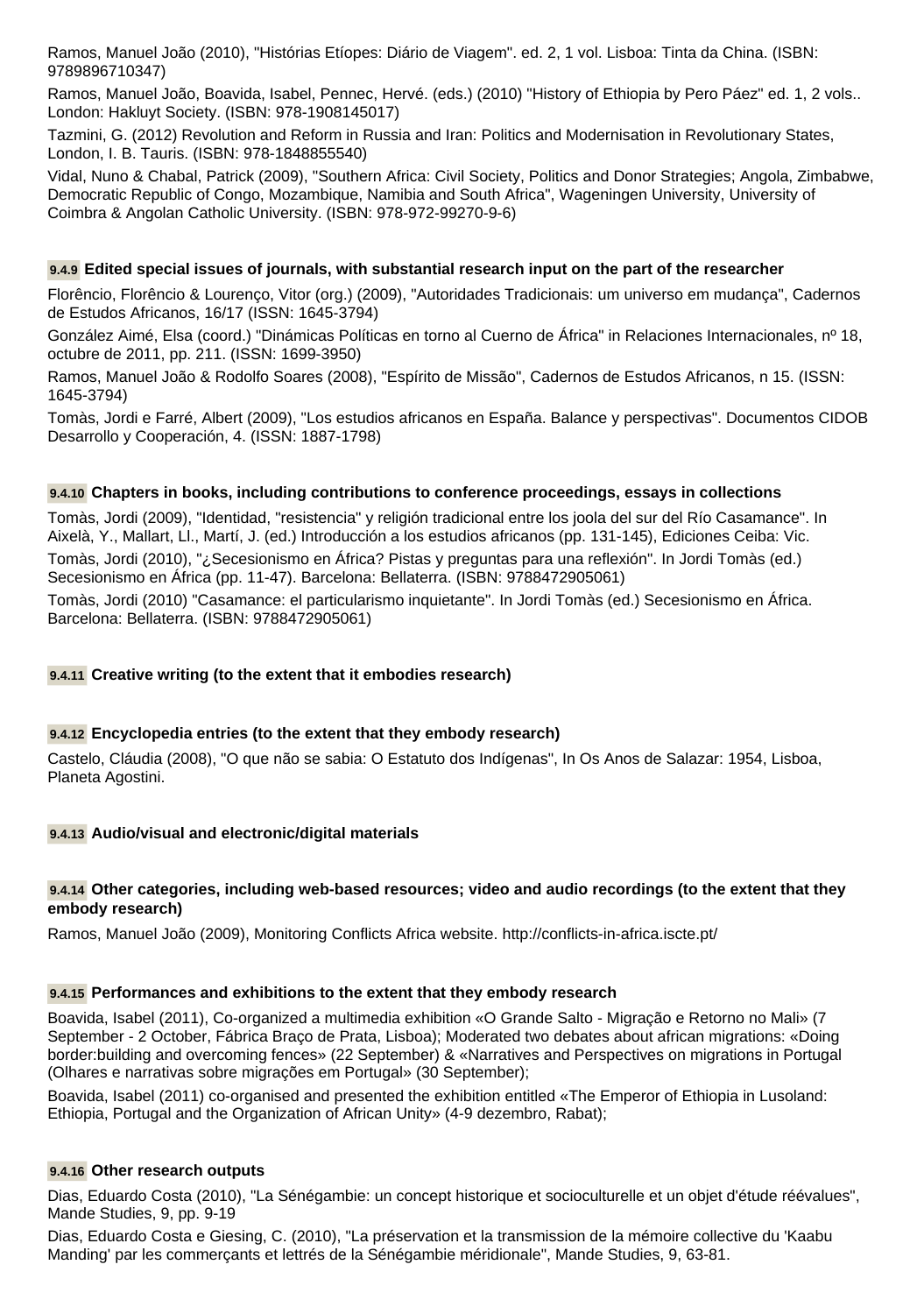Dias, Eduardo Costa e Milheiro, Ana Vaz (2009), "Arquitectura em Bissau e os Gabinetes de Urbanização Colonial (1944-1974)", arq.urb - Revista eletrônica de Arquitetura e Urbanismo, nº 2, pp. 80-114. (ISSN: 1984-5766)

Florêncio, Fernando (2011), "Pluralismo Jurídico e Estado Local em Angola. Um olhar crítico a partir do estudo de caso do Bailundo", Antropologia Portuguesa, 28, pp. 95-134. (ISSN: 0870-0990)

Ramos, Manuel João & Boavida, Isabel (eds.) (2009), "Rastafari in Lusoland: on the 50 years of Haile Selassie's official visit to Portugal (1959-2009)" ed. 1, 1 vol., Lisboa: Centro de Estudos Africanos ISCTE-IUL (ISBN: 9789728335182) Ramos, Manuel João, Boavida, Isabel, Dias, Alexandra; Santos, Aurora, Barros, Luís C., Lecoutre, Delphine, Tribe, Tânia. (2010), "The Emperor of Ethiopia in Lusoland: Ethiopia, Portugal and the Organization of African Unit". ed. 2, 1 vol.. Lisbon-London: CEA-ISCTE / SOAS. (ISBN: 978-972-8335-18-2)

Rodrigo Tavares & Luís Brás Bernardino (2011), "Speaking the language of security: the Commonwealth, the Francophonie and the CPLP in conflict management in Africa", Conflict, Security & Development, 11 (5), pp. 607-636. (ISSN: 1478-1174) (DOI:10.1080/14678802.2011.641771)

Tomàs, Jordi (2008), "Religion, peace and conflict resolution: a sacred king among the Joola-húluf of Casamance in the 21st century", Revista Soronda, pp. 329-348.

Tomàs, Jordi (2008), "Senegal: entre la diferència i la indiferència", Revista Eines. Número 6 - Tardor, pp. 145-160.

#### **9.4.17 Organisation of scientific dissemination activities**

Dias, Alexandra (10-11 October 2011) Co-organizer with Augusto Nascimento on behalf of CEA in partnership with IDN (the Portuguese National Defence Institute) of an "International Conference on 'Conflict Prevention and Resolution'", IDN, Lisbon

Dias, Alexandra Magnólia & Manuel João Ramos (2010), "África e o Mar no Século XXI: Uma perspectiva comparativa de tendências e desafios no Mediterrâneo, no Índico e no Atlântico", ISCTE-IUL, Lisboa, Portugal.

Dias, Eduardo Costa, (24-27 June 2008), "Seventh International Conference on Mande Studies", Lisboa, (Co-organizador).

Fernandes, Tiago de Matos (21 January 2008), "Ciclo de Conferências em Cooperação para o Desenvolvimento", Oeiras, Instituto Nacional de Administração.

Heimer, Franz-Wilhelm (8 July 2011), "Conferência Internacional sobre: Angola depois do fim da Guerra Civil: Olhares sobre um país em transformação", ISCTE-IUL.

Ramos, Manuel João (14-15 September 2011), "Coloque FLUXUS, Conference on Social Appropriations and Usage Conflicts in African Cities", ISCTE-IUL, CEA-IUL and Universitat Barcelona (Grupo de investigaçao GRECS-Barcelona)

Ribeiro, Gabriel Mithá (2010), "Política e senso comum. Seminário sobre metodologia de investigação no domínio das ciências sociais", Maputo, Universidade Eduardo Mondlane.

Tomàs , Jordi (07-09 May 2008), "VI Congresso de Estudos Africanos do Mundo Ibérico", Las Palmas de Gran Canaria, Universidade de Las Palmas de Gran Canaria-Casa de África.

Tomàs, Jordi (27-28 November 2008), Seminário Internacional -Resoluçao de Conflictos; La paz y la palabra. Procesos de reconciliación post-bélica en el África Subsahariana, Barcelona.

#### **9.4.18 Research contracts with national or international entities**

#### **9.4.19 Projects funded in national and international competitive calls**

POCI/AFR/61152/2004, Senegambia: from the Critics of a Historical-Sociological Icon to the Re-evaluation of an Object of Study (2005-2009);

POCI/AFR/59228/2004, Social Dynamics in the Structuration of Politics in African Rural Contexts (2005-2009).

POCI/AFR/60799/2004; Migrações Forçadas e Formatos de Intervenção Humanitária (2004-2009).

PTDC/AFR/100460/2008, Monitoring Conflicts in the Horn of Africa.

Joint Research Programme of Centre d'Études des Mondes Africains - Agence Nationale de Recherche Interdisciplinary Research Programme on Writing the History of the Horn of Africa, in collaboration with the Addis Ababa University, the Authority for Research and Conservation of Cultural Heritage, and the Centre Français d'Études Éthiopiennes, and the Universidad Complutense de Madrid,.

Joint Research Programme coordinated by the Grupo de Estudios sobre Exclusión y Conflictos Sociales of the University of Barcelona on Usage Conflicts in Public Spaces of African Cities, in collaboration with various African and European research centres

Joint Research Programme of CRESSON - Centre de Recherche sur l'Espace Sonore et l'Environnement Urbain (Grenoble) - Agence Nationale de Recherche Research Programme on Sensory Enigmas of Contemporary Urban Mobilities, in collaboration with Laboratorio urbano - Faculdade de Arquitetura e Urbanismo - Universidade Federal da Salvador da Bahia, Departament de antropologia social i cultural, historia d'america i d'africa - Facultat de Geografia i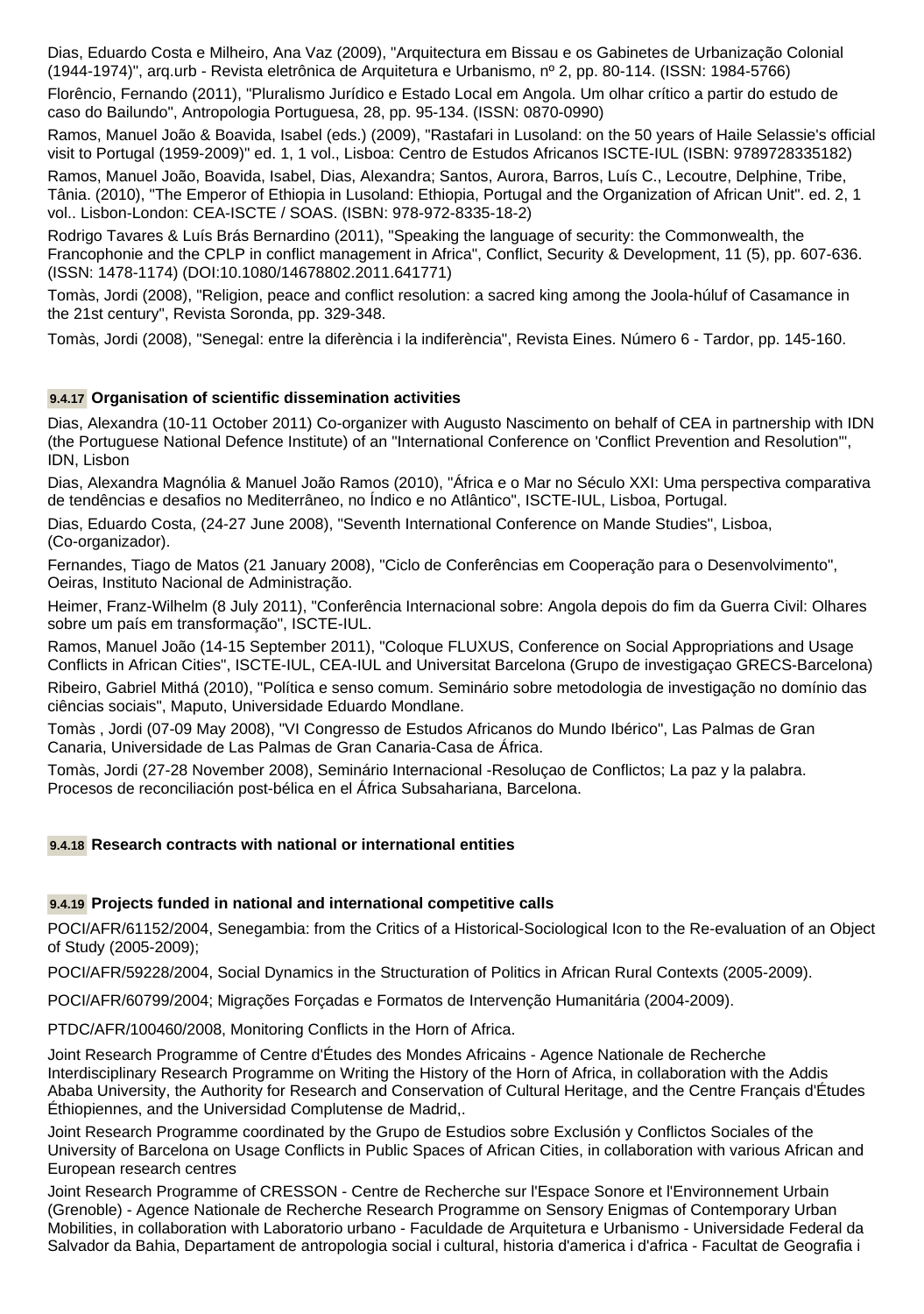Història - Universitat de Barcelona, Centro de Estudos Africanos - ISCTE - Instituto Universitário de Lisboa, Instituto de estudios regionales y urbanos - Universidad Simon Bolivar de Caracas, Emerging securities research group - Centre de recherche "Study of Politics, International Relations & Environment (RC4SPIRE)" Keele University.

• Reconciliation and Social Conflict in the Aftermath of large-scale Violence in Southern Africa: the cases of Angola and Namibia. Funding: Volkswagen Stiftung.

#### **9.5. ORGANISATIONAL STRUCTURE AND OBJECTIVES OF THE RESEARCH GROUP 2015/2020**

#### **9.5.1 Structure of the Research Group**

The research group "Institutions, Governance, and International Relations" is led by a Principal Investigator and is composed of researchers from different scientific backgrounds. This group also includes a number of PhD students that will most likely be enlarged given the constant interest of students in the thematic areas of this research group. There will be a strong emphasis on the elaboration of PhD theses under the supervision of the group's integrated members.

This Research Group develops its activities across several geographic lines that exist in the structure of the Centre for International Studies. It focuses on the political aspects of International Studies, with an emphasis on Institutions, Governance, and International Relations.

This research group covers two major research programmes. The first is "international relations and global governance", where researchers study the architecture of global governance and international, regional, and global political institutions, as well as organisations, such as the United Nations, the Africa Union, NATO, the European Union, and the South Asian Association for Regional Cooperation. The goal is to go beyond the traditional perspective of international organisations as merely the sum of its members and their policies, and the tendency to evaluate their role in the globalised world of the twenty-first century. Our focus will be instead on the relationships between domestic politics and foreign policies, decision-making processes, public policies in world affairs, whilst bringing together the study of international relations with analyses of public policy creation and global governance beyond the nation-state. Given the increasing role of non-state agents in world politics, our interest is not only in relations between countries but also in transnational non-governmental and civil society organisations, their structures and processes, and their influence on global, national, or local policy arenas. Particular attention will be paid to changing regional power dynamics, weak and failing states, relations between security and development, foreign policies of emerging powers, religion, and international politics. As these two different spheres cannot be analysed separately, research will focus on the interplay between the emerging sphere of a global civil society and the more traditional sphere of international or interstate interactions.

The second research program focuses on the multidisciplinary study of the most relevant "security challenges for the twenty-first century". It includes traditional threats to peace, such as bilateral and regional armed conflicts; the perils of nuclear, biological and chemical weapons; and the proliferation of conventional weapons and technologies. Particular attention will be given to the spread of new, cross-border, and transnational challenges to peace and security. Among the topics to be explored we include the interplay between information technologies and security (namely cyber defence), terrorism prevention, energy security, and also environmental security, demographic developments and health risks, climate change, food and water shortage, and increasing energy needs. The research will also focus on positive security perspectives, which rely on non-violent measures, to quantitatively and qualitatively analyse efforts developed by international and regional organisations and nongovernmental agents. The goal of these perspectives is to de-escalate, solve conflicts, and to promote cooperation both at a bilateral or multilateral level.

#### **9.5.2 Objectives of the Research Group**

This research group is structured around two major research programmes that draw on the past research experience of its members, whilst reflecting the future research interests of a young group of researchers. These two research programmes will overlap with the three major geographic lines of the Centre for International Studies (i.e., Africa, Asia, Europe and Transatlantic Relations) and will produce specific research projects in the following subjects:

• Cross regional: economic globalisation and its political impact at regional and national levels; energy issues, religious fragmentation, and food shortage; the humanitarian adverse results of economic disparities and political fragilities: famine and migration.

• Africa: the interplay between AU and African regional organisations; the EU-AU partnership in the context of the widening range of emerging powers (the BRICS; G20); control of energy sources; societal impact of international new-liberal policies; ethnicity and religion as sources of conflict; separation, power sharing, and African Springs, following the Arab Springs.

• Asia: the dynamics of governance and power in the Eurasian continental platform and the Middle East; the Indian Ocean as a door to Africa; India-China-Japan relations; the Euro-American effect in intra-Asian relations; the growing power versus the dangers of nationalism.

• Europe and Transatlantic Relations: the future of European integration and EU's political and governance system; EU's Common Security and Defence Policy; most important challenges to international security in the 21st Century, such as mass immigration, global commons, energy security, Cyber warfare, CBRN Defence, environmental security,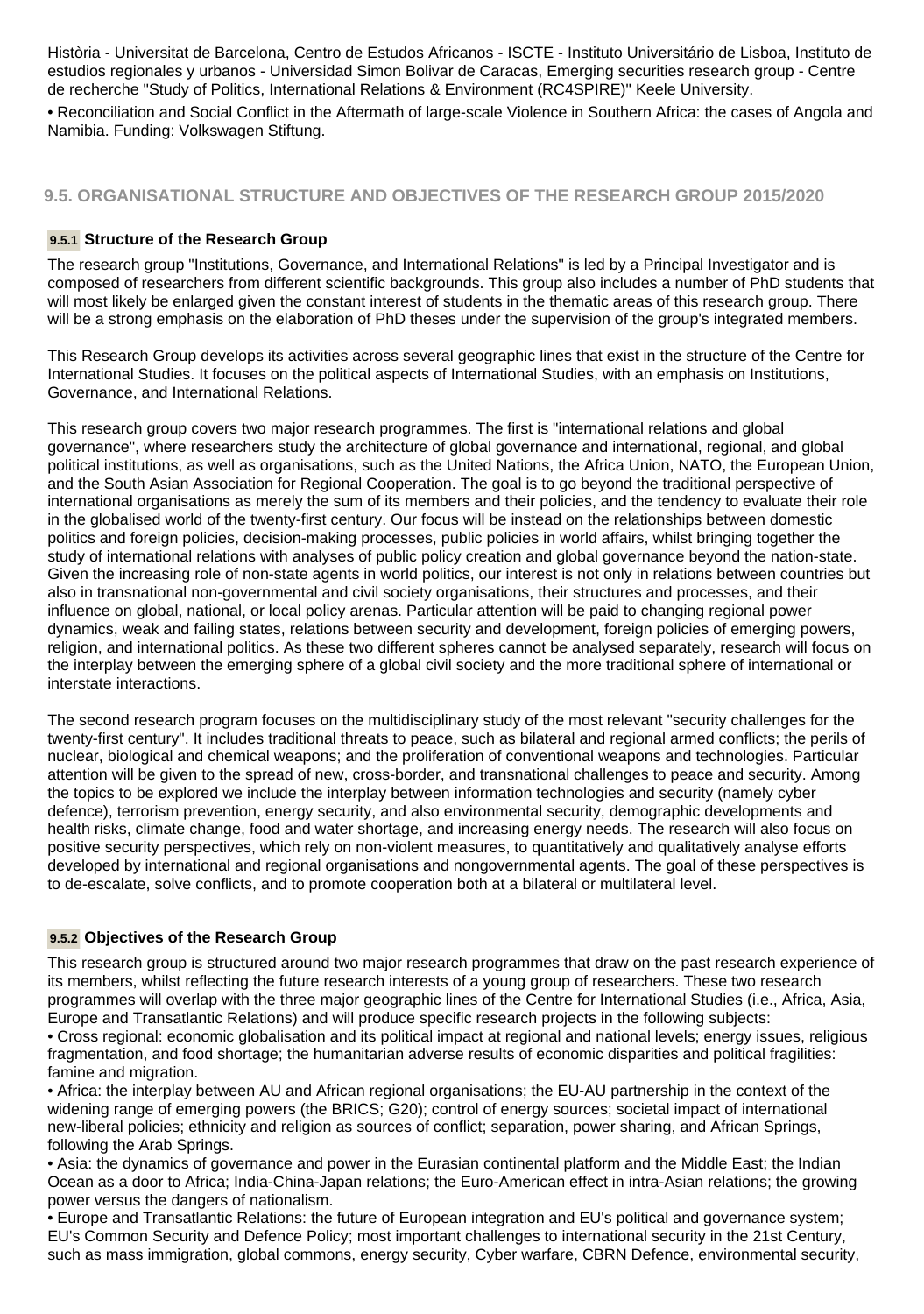disaster-resilience, fragile and failed states, and lack of resources.

The specific aims of this research group are:

- Increase collaborative research between the thematic lines including the design of cross-regional projects.
- Prepare collaborative research projects for international calls, particularly within the Horizon 2020's framework.
- Promote research outputs, including publication in peer-review journals.
- Support initiatives aiming to disseminate research to non-academic audiences.
- Promote public relevant research.
- Integrate young researchers (Masters and PhD students)

• Establish dialogue with the main stakeholders and contribute to the design of public policies both at the national and regional/international level.

Key activities that the team will conduct in order to accomplish these aims:

- Promote coordination between the different projects lead by the team members
- Complete existing projects
- Engage young researchers, particularly PhD students, in research activities
- Tutor young researchers
- Lecture post-graduate courses
- Establish milestones and support young researchers in publishing their research
- Promote meetings between researchers and stakeholders in order to design public relevant research
- Promote regular conferences and seminars

• Initiate alternative means of public dissemination of research activities such as film presentations, debates, and media presentations.

• Promote international networking

## **(RG-3122-2382) Societal and Development Challenges**

## **9.1. IDENTIFICATION OF THE RESEARCH GROUP**

#### **9.1.1 Reference of the research group**

RG-3122-2382

#### **9.1.2 Name of the Research Group in portuguese**

Desafios Societais e do Desenvolvimento

#### **9.1.3 Name of the Research Group in English**

Societal and Development Challenges

#### **9.1.4 Keyword(s)**

Urbanisation Youth Social protection Culture&development

#### **9.1.5 Existed in 2008/2012 Y**es

#### **9.1.6 Participating Institution(s) to which the Research Group belongs**

ISCTE - Instituto Universitário de Lisboa (ISCTE-IUL)

#### **9.2. RESEARCHERS IN THE GROUP**

#### **9.2.1 List of Integrated Members / 3 nuclear CVs**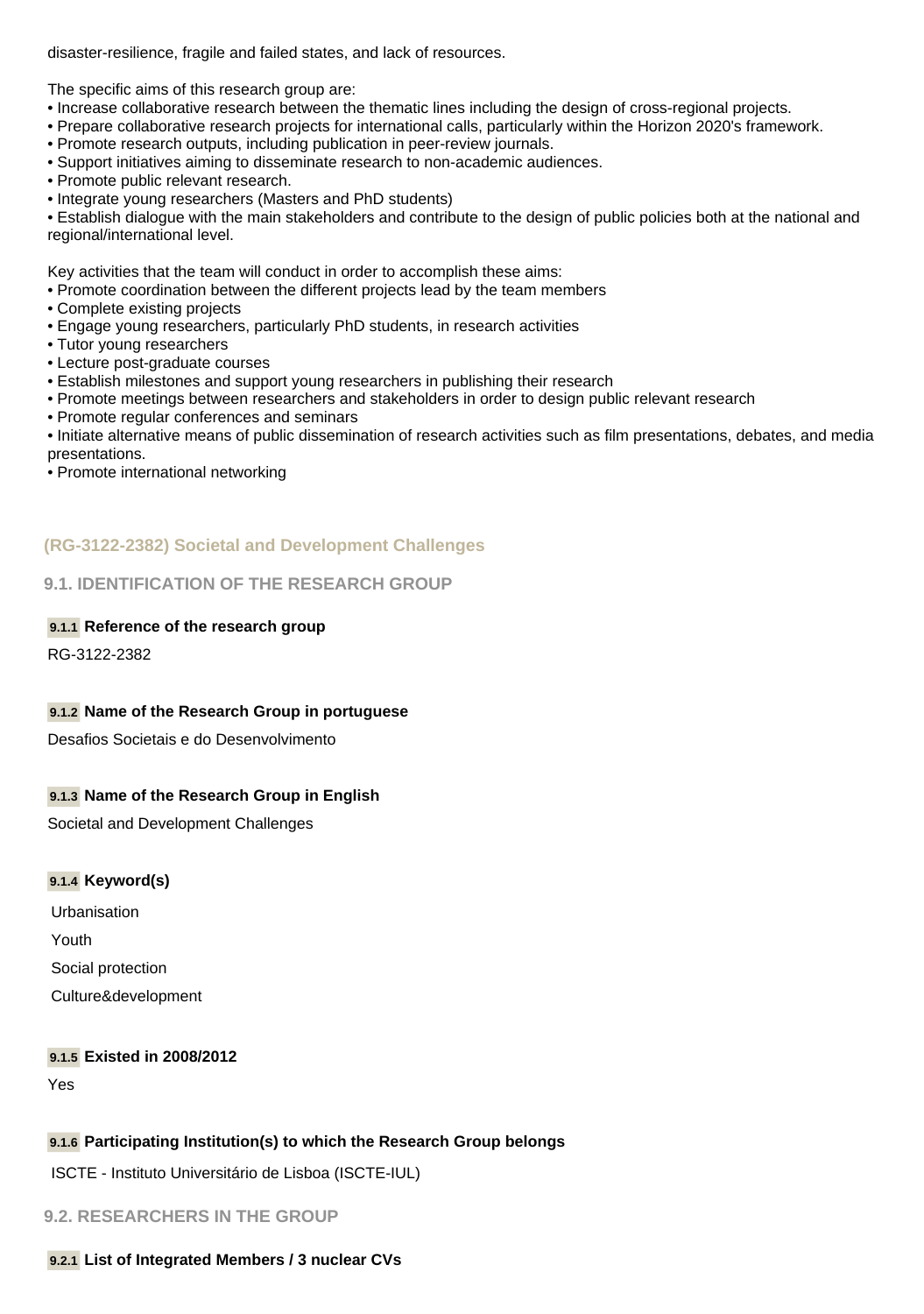| <b>Name</b>                                     | <b>Principal Investigator Nuclear CV</b> |     |
|-------------------------------------------------|------------------------------------------|-----|
| Clara Afonso de Azevedo de Carvalho Piçarra Yes |                                          | Yes |
| Rosa Maria de Figueiredo Perez                  | No                                       | Yes |
| <b>Jason Keith Fernandes</b>                    | N <sub>o</sub>                           | No  |
| ana stela de almeida cunha                      | No                                       | No  |
| Albert Farré Ventura                            | <b>No</b>                                | No  |
| Aline Carla Afonso Pereira                      | No.                                      | No  |
| Ana Soares Barbosa Bénard da Costa              | No                                       | Yes |
| Ana Lucia Lopes de Sa                           | No                                       | No  |
| <b>EDUARDO GARGALLO SARIOL</b>                  | N <sub>o</sub>                           | No  |
| <b>Frank Vollmer</b>                            | <b>No</b>                                | No. |
| Maria Antonia Belchior Ferreira Barreto         | No                                       | No  |
| Luca Bussotti                                   | N <sub>o</sub>                           | No  |
| Virginie Christine Martine Gaelle TALLIO        | N <sub>o</sub>                           | No  |
| <b>Stephan Peter Maria Duennwald</b>            | No                                       | No  |
| Cristina Odete Udelsmann Rodrigues              | N <sub>o</sub>                           | No  |
| Elísio Salvado Macamo                           | N <sub>o</sub>                           | No  |
| Nuno Carlos de Fragoso Vidal                    | No                                       | No  |

#### **9.2.2 List of current PhD students**

#### **NAME**

Maria Roque de Pinho Carvalhosa Empis Adíia Maria Madureira dos Santos Rivotti Ana Isabel de Matos Machado de Oliveira Fantasia Ana Paula dos Santos Pinto Antonio Guebe Antonio José Oliveira Comprido Martelo Belisa da Silva Cabral Pessoa Carlos Manuel Vicente Martins Clélia Francelina Ozias Pondja Gefra Gustavo Fulane Gilson José Simão Lázaro Helder Pedro Alicerces Bahu Irene Maria Lousada Banze JORGE MANUEL RALHA CARDOSO Magdalena Anna Bialoborska PAULA CRISTINA LOURO MORGADO Pedro Eugando Pedro Miguel Mendes Pereira Figueiredo Neto Pedro Manuel Sobral Pombo Raquel Maria Mendes Pereira Renata Jesus da Costa Ricardo Miguel Almeida da Silva Falcão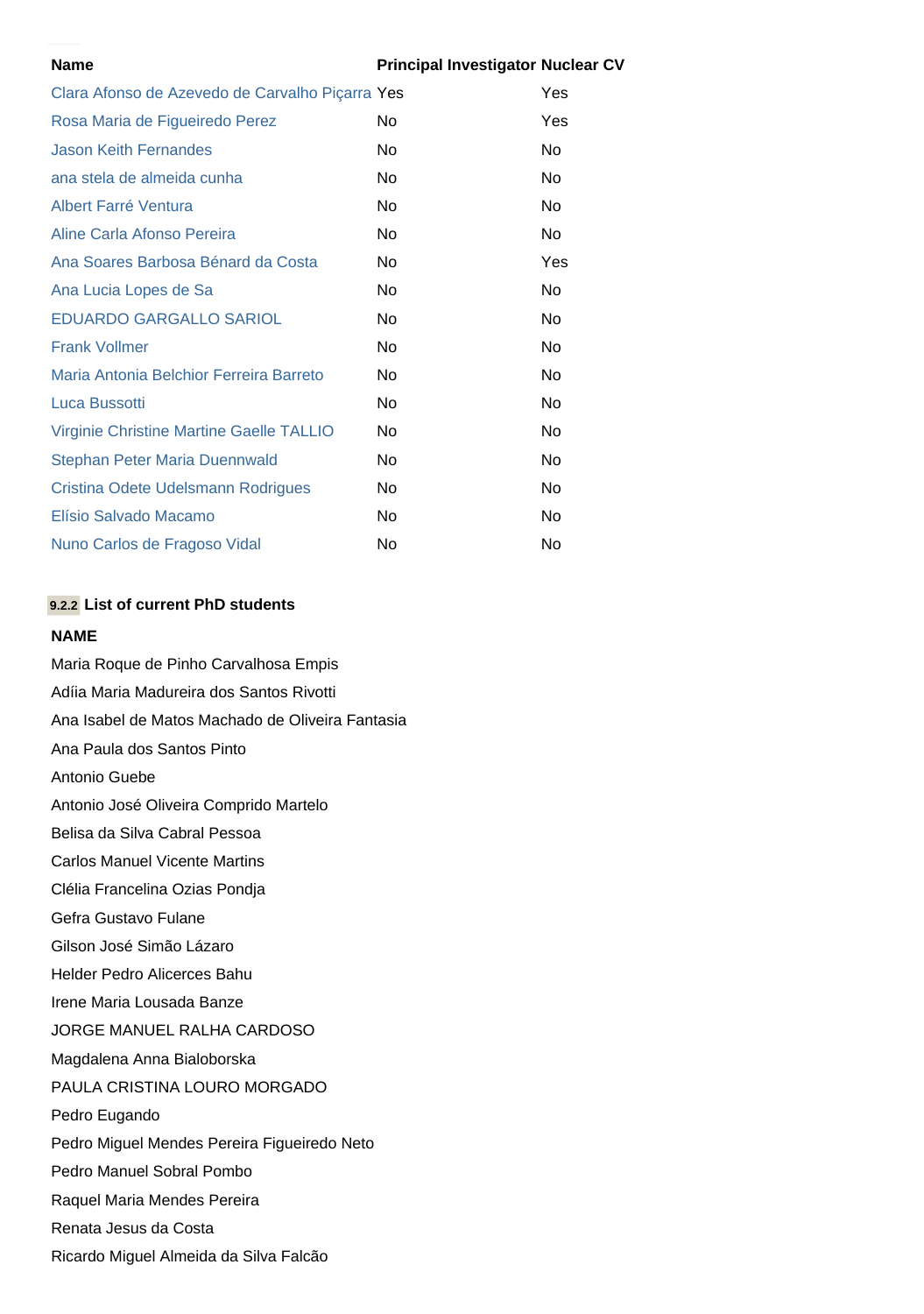Vitor Alexandre Antunes Lourenço Edalina Rodrigues Sanches Flávio Castelo David dos Santos Andrade Joana Luísa Moura Silva de Vasconcelos

#### **9.2.3 List of other researchers of the Research Group**

#### **NAME**

Antonio Fernando Gomes Medeiros Antonio Alito Siqueira Augusto Manuel Saraiva do Nascimento Diniz Carlos Eugénio Monteiro Cardoso Carlos Manuel Ferreira Peixoto Couto Claudia Patricia Cruz Pereira ELIANE VERAS SOARES Ermelinda Sílvia de Oliveira Liberato Estélio Gomberg Fernando José Pereira Florêncio Francesco Vacchiano FRANCISCO PEDRO DOS SANTOS NOA Hans-Peter Heilmair-Reichenbach Inês Margarida de Castro Barbosa Lourenço Jean-Michel Mabeko-Tali João Milando José Fialho Feliciano Lourenco Joaquim da Costa Rosario Mamadu JAO Margarida Dias Lima de Faria Maria de Fátima Maria João Cardona Correia Antunes Maria João Silva Mendes Ferreira Nelson Eduardo Guerra Pestana Pamila Gupta Rita d´Ávila Cachado Rochelle Carmen Pinto Rosa Maria Amélia João Melo Sónia Infante Girão Frias Piepoli Srinivas Subhash Gudimetla Reddy Victr Hugo Torrão da Silva e Nicolau Jorge Filipe de Sousa Varanda Preces Ferreira Ákos Östör Pedro Joaquim Amaro Sebastiao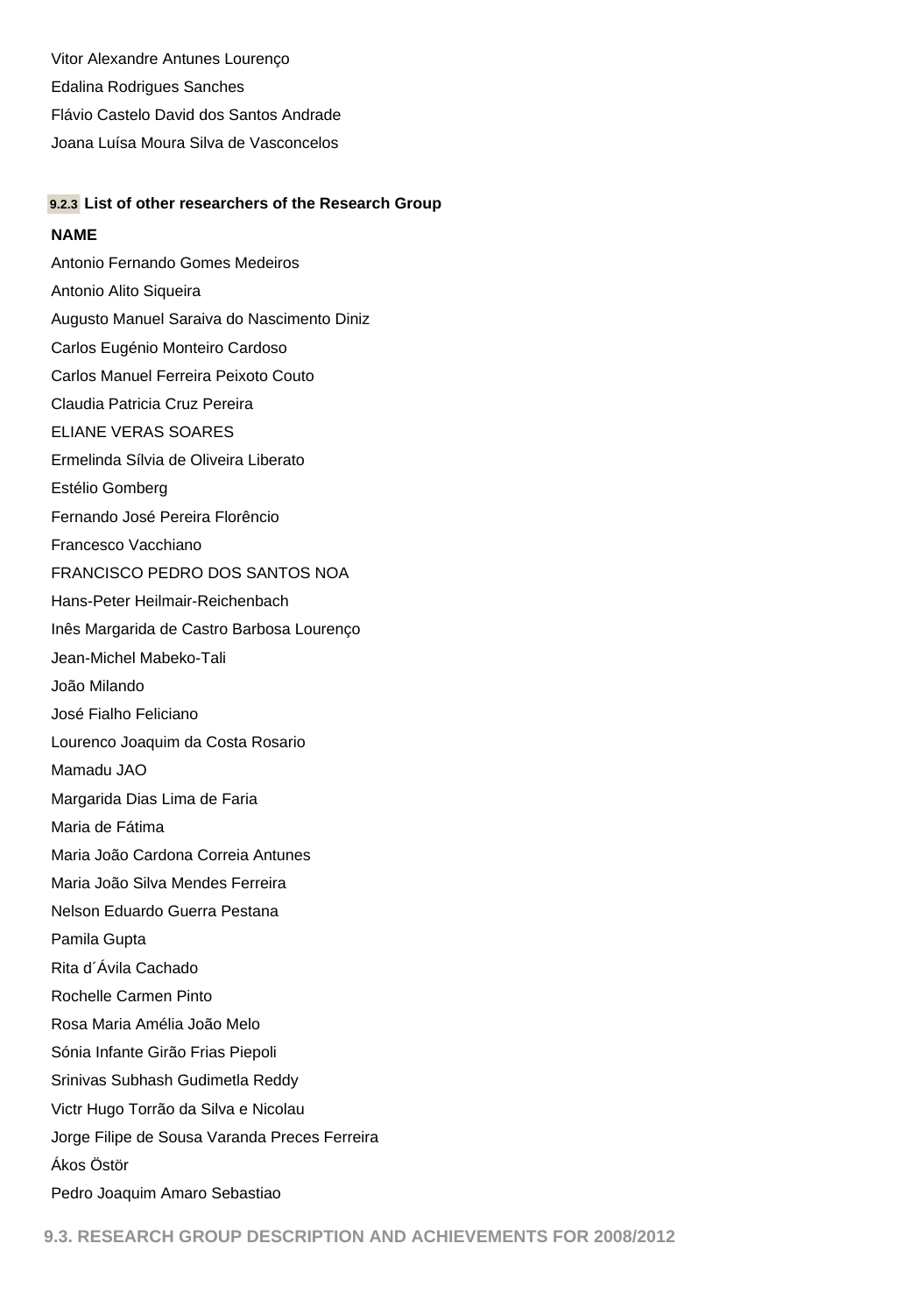#### **9.3.1 Description of the Research Group**

The main objective of the research group was to analyse social change processes in African societies. Other goals comprise the integration of post-graduate researchers and also strengthening and broadening international partnerships as well as producing scientific outputs. The projects in this topic have been fundamentally international: all teams comprise researchers from different countries; the research itself focuses on several African countries; and is being conducted by international partnerships. It integrates therefore a number of researchers of the CEA-IUL/CEI-IUL and other national and international partner institutions. This group was formed in 2007 and since its beginning until 2010 was named Development and International Cooperation. To achieve its main objective the group prepared several projects that were submitted to international funding bodies. These projects focused on issues such as education, health, international cooperation, poverty, ecological environment, social resilience, governance, Public Administration, participation, agrarian societies, urban societies, tourism and its relationship with social and economic development in Africa. The group also led a research project on Tourism and Sustainable Development. In 2010 the group changed the scope and consequently the name to Social and Cultural Dynamics. This research group studied the main aspects of social development and followed closely the Millennium Goals that were discussed with major stakeholders (i.e., Portuguese cooperation, Fundação Calouste Gulbenkian). The group used a comparative perspective in order to bring together different analytical perspectives on the topics of education, health, and culture. Researchers aimed not only to produce solid scientific analytic results but also to offer informed and conclusive data to policy makers and officials of national and international organisations intervening in the areas concerned. Furthermore, the research integrated several post-graduate students, organised conferences and seminars for non-academic audiences, and published several articles.

This research group conducted six major projects, from which five were led by CEA-IUL with FCT funding, and one by the University of Copenhagen:

This research group conducted 6 major projects, 5 led by CEA-IUL with FCT funding, and one by the University of Copenhagen:

• PTDC/AFR/69094/2006 - The Tourism Impact in the Community Development in Africa: Analysis of Insular Experiences.

• PTDC/AFR/103240/2008, The role of civil society organizations in education and training: the case of Angola, Guinea-Bissau, Mozambique and São Tomé e Príncipe, Joint Research Programme of Instituto Politécnico de Leiria (IPLeiria) Portugal, Fundação Evangelização e Culturas (FEC), Portugal, Universidade Politécnica Moçambique. • PTDC/AFR/099057/2008, Higher Education and Development: Portuguese cooperation with African Lusophone Countries. Joint Research Programme of CEA and Instituto de Investigação Científica Tropical - IICT, Portugal. • PTDC/AFR/108615/2008, Gender and therapeutic pluralism: women access to private health sector in Africa (February 2010-January 2013).

• PTDC/AFR/116670/2010, Socio-spatial Stratification in Cities of Angola and Mozambique.

• Home Space Maputo, Joint Research Programme of CEA, the School of Architecture, Copenhagen, the School of the Built Environment, Heriot-Watt University/Edinburgh School of Architecture and Landscape Architecture, the Centre for Development of Habitat Studies, Development of Habitat Studies, Faculdade de Arquitectura e Planeamento Físico, Universidade Eduardo Mondlane, funded by the Danish Research Council for Innovation

#### **9.3.2 Main achievements**

The research group Development and International Cooperation / Social and Cultural Dynamics was structured around six projects, involving around 50 researchers, associates and co-workers of the CEA and other institutions. From 2008 to 2012, several publications resulting from the group's research were completed, whilst others are still being written up; organised several conferences and scientific meetings, and participated in a number of national and international events. Several Masters and PhD theses were completed, supported by the collaborative research and tutoring work within team's projects. International networks were strengthened both through the participation in international project's teams and through established cooperation activities. This research group successively developed several initiatives that are listed below divided by project.

• Within the project The Tourism Impact in the Community Development in Africa: Analysis of Insular Experiences, the research team created a statistical database, organized two conferences (one in São Tomé and the other one in Lisbon), and published four books.

• The project Higher Education and Development: Portuguese cooperation with African Lusophone Countries conducted a survey on the collaboration between Portugal and PALOP countries through three databases (masters and PhD students at ISCTE, ISEG and Centro de Estudos Africanos do Porto; existing collaborations between Portuguese and PALOP universities; and research projects of the African Studies Centres of the AEGIS). The project team organized two major conferences on Cooperation and Education with a large participation of civil society organisations. It published several papers and three books.

• Project The role of civil society organisations in education and training: the case of Angola, Guinea-Bissau, Mozambique and São Tomé e Príncipe. The project involved four PhD students, the Dean of Mozambique Politécnica University, a Portuguese NGO (FEC), and two professors with experience in educational systems in Africa. The main results were: i) the organisation of two international conferences (COOPEDU I and II); ii) six panels organised for other international conferences; iii) the participation in twelve seminars and conferences; and iv) three journal publications. • Within the project Home Space-Meanings and perceptions of the built environment in peri-urban areas of Maputo, Mozambique CEA researchers published six papers (three in 2013), organised five international workshops and one panel in an international conference.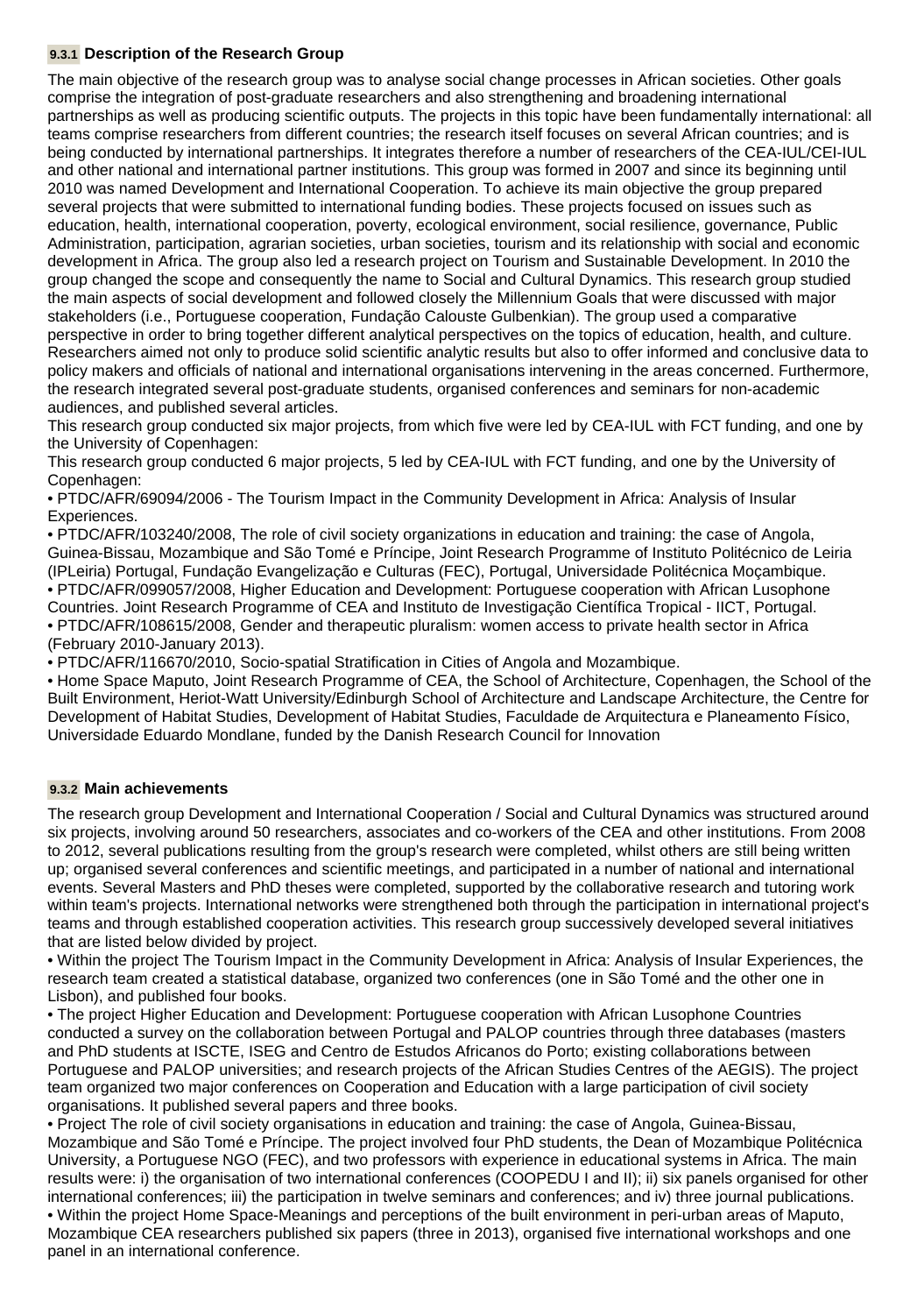• The project Gender and therapeutic pluralism: women access to the private health sector in Africa, accomplished several goals: i) Identified key non-state agents and conducted studies focusing on the various agents involved in mother-child health programmes in Angola, Guiné-Bissau, Mozambique, and Niger; ii) Included three Master and four PhD students; iii) Conducted the Masters on Development and Global Health; iv) Organised one conference, nine panels in international conferences, and completed several publications.

• The project Socio-spatial Stratification in Cities of Angola and Mozambique (2012-2014) has thus far (a) prepared presentation brochures containing information about the project and disseminated this information to its partners in Mozambique and Angola; (b) initiated a literature review and analysed cartographic material; (c) conducted fieldwork; (d) published several articles and submitted for publication four papers.

**9.4. RESEARCH GROUP OUTPUT 2008/2012**

## **9.4.1 Publications in peer reviewed journals and/or other publications**

Costa, Ana Bénard (2011), "Famílias de Maputo: processos de mobilidade e transformações urbanas", Revista Internacional em Língua Portuguesa - RILP, pp.177-192. (ISSN: 2182-4452)

Costa, Ana Bénard (2012), "Formação de quadros superiores moçambicanos em Portugal: Trajectórias, identidades e redes sociais". Cadernos de Estudos Africanos, 23, pp. 131-158. (DOI: 10.4000/cea.557) (ISSN: 2182-7400)

Farré, Albert (2008) "Vínculos de sangue e estruturas de papel: ritos e território na história de Quême (Inhambane)", Análise Social, 187 (2), pp. 393-418. (ISSN: 0003-2573)

Farré, Albert (2010), "La guerra de guerrillas en la Europa napoleónica y en el África colonial y postcolonial: Una estrategia militar y un síntoma de sujetos colectivos en gestación", The Scientific Journal of Humanistic Studies, 2 (2), pp. 68-77. (ISSN : 2066 - 8880)

Gargallo, Eduard (2009) "A question of game or cattle? the fight against trypanosomiasis in southern rhodesia (1898-1914)", Journal of Southern African Studies, 35 (3), pp. 737-753. (ISSN: 1465-3893)

Liberato, Ermelinda (2012), "A formação de quadros angolanos no exterior: Estudantes angolanos em Portugal e no Brasil", Cadernos de Estudos Africanos, 23, pp. 109-130. (DOI: 10.4000/cea.547) (ISSN: 2182-7400)

Nascimento, Augusto (2012). "O associativismo feminino são-tomense em Lisboa: Uma questão de género?" Cadernos de Estudos Africanos, 24, pp. 117-139. (DOI: 10.4000/cea.650) (ISSN: 2182-7400)

Perez, Rosa Maria (2012), "Food and social codification: Women, cuisine and status | Alimentação e codificação social. Mulheres, cozinha e estatuto", Cadernos Pagu, 39. (DOI : 10.1590/S0104-83332012000200008) (ISSN: 0104-8333)

Sá, Ana Lúcia (2011), "The nation: universalization of Eurocentric constructs?", The Scientific Journal of Humanistic Studies, 4: pp. 52-57. (ISSN: 2066-8880)

Sá, Ana Lúcia (2012). "Polaridades expoliadoras: La escritura sobre la colonización del cuerpo", Revista de Dialectología y Tradiciones Populares, LXVII (1), pp. 297-318. (ISSN: 0034-7981) (doi: 10.3989/rdtp.2012.11)

#### **9.4.2 Completed PhD theses**

Aparício, Inês Margarida de Castro Barbosa Lourenço. (2009), "Os Corpos da Devi. Religião e Género em Diáspora, Departamento de Antropologia". Lisboa: ISCTE- Instituto Universitário de Lisboa. (Tutor: Rosa Maria Perez

Pereira, Cláudia Patrícia da Cruz (2010), "Casta, tribo e conversão. Os Gaudde de Goa", Departamento de Antropologia, Lisboa: ISCTE- Instituto Universitário de Lisboa. (Tutor: Rosa Maria Perez).

Santinho, Maria Cristina (2011) "Refugiados e requerentes de asilo em Portugal: contornos políticos no campo da saúde". Lisboa: ISCTE-IUL. (Tutor: Clara Carvalho).

#### **9.4.3 Patents and Prototypes or other research outputs**

## **9.4.4 Books and book chapters of international circulation**

Barreto, Antónia (2010), "A Cooperação no Ensino Superior: parceria entre a Escola Superior de Educação do Instituto Politécnico de Leiria e o Instituto Pedagógico de Cabo Verde entre 2000 e 2004". In Carlos Sangreman (cord) A cooperação descentralizada e as dinâmicas de mudança em países africanos,Lisboa:CEsA/ACEP. (ISBN: 978-989-96473-0-5)

Bussotti, Luca (2012), "Percepções e práticas da cidadania no Moçambique urbano: serviços públicos, Estado e utentes entre comunicação e alienação". In Teresa Cruz e Silva, João Paulo Borges Coelho & Amélia Neves de Souto (eds.) Como fazer Ciências Sociais e Humana em África: Questões Epistemológicas, Metodológicas, Teóricas e Políticas (pp. 227-237). Dakar: Codesria. (ISBN: 978-2-86978-505-2)

Cardona, Maria João (2010), "A Construção de Novos Manuais - Um elemento crucial da reforma do ensino básico em São Tomé e Príncipe", in Costa, Ana Bénard & Antónia Barreto (org.) COOPEDU - Congresso Portugal e os PALOP Cooperação na Área da Educação, Lisboa: CEA e IPL. (ISBN: ISBN: 978-972-8335-20-5)

Carvalho, Clara (2008), "Raça" e género na imagem colonial: representações de mulheres nos arquivos fotográficos",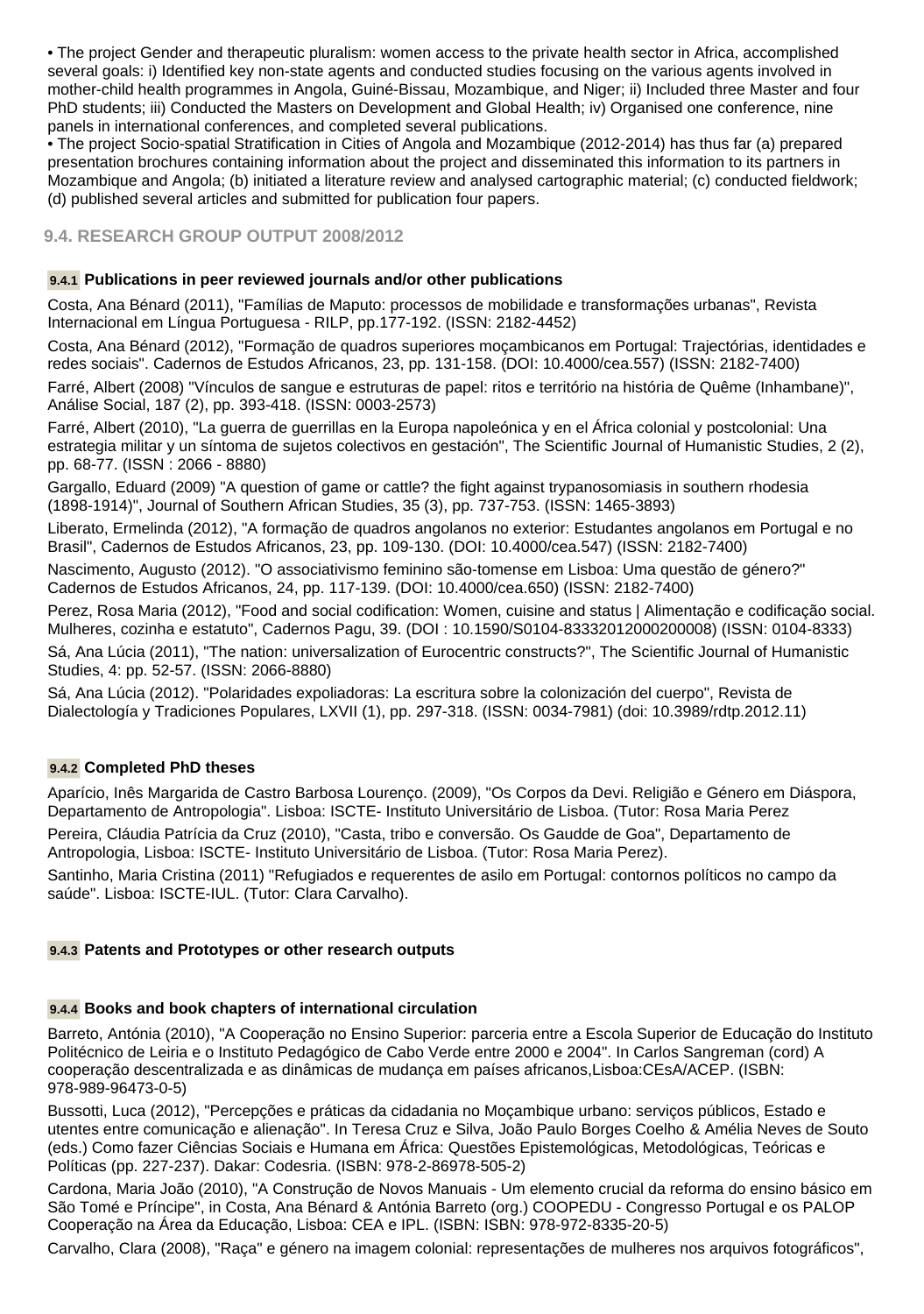In Pais, J M, C Carvalho e N de Gusmão (org) O Visual e o Quotidiano, Lisboa, ICS-UL. (ISBN: 9789726712138) Carvalho, Clara (2011) "Visual instruments in social science research". In Jean-Bernard Ouédraogo & Carlos Cardoso (ed.), Readings in Methodology: African Perspectives (pp. 163-173). Dakar: CODESRIA. (ISBN: 978-2-86978-483-3)

Carvalho, Clara (2012), "West African migrant therapeuts". In Hansjörg Dilger, Abdoulaye Kane and Stacey Langwick (eds.), Medicine, Mobility and Power in Global Africa. Transnational Health and Healing. Indiana University Press. (ISBN: 978-0-253-22368-5)

Costa, Ana Bénard da (2012), "Cooperação portuguesa com os PALOP ao nível do ¬ensino superior: impactos e desafios". In Ana Bénard da Costa e Margarida Lima de Faria (eds.) Formação superior e desenvolvimento. Estudantes universitários africanos em Portugal. Lisboa: Almedina, pp.19-38. (ISBN 9789724051123)

Costa, Ana Bénard da e Eleonora Rocha (2012), "Formação de estudantes universitários moçambicanos em Portugal". In Ana Bénard da Costa e Margarida Lima de Faria, (eds.). Formação superior e desenvolvimento. Estudantes universitários africanos em Portugal, Lisboa: Almedina, pp 89-132. (ISBN 9789724051123)

Farré, Albert (2012), "Islam: l'écriture, les leaders et les communautés. L'Ouganda et le Mozambique comme limites de l'expansionisme swahili". In Ferran Iniesta (éd.), L'Islam de l'Afrique Noire (163-180), Paris: L'Harmattan. (ISBN: 9782296570382)

Sá, Ana Lúcia (2012), "Pensar el Pan-Africanismo desde una perspectiva femenina", In Delgado de Smith, Yamile and González, María Cristina (Coord.), Mujeres en el Mundo: Sexualidad, Violencia, Ciudadanía, Historia, Migración y Trabajo (pp. 51-67.), Valencia: Laboratorio de Investigación en Estudios del Trabajo. (ISBN: 978-980-12-6130-8)

#### **9.4.5 Conference proceedings**

Afonso, Aline (2008), "Contributo das angolanas para a construção de um espaço público de discussão em Angola: a força das organizações de mulheres", In 12a Assembleia-Geral do CODESRIA: Governar o Espaço Público Africano. Alarcão, Nuno (2008), "O turismo como meio de valorização da identidade cultural em meio insular africano", Actas do X Congresso Luso-Afro-Brasileiro de Ciências Sociais, Braga.

Barreto, A. & Santos, F. (2012), "Educating For Environmental Sustainability: The Sustainable Earth Project".INTED 2012. Valência. (http://library.iated.org/view/BARRETO2012EDU)

Barreto, Antónia & Santos, Filipe (2012), "Web 2.0 technologies and democratic digital citizenship: How well are they being used by Organizations that promote Development?". 8º Congresso Ibérico de Estudos Africanos - CEIA8. Madrid, (http://goo.gl/LZ7LP).

Brito, Brígida (2008), "Guia do Participante", Seminário Internacional «Educação, Ambiente, Turismo e Desenvolvimento Comunitário» (CEA/ISCTE).

Brito, Brígida (org.) (2008), "Livro de Resumos do Seminário Internacional - Educação, Ambiente, Turismo e Desenvolvimento Comunitário, CEIDA.

Cardoso, Manuela (2008), "Educação em São Tomé e Príncipe", Porto, Centro de Estudos Africanos da Universidade do Porto, Faculdade de Letras, http://www.africanos.eu/ceaup/index.php?p=66&s=2

Farré, Albert (2011), "El Estado y las autoridades tradicionales entre los lúo y los kipsigi de Kenya occidental: diversas agendas políticas enfrentadas." e-cadernos CES, 12, pp. 27-54.

http://www.ces.uc.pt/e-cadernos/media/ecadernos12/2.%20Albert%20Farre.pdf

Farré, Albert (4-5 September 2012), "Mercado de Trabalho em Massinga: entre a acumulação e a informalidade". Conference paper nº 36, III Conferência do IESE, Maputo,.

http://www.iese.ac.mz/lib/publication/III\_Conf2012/IESE\_IIIConf\_Paper36.pdf

Nascimento, Augusto (2009), "Perceptions about poverty, peace and violence in São Tomé and Príncipe" in http://www.uni-leipzig.de/~ecas2009/index.php?option=com\_docman&task=doc\_details&gid=583&Itemid=24

#### **9.4.6 New materials, devices, products and processes**

#### **9.4.7 Software, computer code and algorithms**

#### **9.4.8 Books, including single-authored works (including scholarly editions of oral or written texts and translations with introduction and commentary)**

Brito, Brígida (2008), "Estudo das Potencialidades e dos Constrangimento do Ecoturismo na Região de Tombali", Lisboa: IMF e AD, 109 p.

Brito, Brígida (2010), "Turismo: Potencialidades, Constrangimentos e impactos". Lisboa: Gerpress. (ISBN: 978-989-96094-4-0)

Brito, Brígida Marques, Joana & Alarcão, Nuno (org) (2009), "Desenvolvimento Comunitário: das Teorias às Práticas: Turismo, Ambiente e Práticas Educativas em STPríncipe". Lisboa: CEA/Gerpress. (ISBN: 978-989-96094-0-2)

Brito, Brígida Rocha et al (2010), "Turismo em Meio Insular Africano. Potencialidades, constrangimentos e impactos".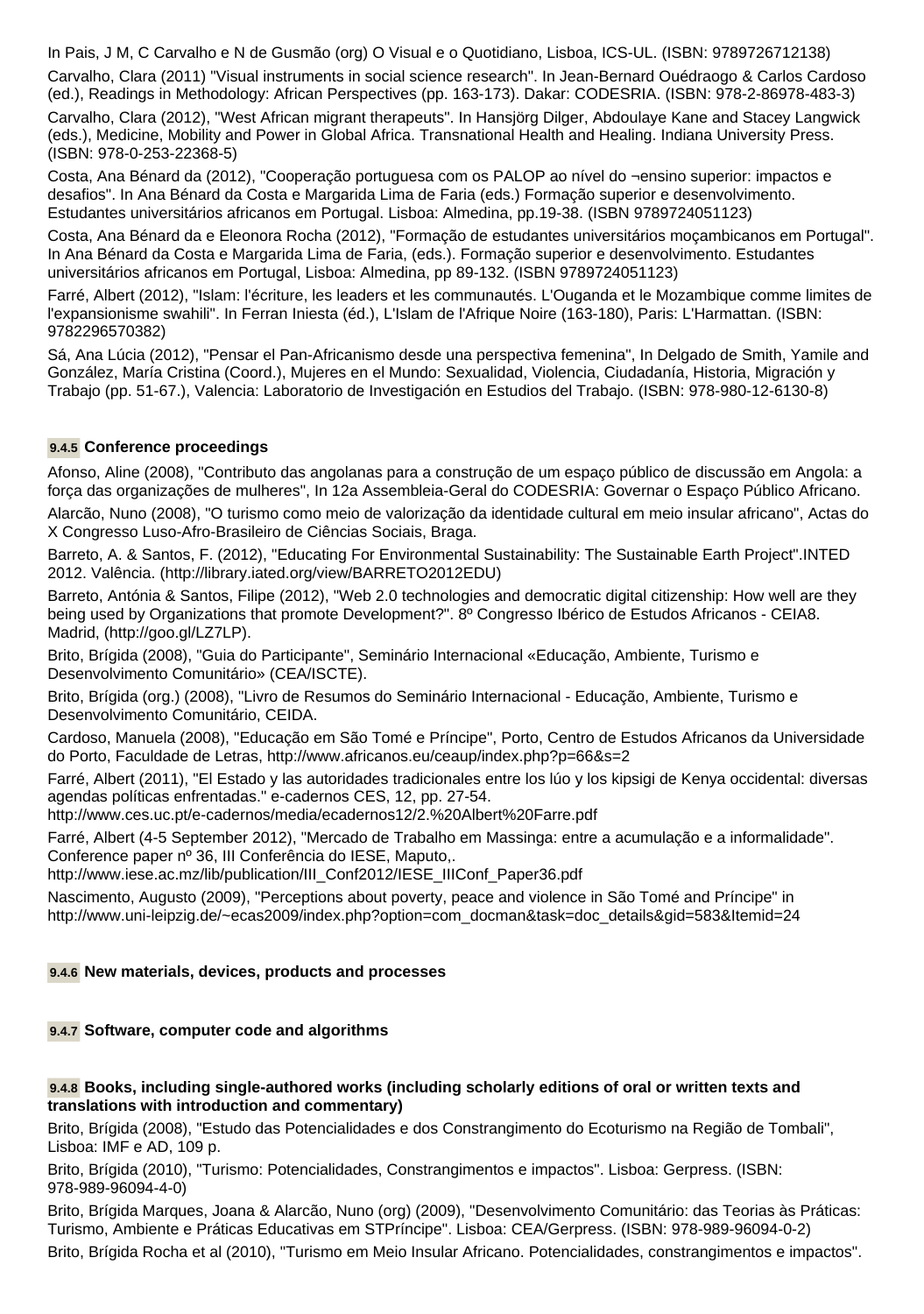Lisboa: Gerpress. (ISBN: 978-989-96094-3-3)

Bussotti, Luca, Gatti, Marzio and Nhaueleque, Laura A. (2012), "La religione nel Mozambico contemporâneo". Como-Pavia: Ibis Edizioni. (ISBN: 978-8871643694)

Costa, Ana Bénard da (2008), "O preço da sombra: sobrevivência e reprodução social entre familias de Maputo". Lisboa, Livros Horizonte. (ISBN: 978-972-24-1434-0)

Costa, Ana Bénard da & Margarida Lima de Faria (2012), "Formação Superior e Desenvolvimento: Estudantes Universitários Africanos em Portugal". Coimbra: Almedina. (ISBN: ISBN 9789724051123)

Pais, Joaquim, Clara Carvalho e Neusa de Gusmão (org) (2008), "O Visual e o Quotidiano", Lisboa, ICS. (ISBN: 9789726712138)

Perez, Rosa Maria (2011), "The Tulsi and the Cross. Anthropology and the Colonial Encounter in Goa", Delhi, Orient Blackswan; 1st edition. (ISBN: 978-8192304601)

Soriso, José and Sá, Ana Lúcia (2012), Literatura Oral de Guinea Ecuatorial: Cuentos Y Narraciones. Barcelona: CEIBA Ediciones. (ISBN: 978-84-939826-6-9)

#### **9.4.9 Edited special issues of journals, with substantial research input on the part of the researcher**

Bordonaro, Lorenzo & Clara Carvalho (2010), Youth and Modernity in Africa, Cadernos de Estudos Africanos, n 18-19. (ISSN: 2182-7400)

#### **9.4.10 Chapters in books, including contributions to conference proceedings, essays in collections**

Carvalho, Clara (2010), "O Centro de Estudos Africanos e a Cooperação em Educação", In Costa, Ana Bénard & Antónia Barreto (org.) COOPEDU - Congresso Portugal e os PALOP Cooperação na Área da Educação, Lisboa: CEA e IPL. (ISBN: 978-972-8335-20-5)

Costa, Ana Bénard e Eleonora Rocha (2012), "Formação de estudantes universitários moçambicanos em Portugal". In Costa, Ana Bénard and Margarida Lima de Faria (eds.) Formação superior e desenvolvimento: estudantes universitários africanos em Portugal. Lisbon: Almedina. (ISBN: 9789724051123)

Costa, Ana Bénard e Margarida Lima de Faria (2012), "Introdução". In Costa, Ana Bénard e Margarida Lima de Faria (eds.) Formação superior e desenvolvimento estudantes universitários africanos em Portugal. Lisbon: Almedina. (ISBN: 9789724051123)

Gargallo, Eduard (2010), "El uso de la expropiación en la reforma agraria en Namibia: situación actual y perspectivas de futuro". In Acts of Land Reforms and Management of Natural Resources in Africa and Latin America Conference. Edicions de la Universitat de Lleida. Lleida.

Heilmair, Hans-Peter (2008), "Um Olhar sobre o Devir da Literalidade do Crioulo", In O Ano Mágico de 2006 - Olhares Retrospectivos sobre a História e a Cultura Cabo-verdianas, Praia: Instituto da Biblioteca Nacional e do Livro, p. 813-838.

Heilmair, Hans-Peter (2010), "O Português enquanto Veículo da Educação em Cabo Verde - Uma polivalência entre vantagem, entrave e desafio", in Costa, Ana Bénard & Antónia Barreto (org.) COOPEDU - Congresso Portugal e os PALOP Cooperação na Área da Educação, Lisboa: CEA e IPL. (ISBN: 978-972-8335-20-5)

Marques, Joana; Brito, Brígida, Pinto, Joaquim; Alarcão, Nuno (2008), "Percepções e participação das comunidades locais em Áreas Protegidas. Análise de experiências em Cabo Verde e São Tomé e Príncipe", In Livro de Resumos do 1º Seminário sobre Áreas Protegidas

Marques, Joana; Brito, Brígida, Pinto, Joaquim; Alarcão, Nuno (2008) "Solidarity tourism. A possible framework for building up a positive relationship between tourism, community development and conservation in protected areas" Livro de Resumos Seminar on Ecotourism and Protected Areas in Africa: Contributing to community development and conservation.

Pinto, Maria João Baessa (2010), "O papel das instituições islâmicas no ensino superior em Moçambique - Estudo de caso da província de Nampula", in Costa, Ana Bénard & Antónia Barreto (org.) COOPEDU - Congresso Portugal e os PALOP Cooperação na Área da Educação, Lisboa: CEA e IPL. (ISBN: 978-972-8335-20-5)

#### **9.4.11 Creative writing (to the extent that it embodies research)**

Bussotti, Luca (2012), "As necessidades de formação dos operadores sociais em Moçambique". In A família entre desafios e dificuldades. Maputo: CIES-MENINOS DE MOÇAMBIQUE.

#### **9.4.12 Encyclopedia entries (to the extent that they embody research)**

Carvalho, Clara; Hawthorne, Walter (2010) "Dressing in Guinea Bissau", Berg Encyclopedia of World Dress and Fashion, 1 (1), pp. 300-310.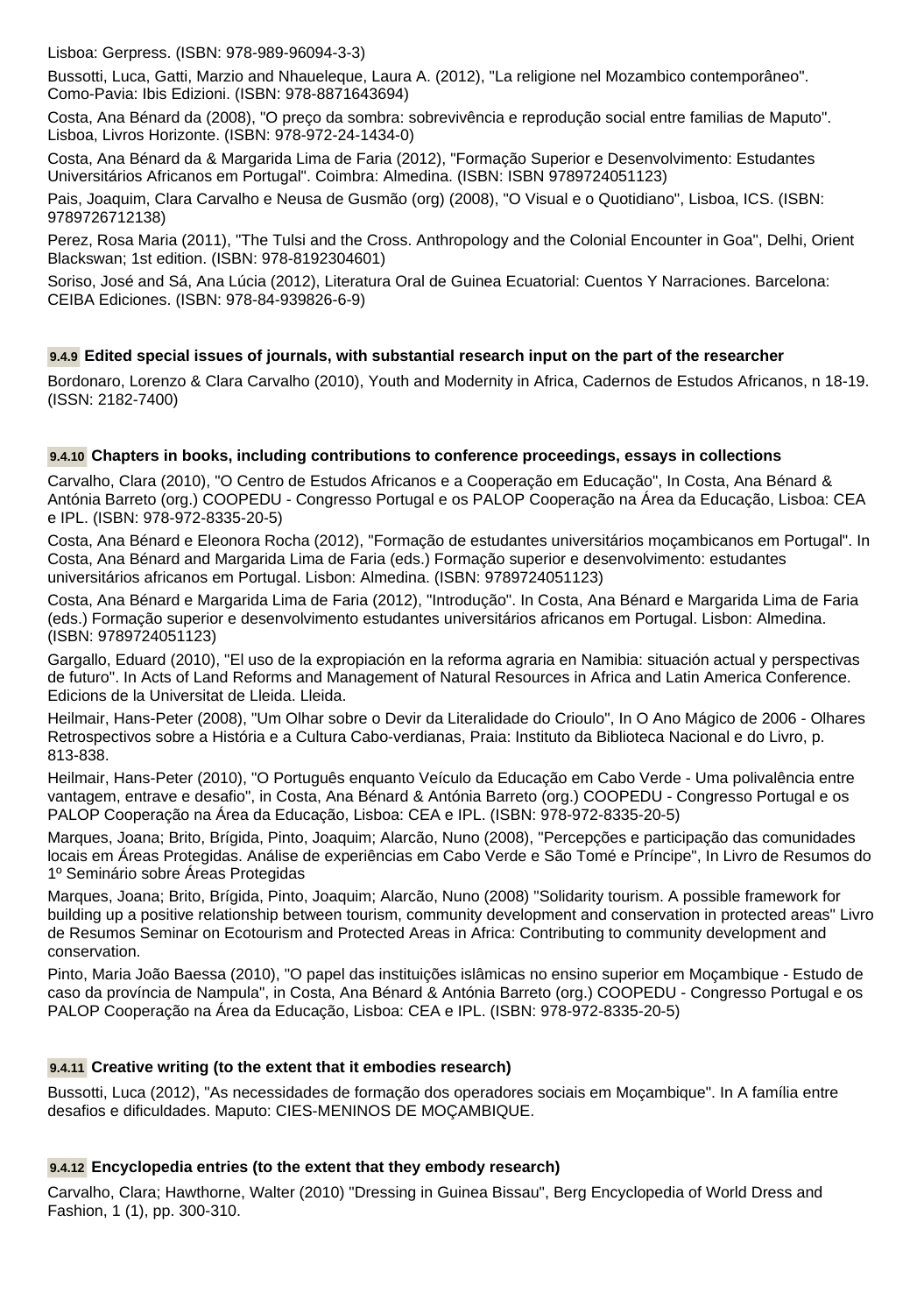#### **9.4.13 Audio/visual and electronic/digital materials**

• Film exhibition AFRIKPlay 10 May, AFRIKPlay, Fambul Tok, (Sara Terry. 82' 2011) Pedro Pombo and Paulo Granjo.

• Film exhibition AFRIKPlay 16 May, AFRIKPlay, Luanda: Fábrica da música, (Inês Gonçalves e Kiluange Liberdade. 56', 2009) Inês Gonçalves.

• Film exhibition AFRIKPlay 24 May, AFRIKPlay, Cemetery State (Filip de Boeck. 72', 2010), Ramon Sarró (ICS-IUL)

• Film exhibition AFRIKPlay 30 May, AFRIKPlay, Stocktown X South Africa (Teddy Goitom & Benjamin Taft. 29', 2011) Shooting Freetown (Kieran Hanson. 29', 2011) Lorenzo Bordonaro (CRIA-IUL)

• Film exhibition AFRIKPlay 5 June, AFRIKPlay, Town of Runners (Jerry Rothwell. 80', 2012) Nina Tiesler (ICS-UL)

• Film exhibition AFRIKPlay 11 June, AFRIKPlay, Where are you taking me? (Kimi Takesue. 72', 2012), Fernando Florêncio (UC)

• Film exhibition AFRIKPlay 20 June, AFRIKPlay, Holy Hustlers (Richard Werbner. 53', 2009), Ruy Blanes (ICS-IUL)

• Film exhibition AFRIKPlay 27 June, AFRIKPlay, Yesterday Slaves: Democracy and Ethnicity in Benin (Camilla Strandbjerg e Eric Hahonou. 29', 2011). Pedro Osório (FCSH-UNL)

#### **9.4.14 Other categories, including web-based resources; video and audio recordings (to the extent that they embody research)**

Costa, Ana Bérnard (2012). HomeSpace Maputo. http://www.homespace.dk/

#### **9.4.15 Performances and exhibitions to the extent that they embody research**

Barreto, Antónia (2012), Exposição Fotográfica "Educação em África", ISCTE-IUL, Lisboa.

Nascimento, Augusto (2012), Exposição Fotográfica: "Onde Está a Bola? Campos de Futebol em São Tomé e Príncipe". ISCTE-IUL, Lisboa.

#### **9.4.16 Other research outputs**

Brito, Brígida (2011), "Turismo em meio insular africano: análise comparativa de impactos", Ambientalmente Sustenable, 9-10, pp. 157-177.

Bussotti, Luca (2012), "Moçambique: O caso dos jornais "Notícias" e "O País" na cobertura das violações dos Direitos Humanos", Africa Media Review, 20 (2), pp. 2-76.

Carvalho, Clara "La legitimidad de la palabra: La historia de los régulos poscoloniales en Guinea Bissau", Revista CIDOB, Procesos de reconciliación posbélica en África Subsahariana, 87, 17-38. (ISSN: 2013-035X)

Carvalho, Clara (2008), "Local Authorities or Local Power?" in Local Experiences of Conflict Management, Revista Soronda, pp. 39-56.

Costa, Ana Bénard (2012), Home Space - Ethnographic Report. Maputo: http://www.homespace.dk/publications.html

Costa, Ana Bénard, (2009), "Educação escolar e estratégias familiares na periferia de Maputo", Cadernos de Pesquisa,136, pp. 13-40. (ISSN: 0100-1574)

Costa, Ana Bénard, (2009), "Emigração de quadros, formação superior e desenvolvimento: o caso de Moçambique", Pro-Posições, 20, (1) (58), pp. 27-45. (ISSN: 0103-7307)

Farré, Albert (2008), "El islam en África occidental: una larga historia y un reformismo incipinete", Nova África, 23, pp. 87-99. (ISSN: 2339-7810)

Farré, Albert (2008), "Estado y autoridad tradicional: La importancia y los límites del pluralismo", Soronda, pp. 91-112.

Teixeira, Ana L. V. M. (2010) "'Não sou mesmo uma feminista?' A Política do Corpo em O Alegre Canto da Perdiz, de Paulina Chiziane", Revista Mulemba, 2, pp. 1-12.

#### **9.4.17 Organisation of scientific dissemination activities**

Brito, Brígida (21 to 28-07-2008), "Seminário Internacional - Educação, Ambiente, Turismo e Desenvolvimento Comunitário"; São Tomé.

Carvalho, Clara (2010), "7º Congresso Ibérico de Estudos Africanos", ISCTE-IUL, Lisboa.

Costa, Ana B. (2010), "Compreender o 'Espaço do Lar' na cidade Africana de Maputo".

Costa, Ana B. (2010), "Portugal e os PALOP: Cooperação na Área da Educação", ISCTE-IUL, Lisboa.

Costa, Ana Bénard da (17 March 2011), "Theoretical Seminar of the research project Higher Education and Development: Portuguese cooperation with the PALOP", ISCTE-IUL, Portugal.

Costa, Ana Bénard da (5 and 6 July 2012), "II COOPEDU - II Congresso Internacional de Cooperação e Educação: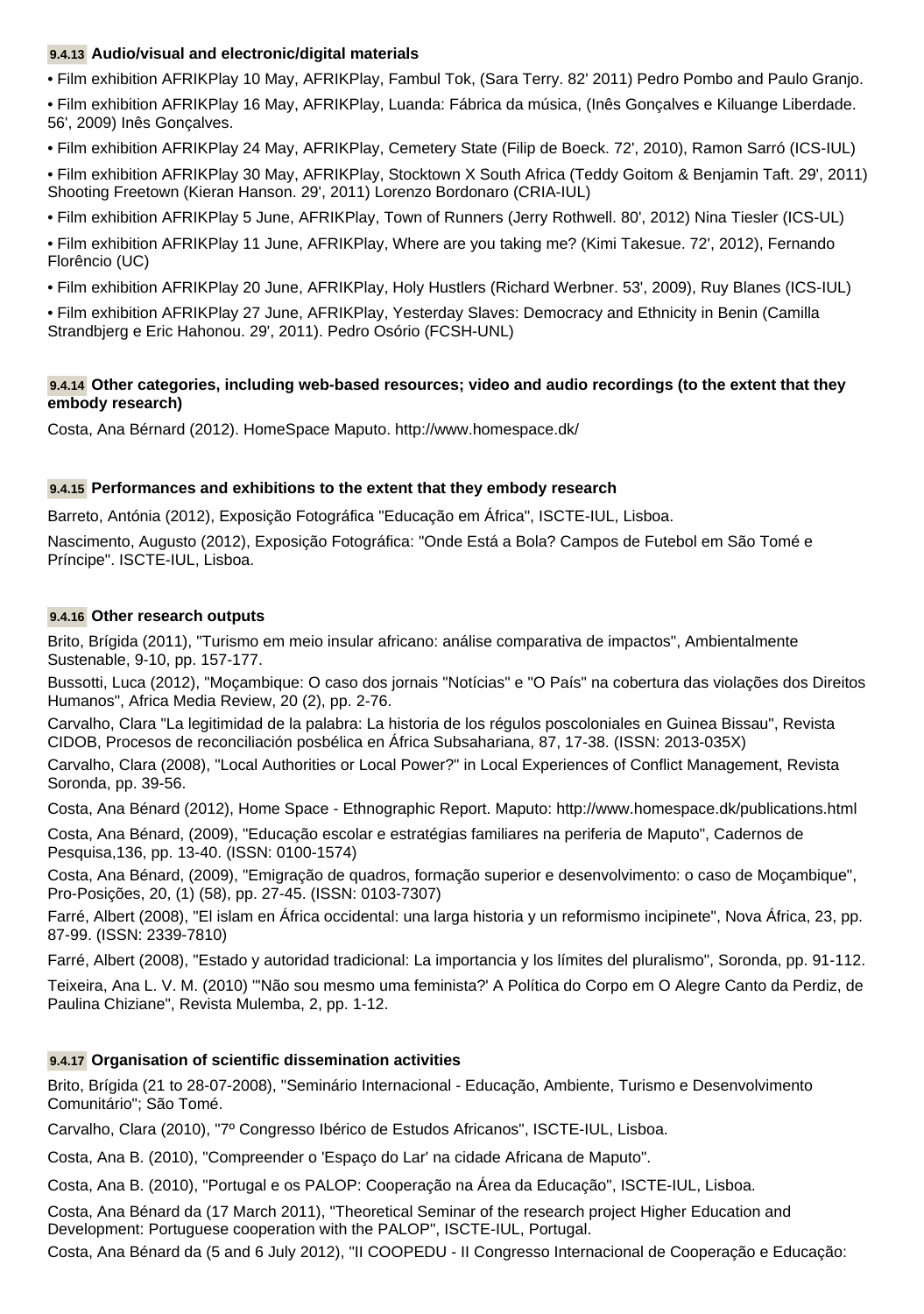África e o Mundo", ISCTE-IUL, Portugal.

Costa, Ana Bénard da (8 july 2011), "Seminar to the presentation of the preliminary results of the research project Higher Education and Development: Portuguese cooperation with the PALOP", ISCTE-IUL, Lisboa.

Nascimento, Augusto & Nuno Domingos (5-6 June 2012), "II Conferência Internacional sobre o Desporto em África, Desporto e lazer no continente africano: práticas e identidades".

Sá, Ana Lúcia & Tània Muñoz (27-29 August 2012), "Seminar "Tradition, Orality and Literature", ONG CEIBA, Departamento de Espanhol da Universidade do Ghana, Legon.

Sarró, Ramon & Julien Bonhomme (24 and 25 May 2012), « Journées d'Étude Arts prophétiques en Afrique », ISCTE-IUL, Lisboa, Portugal.

#### **9.4.18 Research contracts with national or international entities**

Home Space Maputo, Joint Research Programme of CEA, the School of Architecture, Copenhagen, the School of the Built Environment, Heriot-Watt University/Edinburgh School of Architecture and Landscape Architecture, the Centre for Development of Habitat Studies, Development of Habitat Studies, Faculdade de Arquitectura e Planeamento Físico, Universidade Eduardo Mondlane, funded by the Danish Research Council for Innovation.

#### **9.4.19 Projects funded in national and international competitive calls**

PTDC/AFR/103240/2008, The role of civil society organizations in education and training: the case of Angola, Guinea-Bissau, Mozambique and São Tomé e Príncipe, Joint Research Programme of Instituto Politécnico de Leiria (IPLeiria) Portugal, Fundação Evangelização e Culturas (FEC), Portugal, Universidade Politécnica Moçambique. PTDC/AFR/69094/2006 - The Tourism Impact in the Community Development in Africa: Analysis of Insular **Experiences** 

PTDC/AFR/099057/2008, Higher Education and Development: Portuguese cooperation with African Lusophone Countries. Joint Research Programme of CEA and Instituto de Investigação Científica Tropical - IICT, Portugal PTDC/AFR/108615/2008, Gender and therapeutic pluralism: women access to private health sector in Africa (February 2010-January 2013)

PTDC/AFR/116670/2010, Socio-spatial Stratification in Cities of Angola and Mozambique

## **9.5. ORGANISATIONAL STRUCTURE AND OBJECTIVES OF THE RESEARCH GROUP 2015/2020**

#### **9.5.1 Structure of the Research Group**

The research group Societal and Development Challenges is led by a Principal Investigator and is composed of other researchers from different scientific backgrounds, as well as a group of PhD students. It includes researchers from the former Social and Cultural Dynamics' group, another group working on India and South-eastern Asia, and is open to future collaborations in different regional areas.

This Research Group develops its activities across several geographic topics that already exist in the structure of the Centre for International Studies. It is organised in three research programs (i.e., Urbanisation and the challenges for the creation of more inclusive societies, Impact of globalization in local societies, and Development and Cooperation after the MG).

1. Urbanisation and the challenges for the creation of more inclusive societies. Recently, urbanisation has been an important focus of interest in the international research community. Indeed, population estimates show that from 2000 to 2030 urban population in Asia and Africa will double its figures and by 2030 the towns and cities of the developing world will constitute 80% of all urban humanity. Recent studies have suggested that urban populations are changing in many countries. Poverty is now increasing more rapidly in urban areas than in rural areas, but has received far less attention. However, while cities concentrate poverty, they also represent the best way to escape it. Cities are better equipped to take advantage of globalisation's opportunities and to generate employment and income for a larger number of people. Cities are in a better position to provide education and health-care - as well as other services and amenities - simply because of their advantages of scale and proximity. The demands of the population in terms of social protection and access to basic health care, education, and safety have benefited from the increasing involvement of new agents in the processes of social intervention such as civil society organisations. Another important agent is the private sector, which has offered marketing and programmes of corporate social responsibility that compete with NGOs, philanthropic foundations, and government programs.

2. Impact of globalisation as expressed in: the emergence of the middle-class and new forms of cultural and economic consumerism; the emerging popular culture; populations movement, diasporas and their influence in local societies; cultural consumption; information circulation including IT.

3. Development and cooperation programmes are two main features of the globalisation process. Today, the main efforts are turned towards a more effective and integrated ODA, particularly on non-DAC activities. These questions have been fully addressed in the High Level Fora (Rome 2003, Paris 2005 and Busan 2011) where the debate was centred on the main challenges for affirmation of the Global South. These challenges were for example the negative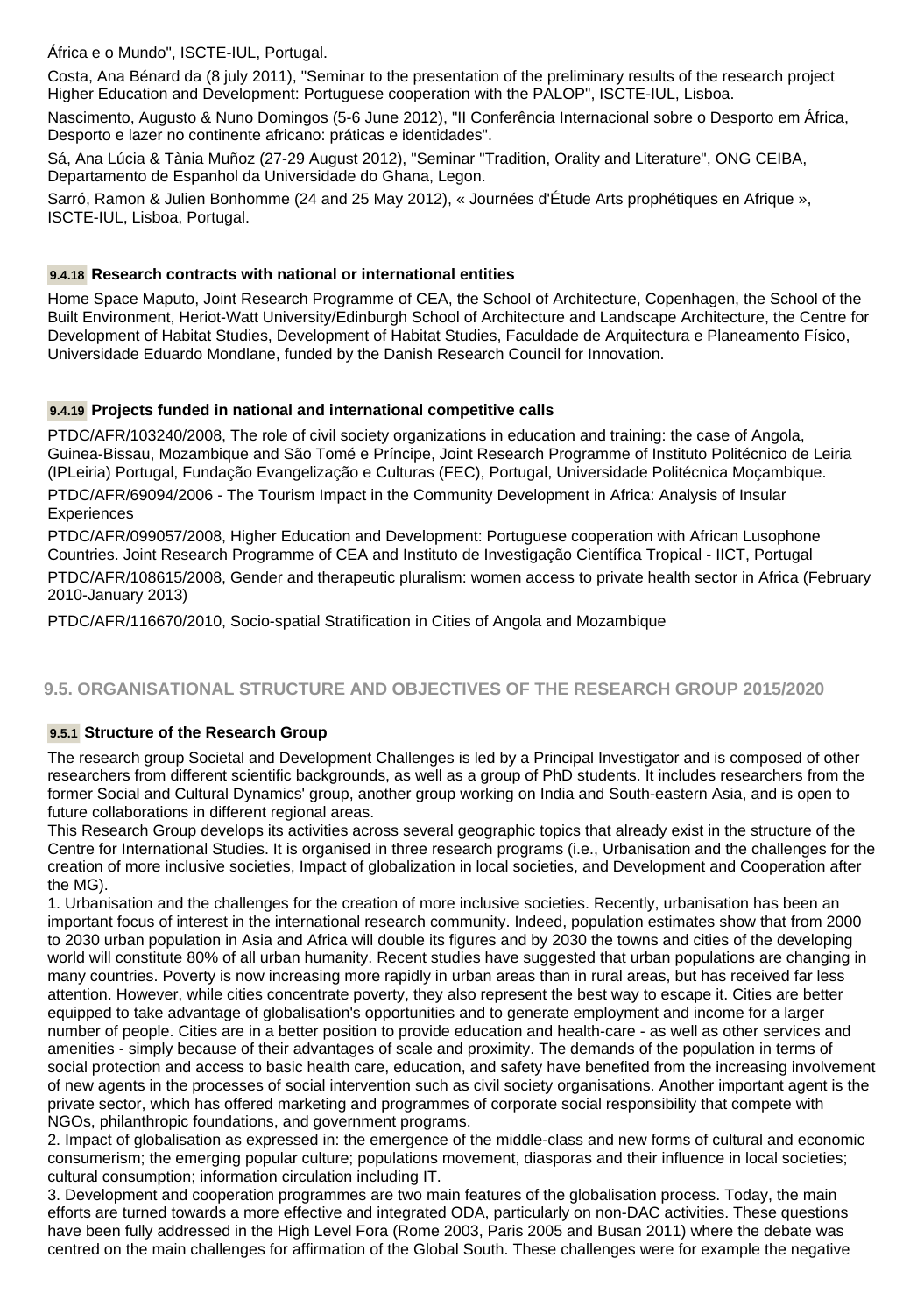impact of recent global crises, global issues such as climate change, trade, foreign investment, and reform of the architecture of international development cooperation (Busan).

Within these three programmes different research projects are already being conducted or prepared on the following topics: Urban issues in Angola and Mozambique; Education and cooperation; Qualified migration; Youth and social movements; Social protection and healthcare policies; The emerging popular culture in India and its impact on different segments of India society; The Indian diaspora in the world; Bollywood and the consumption of Indian culture; Tourism, ecology and environment; IT and outsourcing; New epistemologies in a globalized world.

#### **9.5.2 Objectives of the Research Group**

The research group on Societal Challenges and Development includes researchers with a long experience on the African and Indian context and is open to accept researchers focusing on other regional contexts. It aims to initiate new collaborations in research and has the explicit goal of increasing the quality of research through an exchange of both ideas and research findings in comparative and complementary projects. The research will focus on tackling social inequalities, social and cultural creativity, and new social movements, within three main research programmes listed above:

The specific aims of this research group are:

- Increase collaborative research between the thematic lines including the design of cross-regional projects.
- Prepare collaborative research projects for international calls, particularly within the Horizon 2020's framework.
- Promote research outputs, including publication in peer-review journals.
- Support initiatives aiming to disseminate research to non-academic audiences.
- Promote public relevant research.
- Integrate young researchers (Masters and PhD students)

• Establish dialogue with the main stakeholders and contribute to the design of public policies both at the national and regional/international level.

Key activities that the team will conduct in order to accomplish these aims:

- Promote coordination between the different projects lead by the team members
- Complete existing projects
- Engage young researchers, particularly PhD students, in research activities
- Tutor young researchers
- Lecture post-graduate courses
- Establish milestones and support young researchers in publishing their research
- Promote meetings between researchers and stakeholders in order to design public relevant research
- Promote regular conferences and seminars

• Initiate alternative means of public dissemination of research activities such as film presentations, debates, and media presentations.

• Promote international networking

#### **10. PROPOSED THEMATIC LINES**

| <b>Reference</b>    | <b>Name</b>                                                                      | <b>Principal Investigator</b>     |
|---------------------|----------------------------------------------------------------------------------|-----------------------------------|
| TL-3122-1180 Africa |                                                                                  | Manuel João Mendes da Silva Ramos |
| TL-3122-1201 Asia   |                                                                                  | Rosa Maria de Figueiredo Perez    |
|                     | TL-3122-2963 Europe and Transatlantic Relations Luís Nuno Valdez Faria Rodrigues |                                   |

#### **(TL-3122-1180) Africa**

**10.1. IDENTIFICATION OF THE THEMATIC LINE**

**10.1.1 Reference of Thematic Line** TL-3122-1180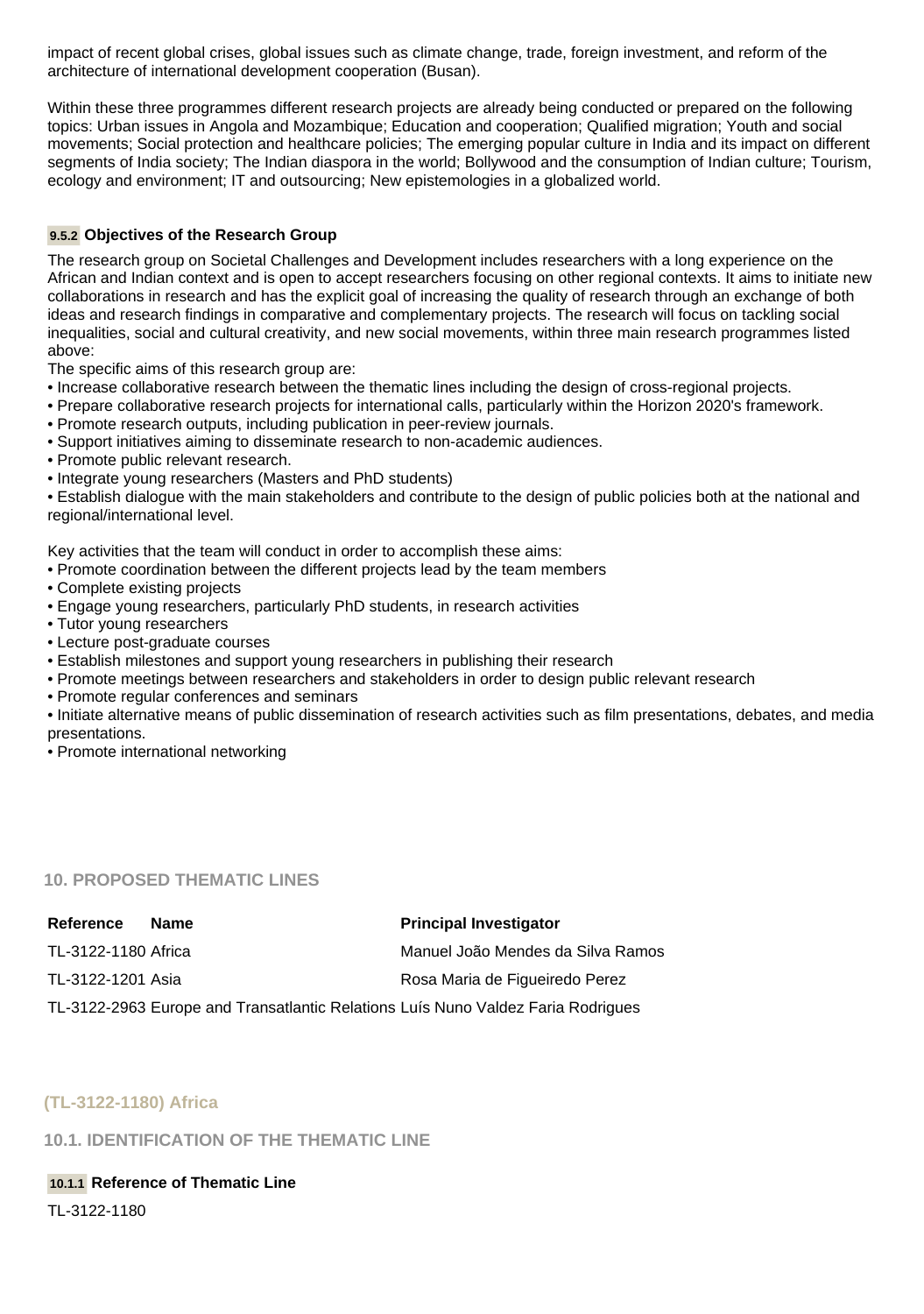**10.1.2 Name of the Thematic Line in Portuguese** África

#### **10.1.3 Name of the Thematic Line in english**

Africa

#### **10.1.4 Principal Investigator**

Manuel João Mendes da Silva Ramos

#### **10.1.5**

**Scientific areas**

Economics

Sociology

Anthropology

Political Science

#### **10.2. DESCRIPTION OF THE THEMATIC LINE**

#### **10.2.1 Description of the Thematic Line**

This regional thematic line, with the institute's 20 years of experience in knowledge-production and international networking in African Studies, aims at studying major fracturing and divisive challenges for Sub-Saharan Africa development at the beginning of the second decade of the 21st century. The three breakout clusters of this line will intersect with the three research groups of the Centre for International Studies: Institutions, Governance and International Relations, Societal and Development Challenges, and Economy and Globalization.

The first cluster focuses on Political and security challenges. Researchers working in this subfield will study: • State fragility as a source of permanent concern due to its political and security implications. Two regions will be studied in more detail due to their potential to generate divisive and fracturing conflicts: the region comprehending the horn of Africa and the two Sudan states; and the region that covers countries belonging to and bordering the Sahel.

• The implications of the Arab revolutions and the fall of the North African authoritarian regimes. The implications of the rise of political Islam and radicalism, which already are (and will most likely continue to be) a divisive factor in the development and stability of African states.

• Religious dynamics and religious revival in Africa (traditional religions, evangelical churches, and Muslim reformism).

The second cluster includes the topic of social and demographic challenges. The Centre's members will be involved in studying:

• Divisive and fracturing challenges occurring mainly in urban communities, due to population growth and the rate of urbanisation. In this context, research will examine the weaknesses of African states' economic and institutional conditions, which are unable to absorb an increasing, flow of a mainly young labour force. The main focus will be social protection and life strategies in Africa.

• Youth social integration, challenges in education regimes and education strategies, and social support in urban areas.

• New epistemologies in postcolonial contexts.

The third cluster will focus on economic and development co-operation challenges. Researchers will investigate:

• The impact of emergent economies in African development as a major factor of growth and social transformation since the beginning of the current century.

• The changing importance of non-African countries and regions on trade, investment and aid flows, as the range of African partners has widened and is expected to widen further.

• The paradox of development in Africa that is caused by an increasing demand for raw materials: on the one hand, focusing on the exploration and exportation of raw materials reinforces the already heavy dependency of African economies on the primary sector; on the other hand, investment and fiscal flows are opening the possibility of developing infrastructures and labour intensive industries, whilst creating markets based on domestic consumers and a growing middle class. Finally, the fast growth of investment on industrial plants that explore and transform raw materials. The new environment problems and continental scale regulations that emerge from the investment on these plants.

• The strategic changes that new partnerships and new financial investments are causing to African development, as well as the new range of opportunities that are developed to address its enormous domestic and regional problems. • Local impact of global dynamics, food security, and migration.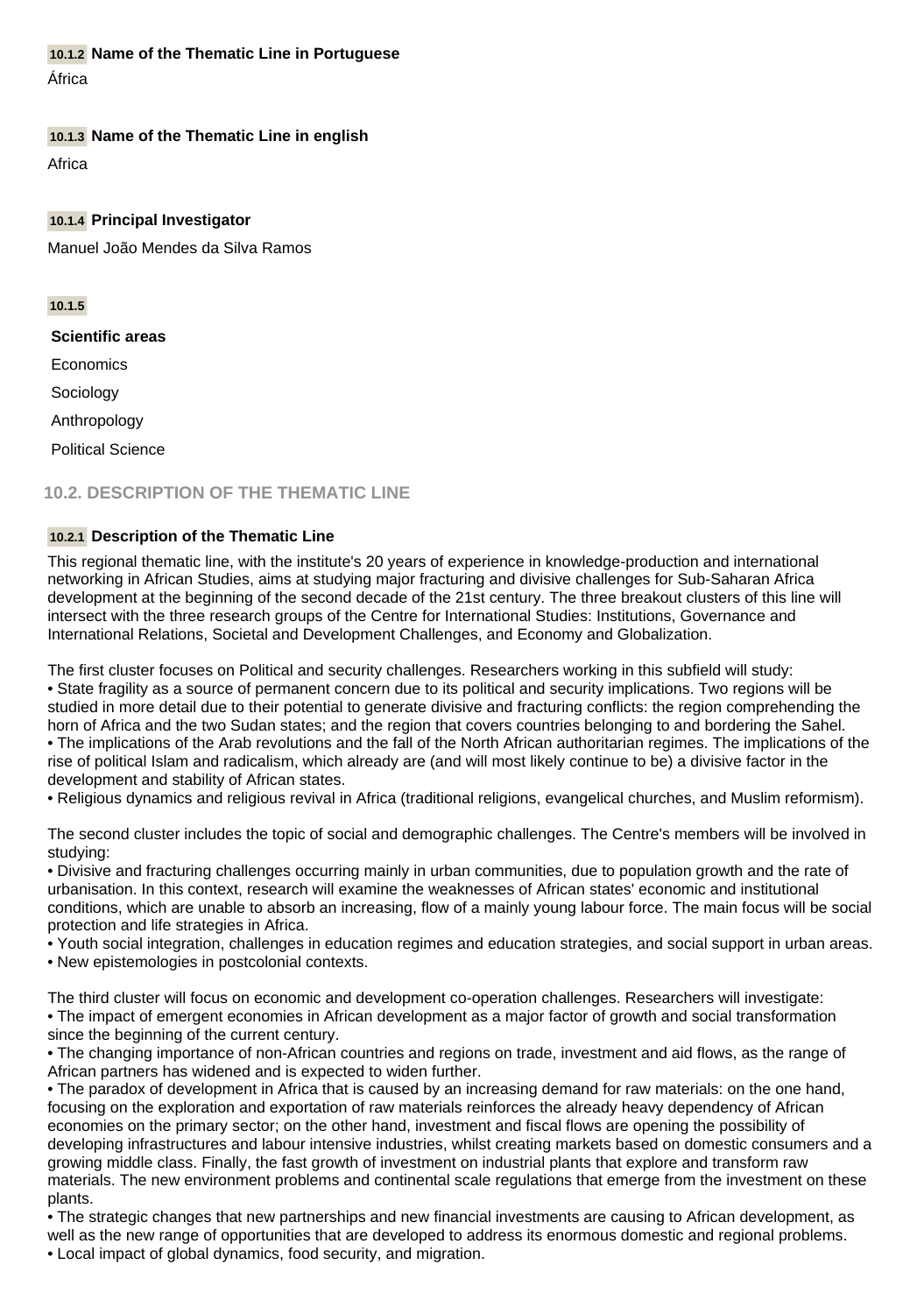#### **Reference Name**

RG-3122-1320 Economy and Globalisation

RG-3122-1474 Institutions, Governance and International Relations

RG-3122-2382 Societal and Development Challenges

#### **10.4. ORGANISATIONAL STRUCTURE AND OBJECTIVES OF THE THEMATIC LINE**

#### **10.4.1 Structure of the Thematic Line**

The thematic line Africa is led by a Principal Investigator and is composed by a large group of experienced researchers and recent post-doc researchers of different disciplinary backgrounds. All these members are trained in interdisciplinary research on states and state fragility, on security and violent conflict, on public policies and international regulation, on population, cultural and educational dynamics, and on globalization and development co-operation. This thematic line also comprises a group of PhD students that are specialised in African Studies and are integrated in the various on-going research projects of this research group. All these students are preparing their PhD theses under the supervision of integrated members of the Centre.

This research group with 20 years of experience in knowledge-production and international networking in African Studies has the goal of studying major fracturing and divisive challenges for Sub-Saharan Africa development in the second decade of the 21st century. The group's work is structured around three major thematic clusters that have followed the former Centre of African Studies - IUL's strategy and provides the backbone of present and future research interests of junior researchers.

These three clusters are conceived to include the three research groups of the Centre for International Studies: Institutions, Governance and International Relations, Societal and Development Challenges, and Economy and Globalization.

The first cluster is dedicated to political and security challenges. Researchers working in this subfield will study state fragility as a source of permanent concern due to its political and security implications.

The second cluster focuses on the topics of social and demographic challenges. The Centre's members will be involved in studying some of the major divisive and fracturing challenges that are taking place mainly in urban communities.

The third cluster will focus on economic and development co-operation challenges. Researchers will examine the impact of emergent economies in African development as a major factor of growth and of social transformation since the beginning of the 21st century.

The evidence that such divisive and fracturing challenges will contribute to shape the next generation of development objectives and results, and will be a qualitative step forward in the development scenarios in Africa supports this choice.

The Principal Investigator of the group will continue and expand an established practice of organising monthly workshops with researchers and students regularly presenting the preliminary results of their research as well as their objectives and outputs. The members of the research group will periodically analyse key articles published in relevant international peer-reviewed journals, search for opportunities to collaborate with other national and international institutions, and identify relevant Calls for Papers and opportunities for funding that are part of Horizon 2020 and other programs. The group members will also develop efforts to publish their research results in international peer-reviewed journals.

The article and seminar discussion will reflect the inter-disciplinary nature of the identified challenges. The research team composed by academic members (though with different levels of experience) will ensure a continuing debate about a number of approaches, which will be compared against the often-diverging academic and policy-oriented views on development.

In close coordination with the general plan of activities of the Centre for International Studies this research group will also organise national and international conferences on the topics of its research activities and will collaborate in teaching activities at ISCTE-IUL.

#### **10.4.2 Objectives of the Thematic Line**

The general objective of this thematic line is the development of fundamental scientific research, with a focus on the dialogue with decision makers and major stakeholders.

The specific objectives are:

. Complete on going projects, namely the Organization and Representation in Informal Economy in PALOP: experiences and perspectives (PTDC/AFR/113992/2009); The Cluster as a theoretical and practical instrument of the Portuguese International Cooperation for Development (PTDC/AFR/111680/2009); DESERTO - Spatial and Social Dynamics: Networks, Exchanges and Organisation in the Namibe; Socio-spatial Stratification in Cities of Angola and Mozambique (PTDC/AFR/116670/2010); and the starting projects Análises Lusófonas de Pluralismo médico em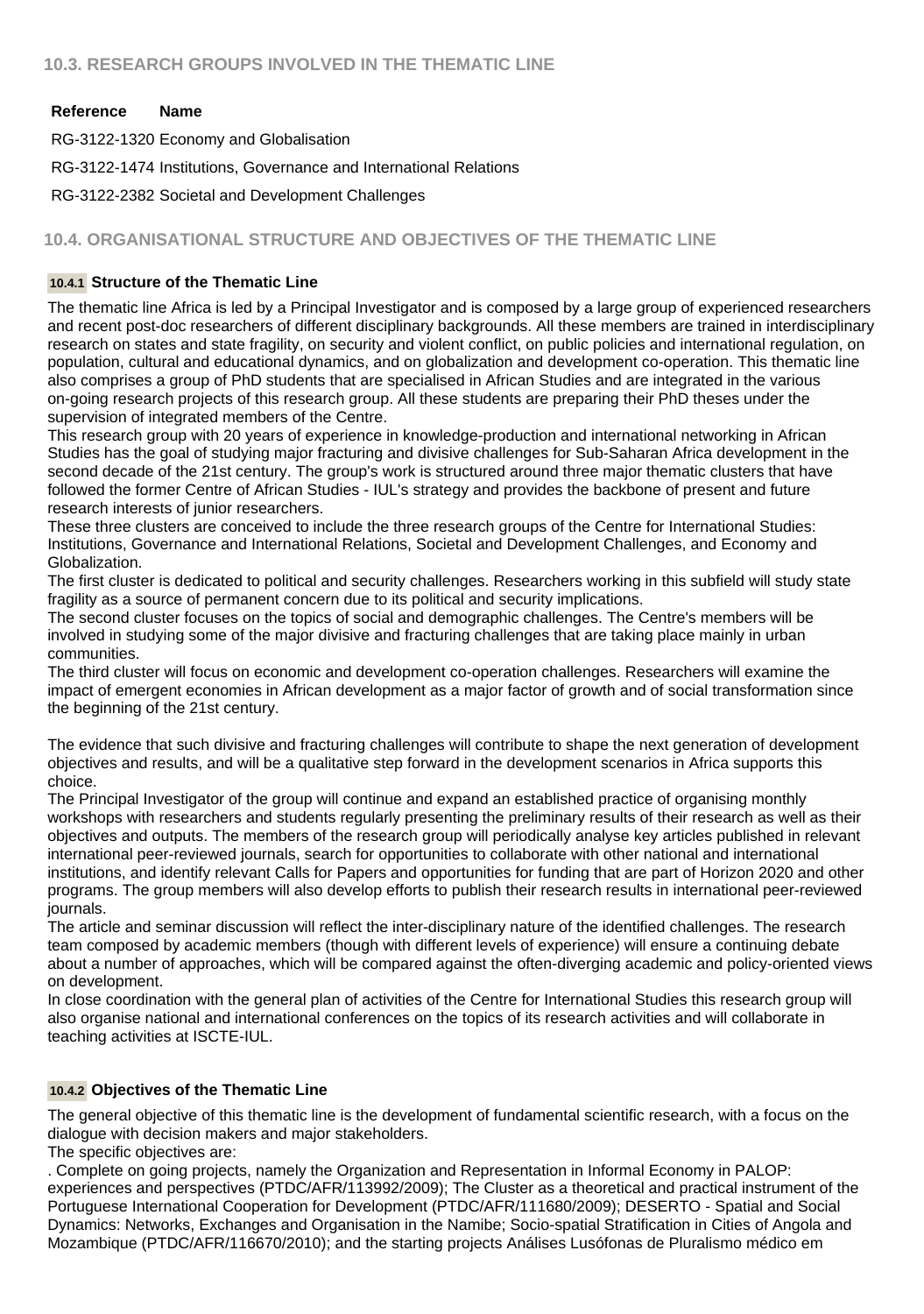mulheres de grupos vulneráveis (CEA participation; funding: Universidade de Santa Cruz, Brazil) and Salut i governança a l'Àfrica subsahariana, led by the University of Lleida, Spain (CEA participation)

. Preparing projects that follow the research programs defined by the research groups. Post-doc researchers funded by international grants should carry out these projects. In 2020, this line should have produced a minimum of 3 research projects. Each project will be designed according to strict milestones, which will mainly include publications and conference and workshop organisation.

. Establishing scientific indicator guidelines. Beyond CEI-IUL's publishing guidelines, this line will apply a general rule enforcing that every researcher involved in a project (junior and senior) must publish the results of their work. . Preparing projects for international calls. Following CEI-IUL's general guidelines, this thematic regional line will

develop new projects that will be submitted (namely but not exclusively) within the Horizon 2020's framework. . Developing a stronger connection with post-graduate studies both nationally and internationally. Besides the researchers who are part of ISCTE-IUL's and other universities permanent staff, this line will promote a closer connection between researchers (under a fixed-term contract or grant) and students. The goal of this interaction is twofold: to attract students to include their research in the general research activities of CEI-IUL and to allow them to have a more direct contact with the Centre's research.

. Promoting meetings between researchers and stakeholders in order to design public relevant research. . Developing and initiating international networks. This line already has a solid record of international networking but it is our goal to strengthen and operationalize these networks within specific research projects. Networking is essential both to the much needed discussion of research results and for the consortium building of international applications.

## **(TL-3122-1201) Asia**

**10.1. IDENTIFICATION OF THE THEMATIC LINE**

**10.1.1 Reference of Thematic Line**

TL-3122-1201

**10.1.2 Name of the Thematic Line in Portuguese**

Ásia

#### **10.1.3 Name of the Thematic Line in english**

Asia

#### **10.1.4 Principal Investigator**

Rosa Maria de Figueiredo Perez

#### **10.1.5**

**Scientific areas** Economics Sociology Anthropology Political Science

#### **10.2. DESCRIPTION OF THE THEMATIC LINE**

#### **10.2.1 Description of the Thematic Line**

This century witnessed major developments in Asia, particularly in two ("emerging") countries that challenged our previous knowledge: India and China. Old boundaries and old conceptions were questioned and new institutions and research areas were created to make sense of the increasing changes of contexts. Indeed, from science and technology to the arts, literature and cinema, these Asian countries do not stop challenging our theories and (pre) concepts, economically, scientifically, and technologically. Nevertheless, at the level of their political and social structures we can observe contradictions affecting citizenship and human rights, global problems such as ecology and climate changes, natural resources and sustainable development, bioscience and bioethics. These contradictions call for a global analysis entailing different social sciences.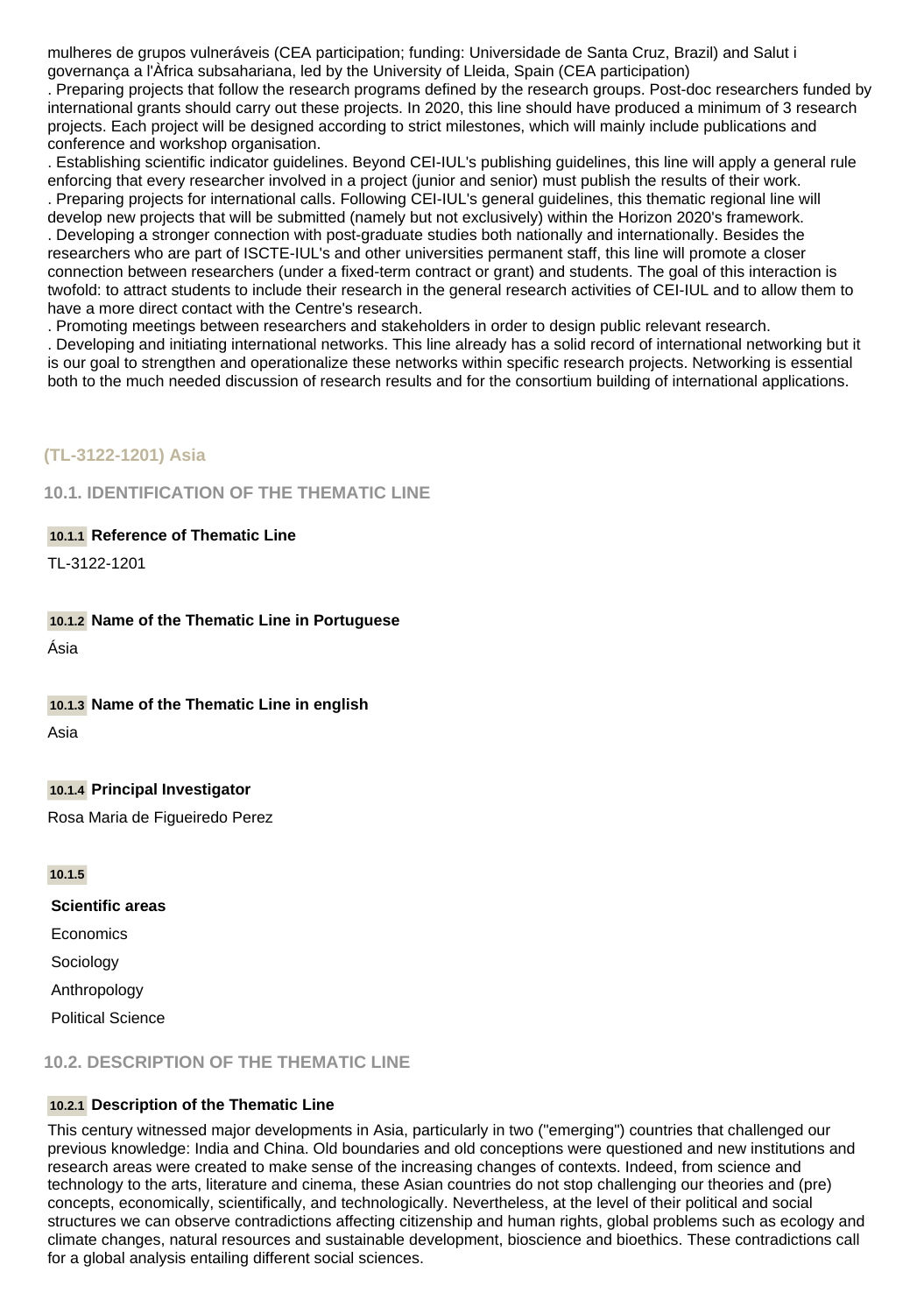The Centre for International Studies aims to develop an area with a broad scope in Asian Studies in order to tackle the fundamental Asian phenomena in present times. At the present moment, our main regional focus is on India, which has gathered through the last years a group of specialists in different fields of the social sciences and humanities. Additionally, the Centre's connections with Asian institutions focusing on technology (namely the Indian Institute of Technology, Gandhinagar and Delhi, India), health, genetic anthropology, and cognitive sciences will allow us to develop future studies in these areas that will contribute to research and teaching.

The political and economic development of India over the last sixty years is unique. From a former British colony, which fell under the category of a Third World country, India rose to one of the more developed countries in the world and its status as both a democracy and a global emerging power is at its peak. The research on India at CEI will be developed on the following areas:

#### Politics and society

The Indian Constitution, intending to build a democratic society, guarantees to all citizens equality before the law (Article 14) and has issued a number of anti-discriminatory measures. These measures include the enactment of the Untouchability Offence Act, 1955 (renamed as the Protection of Civil Rights Act [PCR] in 1976), and the Scheduled Castes and Scheduled Tribes Prevention of Atrocities (POA) Act, 1989. Under the former, the practice of untouchability and discrimination in public places and services is treated as an offence. Nevertheless, although the Indian Constitution protects human rights, democracy is under threat with increasing political control by right-wing Hindu extremists who support violence against minorities, especially Muslims. This section will include: Party politics (Congress versus BJP and the rise of hindutva, an India for the Hindus); the revival and growth of communalism; the India Constitution and its sociological framework (Scheduled Castes (SC), Scheduled Tribes (ST) and Other Backward Castes (OBC)); the paradoxes of democracy (women, untouchables and other minorities); anti-caste strategies and politics; the Dalit movement and the policy of positive discrimination.

#### Economy

India's economic development after independence shows success of the endeavours that were undertaken during an industrial transformation after colonialism, which had devastated the economy and deprived India from participating in the process of modern industrial transformation occurring in other parts of the world. However, a mature entrepreneurial social class served as the agency to take off the independent India's development within a democratic and civic framework. This line will be structured by the following periods:

Post-independence, 1947-1965: the Nehruvian legacy

Indian Economy, 1965-1991

Economic Reforms since 1991: liberalization and the Indian economic evolution

Agricultural Growth and the Green Revolution

India in the world and the world in India: globalisation, appropriation, and transformation

Indian society has entered a qualitatively new phase since the introduction of economic reforms in the early 1990s. The current phase of global capitalist development is bound to generate several new cultural challenges. This is due to substantial changes in the social structure of the society and also in its processes. This section with deal with the following themes: impact of globalisation on local culture; the emergence of a middle-class and new forms of cultural and economic consumerism; the emerging popular culture in India and its impact on different segments of Indian society; the Indian diaspora in the world; Bollywood and the consumption of Indian culture; tourism, ecology, and environment; IT and outsourcing, and other themes depending on future research projects.

Apart from this well-established India-focused researcher group, one of the main objectives of this line is to develop new research both on China and the Middle East. As stated in the research group section, China and the Middle East are two crucial regions for the development of International Studies' research. Research on China will be developed in strong connection with the already existing ties between ISCTE-IUL and Chinese academic institutions and will focus on economic and business dimensions. CEI-IUL is able to rely already on 6 research associates with a solid record in this area (including the successful completion of a FCT funded comparative research project on China and Africa's entrepreneurial results: PTDC/AFR/72258/2006). Research on Middle East will focus on contemporary political Middle East and on the societal challenges occurring in that region. This research emerges from the previous work of 3 integrated and 3 associate researchers.

## **10.3. RESEARCH GROUPS INVOLVED IN THE THEMATIC LINE**

#### **Reference Name**

RG-3122-1320 Economy and Globalisation

RG-3122-1474 Institutions, Governance and International Relations

RG-3122-2382 Societal and Development Challenges

#### **10.4. ORGANISATIONAL STRUCTURE AND OBJECTIVES OF THE THEMATIC LINE**

#### **10.4.1 Structure of the Thematic Line**

A Principal Investigator who carried out extensive fieldwork research in India and South Asia leads the line Asia. The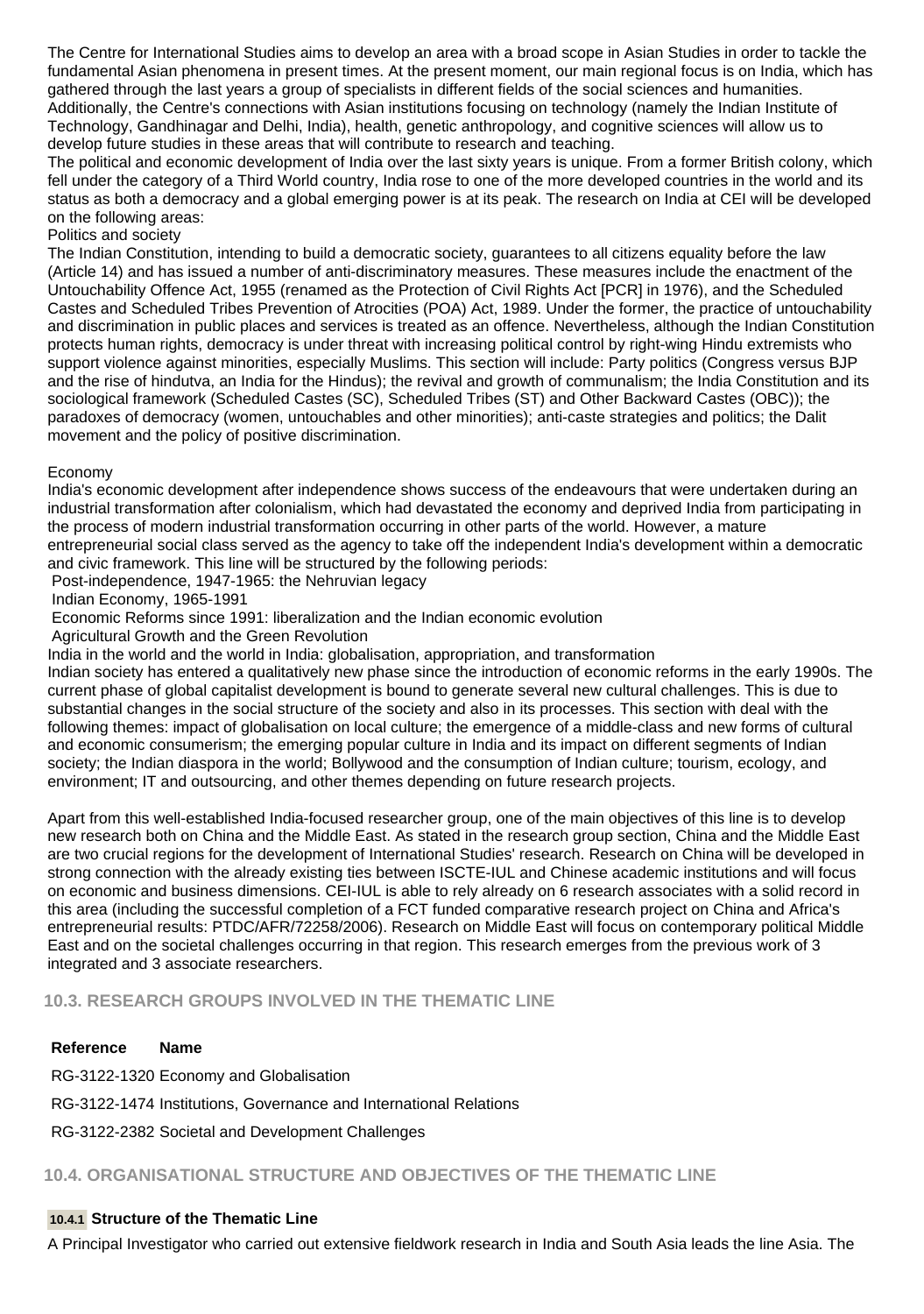group also comprises PhD students and post-doctoral researchers from a wide range of scientific backgrounds such as Anthropology, History, Economics, and Political Sciences. The cluster India aims to expand the field of contemporary Indian studies in Portugal, which until now has been mainly historiographical and lusocentric. This cluster includes doctorate students and post-doctoral researchers, and is strengthened by a partnership with senior researchers from international universities with which ISCTE- Lisbon University Institute has sealed solid MoUs and a sustained academic exchange (i.e., Brown University, Wesleyan University, University of Texas, Indian Institute of Technology (IIT) Delhi and Gandhinagar, University of Goa, University of Technology Sidney). There are three major international projects that are currently being developed: 1) Subalternity in the Indian Ocean, with the University of Technology Sidney; 2) Of Sandalwood and Women. An Anthropological Approach to Technology and Health, with the Indian Institute of Technology (IIT) Gandhinagar, which was awarded the prize "excellence in research"; 3) Save the girl child'. Exogamy and women rights in Gujarat (Indian Institute of Technology Gandhinagar).

Overall, this line is conceived to connect the three major research groups of the Centre for International Studies: Institutions, Governance and International Relations, Societal and Development Challenges, and Economy and Globalization.

#### **10.4.2 Objectives of the Thematic Line**

The general objective of this thematic line is the development of fundamental scientific research, with a focus on the dialogue with decision makers and major stakeholders.

The specific objectives are:

. Preparing projects that follow the research programs defined by the research groups. Post-doc researchers funded by international grants should carry out these projects. In 2020, this line should have produced a minimum of 3 research projects. Each project will be designed according to strict milestones, which will mainly include publications and conference and workshop organisation.

. Establishing scientific indicator guidelines. Beyond CEI-IUL's publishing guidelines, this line will apply a general rule enforcing that every researcher involved in a project (junior and senior) must publish the results of their work. . Preparing projects for international calls. Following CEI-IUL's general guidelines, this thematic regional line will develop new projects that will be submitted (namely but not exclusively) within the Horizon 2020's framework. . Developing a stronger connection with post-graduate studies both nationally and internationally. Besides the researchers who are part of ISCTE-IUL's and other universities permanent staff, this line will promote a closer

connection between researchers (under a fixed-term contract or grant) and students. The goal of this interaction is twofold: to attract students to include their research in the general research activities of CEI-IUL and to allow them to have a more direct contact with the Centre's research.

. Promoting meetings between researchers and stakeholders in order to design public relevant research.

. Developing and initiating international networks. This line already has a solid record of international networking but it is our goal to strengthen and operationalize these networks within specific research projects. Networking is essential both to the much needed discussion of research results and for the consortium building of international applications.

#### **(TL-3122-2963) Europe and Transatlantic Relations**

#### **10.1. IDENTIFICATION OF THE THEMATIC LINE**

#### **10.1.1 Reference of Thematic Line**

TL-3122-2963

## **10.1.2 Name of the Thematic Line in Portuguese**

Europa e Relações Transatlânticas

## **10.1.3 Name of the Thematic Line in english**

Europe and Transatlantic Relations

## **10.1.4 Principal Investigator**

Luís Nuno Valdez Faria Rodrigues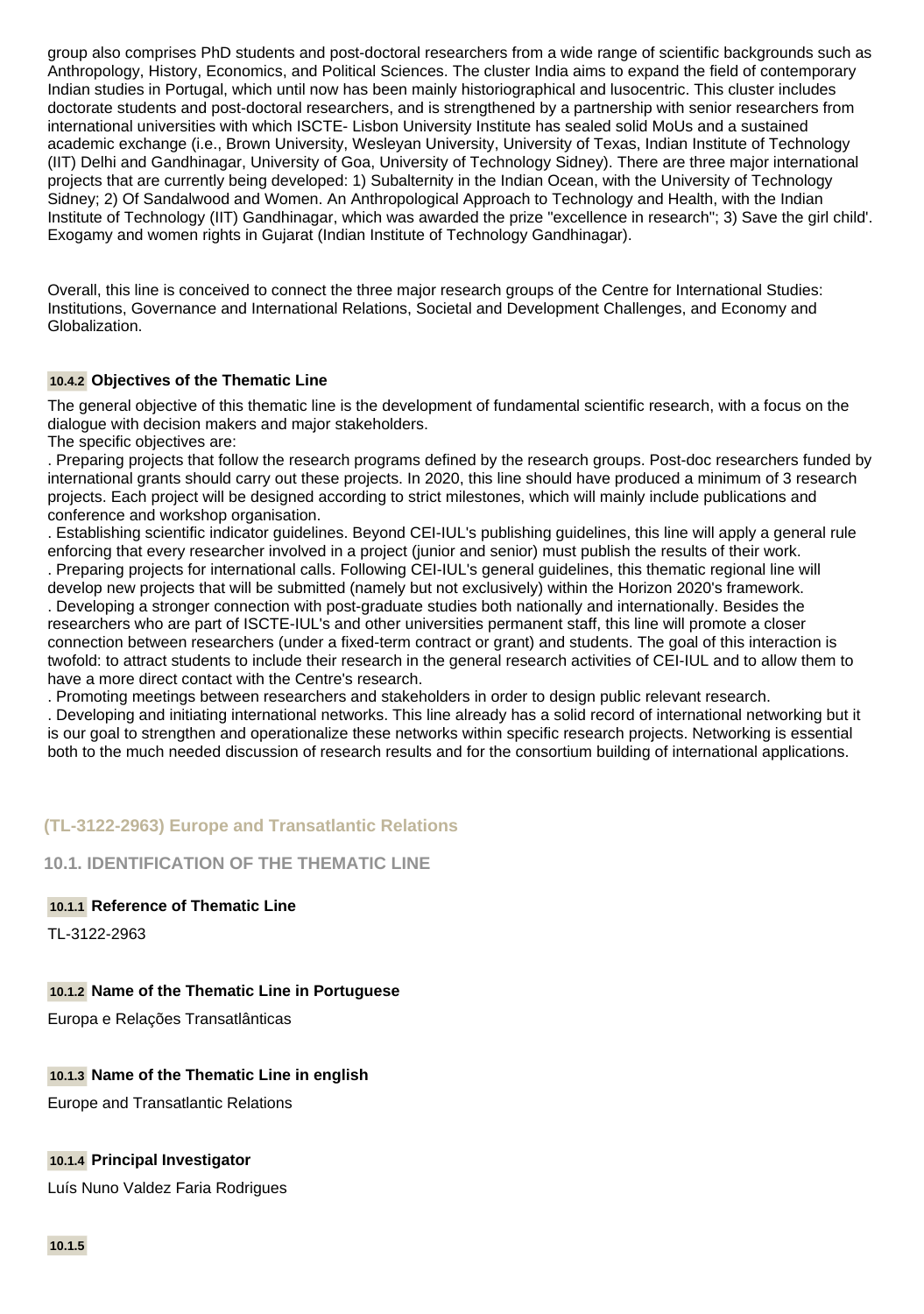**Economics** 

Sociology

Political Science

**History** 

#### **10.2. DESCRIPTION OF THE THEMATIC LINE**

## **10.2.1 Description of the Thematic Line**

This regional thematic line is structured around four major thematic clusters that are based on previous research experience of its members, whilst also projecting the future research interests of a younger group of researchers. These four clusters will intersect with the three major research groups of the Centre for International Studies: Institutions, Governance and International Relations, Societal and Development Challenges, and Economy and Globalization.

The first cluster deals with the role of the European Union as a global actor. Researchers involved in this cluster will focus on:

• The future of European integration and the political and governance system of the EU, with particular attention to the relationship between citizens and governments, the attitude towards and perceptions/acceptance of European integration, and the challenges to democratic practices and parties in Europe.

• The legitimacy of the Common Security and Defence Policy of the European Union, and how the relevant stakeholders perceive it.

• The policies of the EU regarding major societal and developmental challenges, such as demographic changes and social welfare, immigration, human rights, climate change, energy efficiency, natural resources, and international security.

• The efforts of the European Union in in order to overcome the financial and economic crisis whilst promoting intelligent, inclusive, and sustainable economic growth.

The second cluster deals with Transatlantic Relations in a Globalized World. This cluster focuses not only on US-European relations, but also on relations between Europe and Latin America and the Caribbean (LAC). This line will analyse:

• The state of transatlantic relations since the end of the Cold War, with the aim of identifying major issues and key actors in those relations;

• The role of transnational social movements and civic networks in the promotion of political change, knowledge transfer and cultural encounters between both sides of the Atlantic;

• Major trends of transatlantic economic relations in the globalized world of the 21st Century;

• The "emerging action fields" of Solidarity Economy that promote and sustain community-based economic initiatives that respond to the current paradigmatic crisis in development.

The third cluster focuses specifically on American foreign policy and on United States' international relations since 1945. Researchers of this cluster will:

- Identify major policies, periods, and events in American foreign policy since the end of World War II until today;
- Analyse American foreign policy regarding key societal challenges in the global world, such as human rights,
- environment, global warming, and as a global player in international security;

• Examine US policies regarding the global financial crisis, foreign aid, and economic development.

Finally, the fourth cluster focuses on War, Peace, and international security challenges. Researchers will develop a multidisciplinary approach to issues such as:

• The relevant dimensions of contemporary military conflicts in which Europe and the Transatlantic World have been involved in;

• Security challenges in the 21st Century (mass immigration, global commons, energy security, Cyber warfare, CBRN Defence, environmental security, disaster-resilience, fragile and failed states, lack of resources);

• The role of Portugal in the international security context of the 21st Century, with the aim of analysing challenges and threats to national security, as well as evaluating the role of Portugal as a security producer;

• The threats to international economic security in a globalised world.

## **10.3. RESEARCH GROUPS INVOLVED IN THE THEMATIC LINE**

## **Reference Name**

RG-3122-1320 Economy and Globalisation

RG-3122-1474 Institutions, Governance and International Relations

RG-3122-2382 Societal and Development Challenges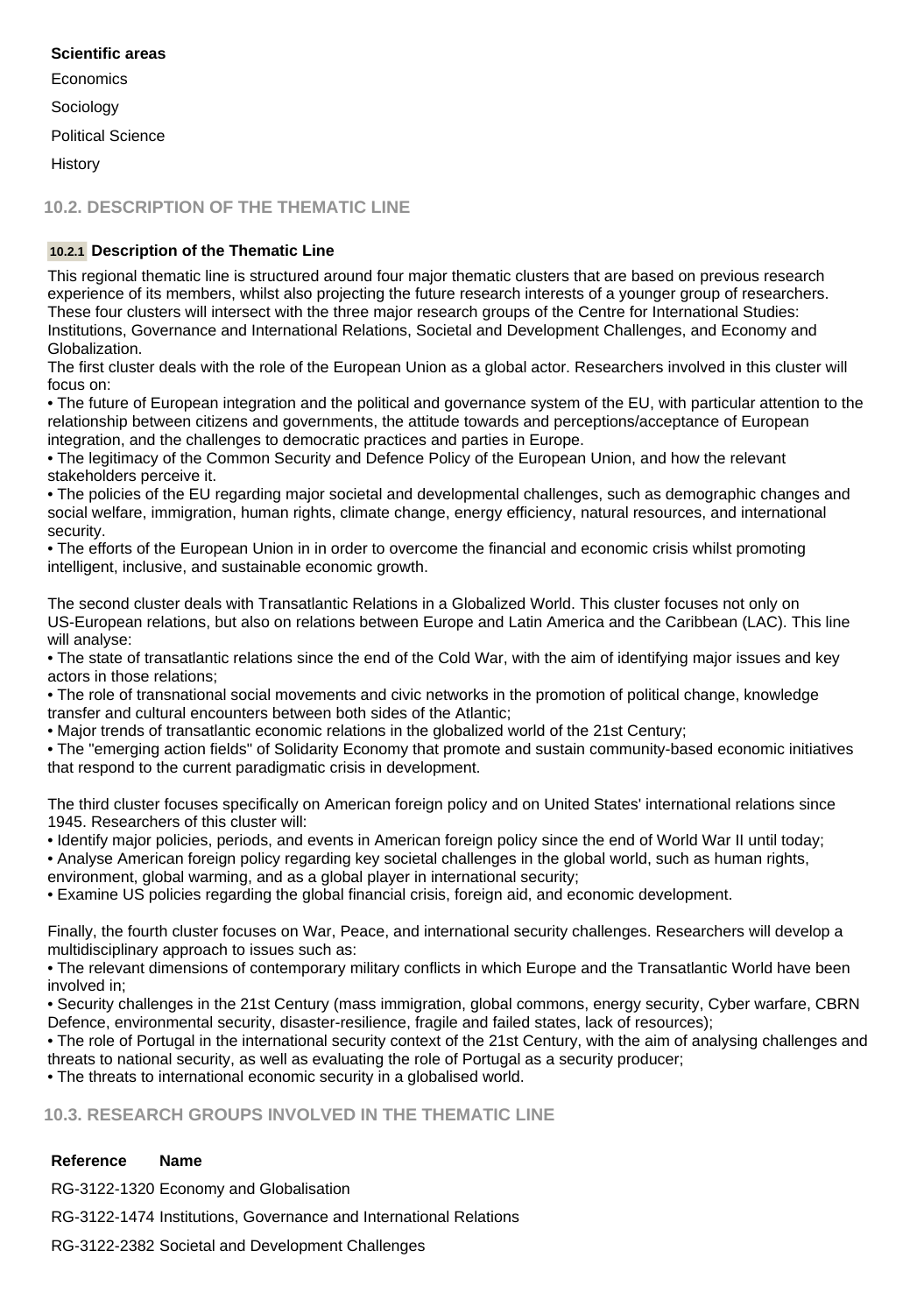#### **10.4.1 Structure of the Thematic Line**

The research group "Europe and Transatlantic Relations" is led by a Principal Investigator and comprises other researchers from different scientific backgrounds and a group of PhD students. The group of PhD students will certainly be enlarged as each academic year brings a new cohort of students interested in the thematic areas of this research group. A strong emphasis will be put on the elaboration of PhD theses under the supervision of integrated members. The Principal Investigator will maintain monthly workshops, where researchers and students will regularly present the preliminary results of their research as well as their objectives and outputs.

The members of the research group will periodically analyse key articles published in relevant international peer-reviewed journals, search for opportunities to collaborate with other national and international institutions, and identify relevant Calls for Papers and opportunities for funding that are part of Horizon 2020 and other programs. The group members will also develop efforts to publish their research results in international peer-reviewed journals. In close coordination with the general plan of activities of the Centre for International Studies, this research group will also organise national and international conferences on the topics of its research activities, and will collaborate in teaching activities at ISCTE-IUL.

#### **10.4.2 Objectives of the Thematic Line**

The general objective of this thematic line is the development of fundamental scientific research, with a focus on the dialogue with decision makers and major stakeholders.

The specific objectives are:

. Preparing projects that follow the research programs defined by the research groups. Post-doc researchers funded by international grants should carry out these projects. In 2020, this line should have produced a minimum of 3 research projects. Each project will be designed according to strict milestones, which will mainly include publications and conference and workshop organisation.

. Establishing scientific indicator guidelines. Beyond CEI-IUL's publishing guidelines, this line will apply a general rule enforcing that every researcher involved in a project (junior and senior) must publish the results of their work. . Preparing projects for international calls. Following CEI-IUL's general guidelines, this thematic regional line will develop new projects that will be submitted (namely but not exclusively) within the Horizon 2020's framework. . Developing a stronger connection with post-graduate studies both nationally and internationally. Besides the researchers who are part of ISCTE-IUL's and other universities permanent staff, this line will promote a closer connection between researchers (under a fixed-term contract or grant) and students. The goal of this interaction is twofold: to attract students to include their research in the general research activities of CEI-IUL and to allow them to have a more direct contact with the Centre's research.

. Promoting meetings between researchers and stakeholders in order to design public relevant research.

. Developing and initiating international networks. This line already has a solid record of international networking but it is our goal to strengthen and operationalize these networks within specific research projects. Networking is essential both to the much needed discussion of research results and for the consortium building of international applications.

#### **11. BUDGET FOR THE STRATEGIC PROGRAMME 2015/2020**

#### **11.1 The unit is a candidate for evaluation and intend to apply for funding?**

Yes

**11.2**

#### **Host institution's budget**

#### **ISCTE - Instituto Universitário de Lisboa (ISCTE-IUL)**

| Description     |      |      |      |      |      |                                           | 2015 2016 2017 2018 2019 2020 TOTAL (€) |
|-----------------|------|------|------|------|------|-------------------------------------------|-----------------------------------------|
| Human Resources |      |      |      |      |      | 137279 137279 137279 137279 137279 137279 | 823674                                  |
| Missions        | 5500 | 5500 | 5500 | 5500 | 5500 | 5500                                      | 33000                                   |
| Consultants     | 6000 | 6000 | 6000 | 6000 | 6000 | 6000                                      | 36000                                   |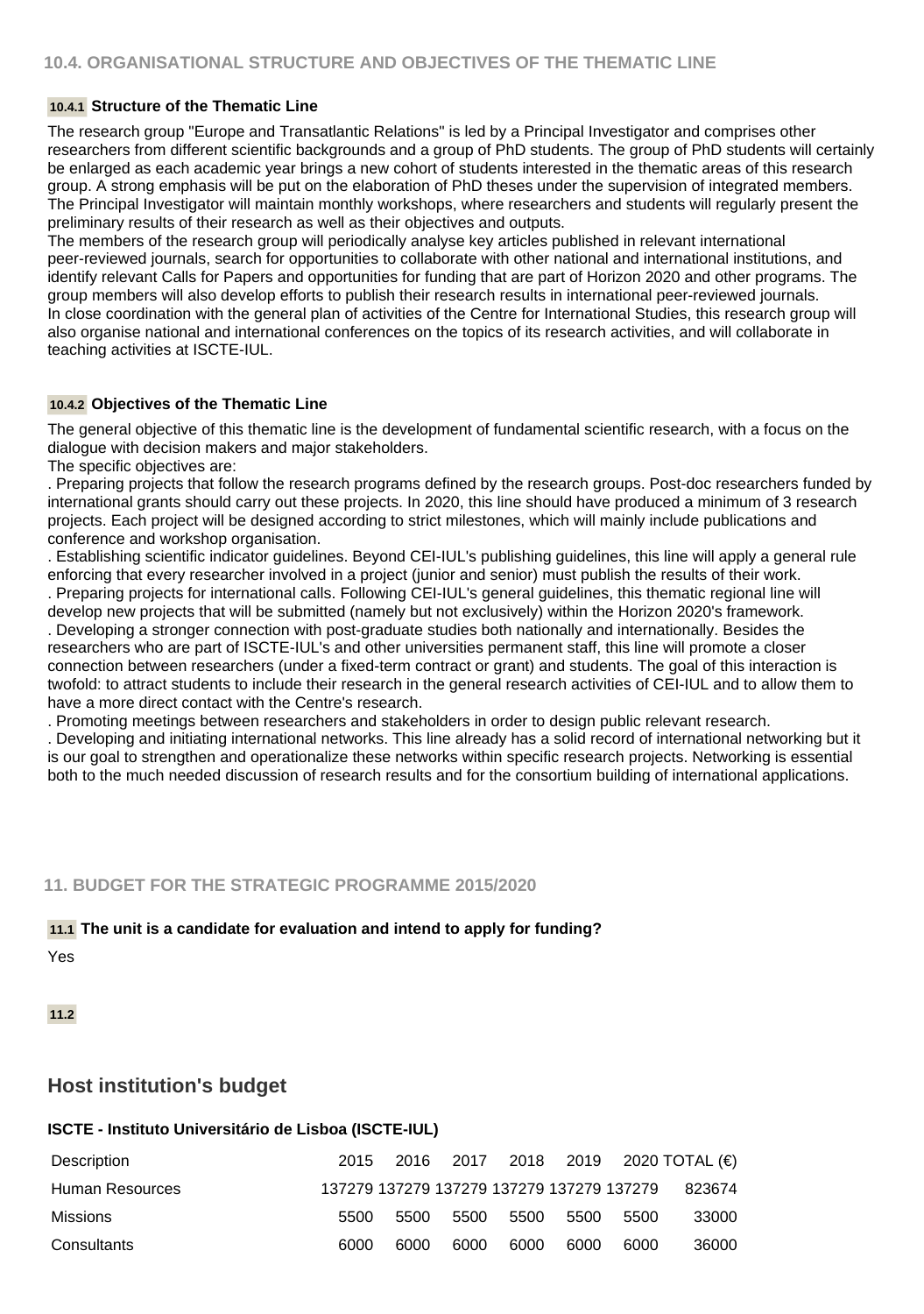| Service Procurement and Acquisitions 18700 18700 18700 18700 |                                           |     |          |      | 18700                               | 18700    | 112200  |
|--------------------------------------------------------------|-------------------------------------------|-----|----------|------|-------------------------------------|----------|---------|
| <b>Patent Registration</b>                                   | O                                         |     |          |      |                                     |          | 0       |
| Adaptation of Buildings and Facilities                       | 0                                         | 0   | $\Omega$ | 0    | 0                                   | $\Omega$ | 0       |
| Overheads                                                    |                                           |     |          |      | 33495 33495 33495 33495 33495 33495 |          | 200970  |
| Equipment                                                    | 3099                                      | 900 | 900      | 1899 | 1200                                | 1200     | 9198    |
| TOTAL $(\epsilon)$                                           | 204073 201874 201874 202873 202174 202174 |     |          |      |                                     |          | 1215042 |

## **Overall budget**

| Description                                | 2015  | 2016  | 2017  | 2018  | 2019                                      |          | 2020 TOTAL $(\epsilon)$ |
|--------------------------------------------|-------|-------|-------|-------|-------------------------------------------|----------|-------------------------|
| Human Resources                            |       |       |       |       | 137279 137279 137279 137279 137279 137279 |          | 823674                  |
| <b>Missions</b>                            | 5500  | 5500  | 5500  | 5500  | 5500                                      | 5500     | 33000                   |
| Consultants                                | 6000  | 6000  | 6000  | 6000  | 6000                                      | 6000     | 36000                   |
| Service Procurement and Acquisitions 18700 |       | 18700 | 18700 | 18700 | 18700                                     | 18700    | 112200                  |
| <b>Patent Registration</b>                 | 0     | 0     | 0     | 0     | 0                                         | 0        | 0                       |
| Adaptation of Buildings and Facilities     | 0     | 0     | 0     | 0     | 0                                         | $\Omega$ | 0                       |
| Overheads                                  | 33495 | 33495 | 33495 | 33495 | 33495                                     | 33495    | 200970                  |
| Equipment                                  | 3099  | 900   | 900   | 1899  | 1200                                      | 1200     | 9198                    |
| TOTAL $(\epsilon)$                         |       |       |       |       | 204073 201874 201874 202873 202174 202174 |          | 1215042                 |

## **12. STRATEGIC PROGRAMME AND BUDGET RATIONALE 2015/2020**

#### **12.1 Overall budget rationale**

CEI-IUL's budget proposal follows the main goals defined for this research unit. The biggest share (human resources) is detailed in point 12.2, as well as the equipment (point 12.3). All the items, however, can and must be seen as a whole, since the main objective of this budget is to enable CEI-IUL to accomplish its stated goals. CEI-IUL is committed to get more projects under competitive national and international calls; notwithstanding it is our aim to assure the necessary conditions for conducting research in the framework of this strategic project. Overheads are calculated on a standard 20% basis.

The item missions includes travel and per-diem expenses related to CEI-IUL's participation in international networks, with a total of € 15000. This is a particularly important point of this strategic programme since the aim is to enlarge the networking dimension of the centre. Also estimated are costs related to exploratory meetings for the preparation of consortiums for applications for international calls. Finally, this budget item includes fieldwork in the framework of projects to be developed by CEI-IUL post-doc grant holders.

The item consultants includes the annual meeting of the External Advisory Committee with an average annual cost of €4000, as well as consultants for the development of projects under each thematic line.

The item Service Procurement and Acquisitions includes: conference organisation, publications, editing support, website maintenance and refreshment and books&journals acquisitons. The largest share of this budget item relates to editing, in a total amount of €37800. CIE-IUL is strongly committed to increase the scientific productivity of its members, particularly articles in Scopus and ISI indexed journals. To achieve this goal, the Centre will support English language revisions. The majority of the integrated members are not English languages natives and this support is of upmost importance to assure the indispensable language quality. This item also includes the bi-annual publication of Cadernos de Estudos Africanos, CEI-IUL's journal devoted mainly to research on African context, with an average annual cost of €4400. Although being fully available online, it is important to maintain a (limited) print edition: it is already part of the Centre brand and it is friendlier to our target African audience. Other two cost categories includes the website maintenance and the organisation of an annual conference. Finally, this item includes the acquisition of books and journals for the Central Library of African Studies (BCEA), with a total amount of €30000. BCEA needs to be sustainably updated, expanded and integrated in international networks, both regarding the collection and the services provided to the scientific community and to the general public.